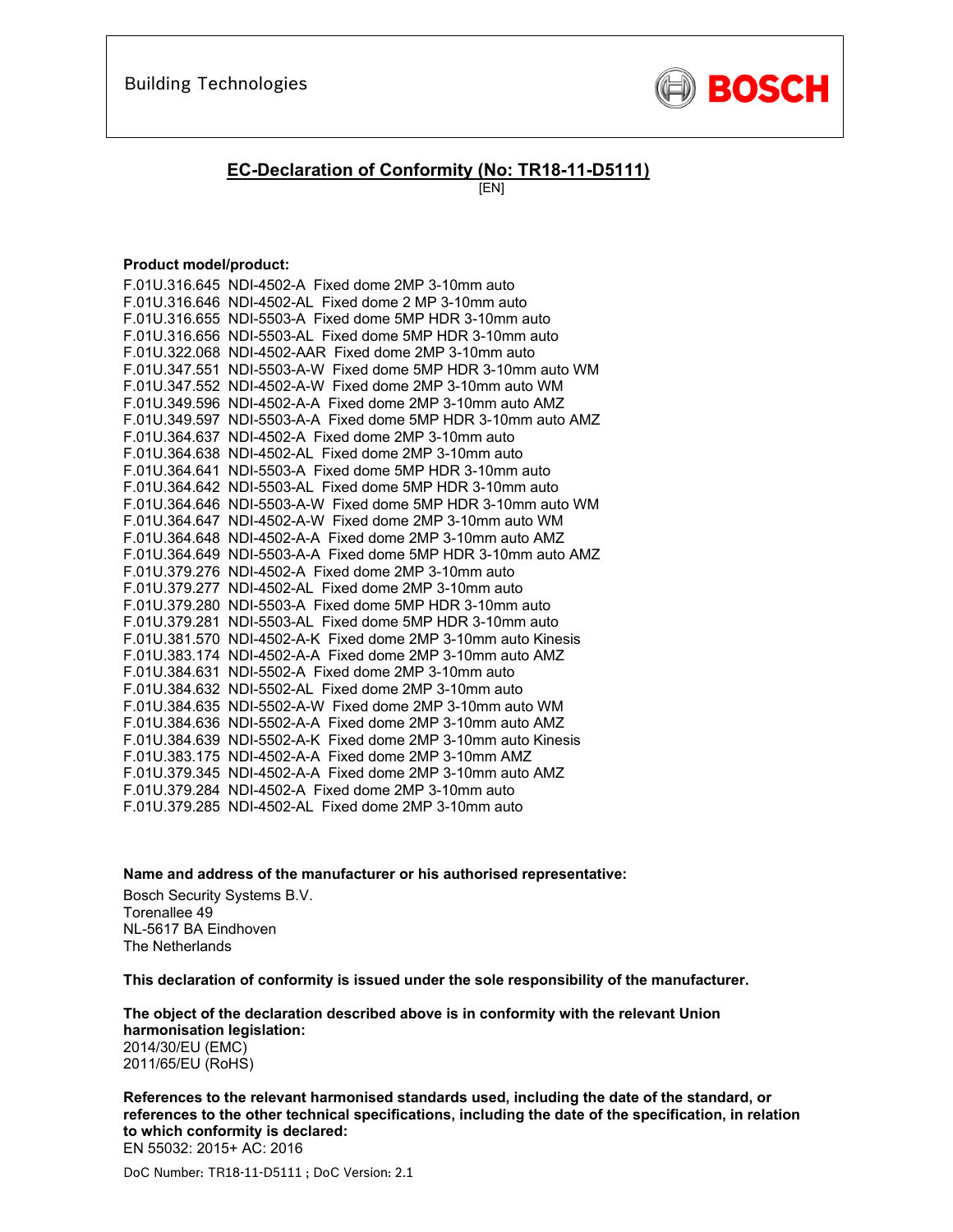

**Signed for and on behalf of:** Eindhoven, 10-12-2021

pki, BOSCH, EMEA, M, I, Michael.Seiter Digitally signed by pki, BOSCH,<br>EMEA, M, I, Michael.Seiter<br>Date: 2021.12.15 22:01:13<br>+01'00'

 $\overline{a}$   $\overline{b}$   $\overline{c}$   $\overline{c}$   $\overline{c}$   $\overline{c}$   $\overline{c}$   $\overline{c}$   $\overline{c}$   $\overline{c}$   $\overline{c}$   $\overline{c}$   $\overline{c}$   $\overline{c}$   $\overline{c}$   $\overline{c}$   $\overline{c}$   $\overline{c}$   $\overline{c}$   $\overline{c}$   $\overline{c}$   $\overline{c}$   $\overline{c}$   $\overline{c}$   $\overline{$ Senior Vice President Business Unit Video Systems and Solutions, Michael Seiter

pki, BOSCH, US, S, A, Sachin.Khanna Digitally signed by pki, BOSCH, US, S, A, Sachin.Khanna Date: 2021.12.15 06:55:50 -05'00'

 $\overline{a}$ 

Business Owner Sensor Systems, Sachin Khanna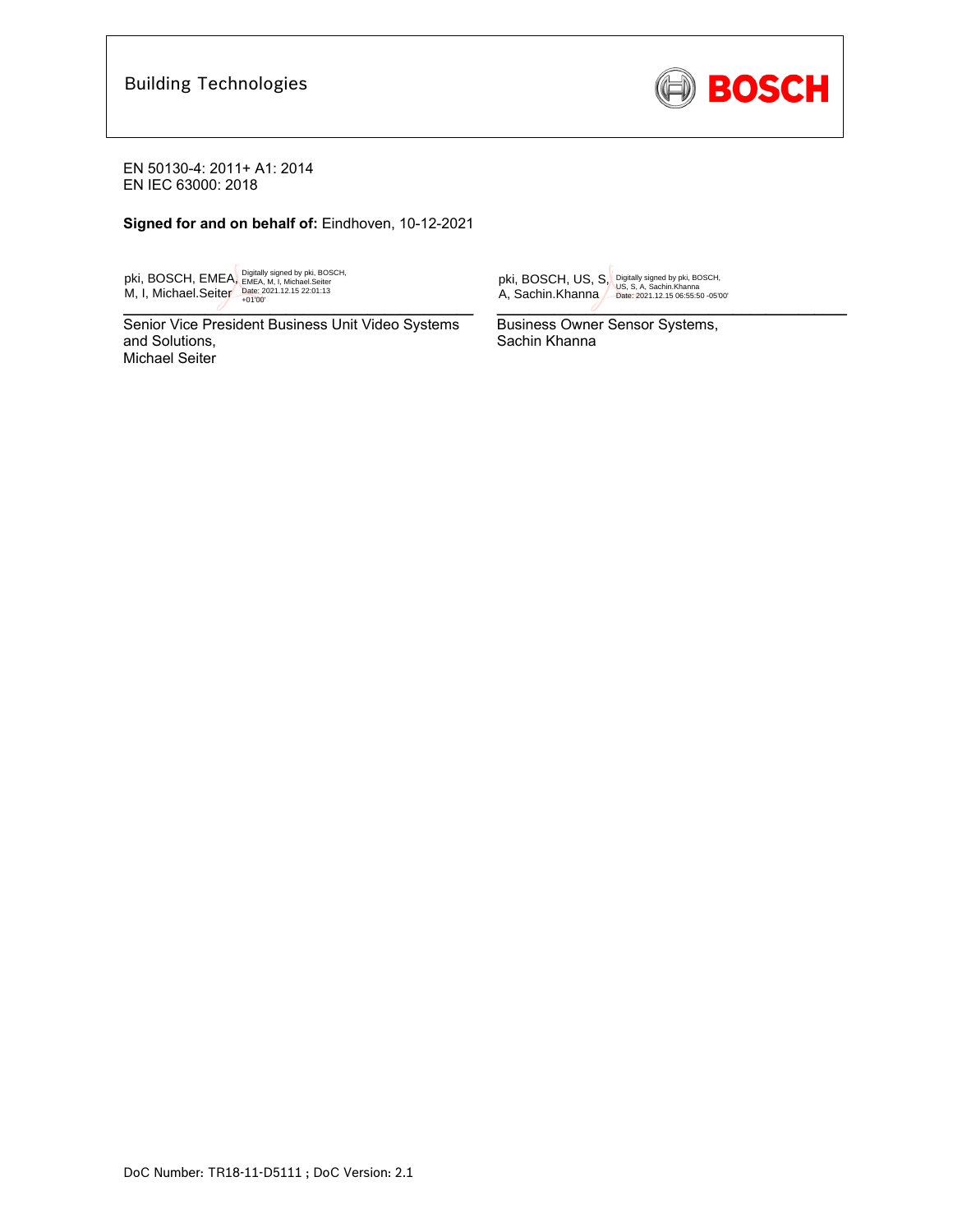

### **ЕС ДЕКЛАРАЦИЯ ЗА СЪОТВЕТСТВИЕ (№: TR18-11-D5111)**

[BG]

#### **Модел на продукт/продукт:**

| F.01U.316.645 NDI-4502-A Fixed dome 2MP 3-10mm auto           |
|---------------------------------------------------------------|
| F.01U.316.646 NDI-4502-AL Fixed dome 2 MP 3-10mm auto         |
| F.01U.316.655 NDI-5503-A Fixed dome 5MP HDR 3-10mm auto       |
| F.01U.316.656 NDI-5503-AL Fixed dome 5MP HDR 3-10mm auto      |
| F.01U.322.068 NDI-4502-AAR Fixed dome 2MP 3-10mm auto         |
| F.01U.347.551 NDI-5503-A-W Fixed dome 5MP HDR 3-10mm auto WM  |
| F.01U.347.552 NDI-4502-A-W Fixed dome 2MP 3-10mm auto WM      |
| F.01U.349.596 NDI-4502-A-A Fixed dome 2MP 3-10mm auto AMZ     |
| F.01U.349.597 NDI-5503-A-A Fixed dome 5MP HDR 3-10mm auto AMZ |
| F.01U.364.637 NDI-4502-A Fixed dome 2MP 3-10mm auto           |
| F.01U.364.638 NDI-4502-AL Fixed dome 2MP 3-10mm auto          |
| F.01U.364.641 NDI-5503-A Fixed dome 5MP HDR 3-10mm auto       |
| F.01U.364.642 NDI-5503-AL Fixed dome 5MP HDR 3-10mm auto      |
| F.01U.364.646 NDI-5503-A-W Fixed dome 5MP HDR 3-10mm auto WM  |
| F.01U.364.647 NDI-4502-A-W Fixed dome 2MP 3-10mm auto WM      |
| F.01U.364.648 NDI-4502-A-A Fixed dome 2MP 3-10mm auto AMZ     |
| F.01U.364.649 NDI-5503-A-A Fixed dome 5MP HDR 3-10mm auto AMZ |
| F.01U.379.276 NDI-4502-A Fixed dome 2MP 3-10mm auto           |
| F.01U.379.277 NDI-4502-AL Fixed dome 2MP 3-10mm auto          |
| F.01U.379.280 NDI-5503-A Fixed dome 5MP HDR 3-10mm auto       |
| F.01U.379.281 NDI-5503-AL Fixed dome 5MP HDR 3-10mm auto      |
| F.01U.381.570 NDI-4502-A-K Fixed dome 2MP 3-10mm auto Kinesis |
| F.01U.383.174 NDI-4502-A-A Fixed dome 2MP 3-10mm auto AMZ     |
| F.01U.384.631 NDI-5502-A Fixed dome 2MP 3-10mm auto           |
| F.01U.384.632 NDI-5502-AL Fixed dome 2MP 3-10mm auto          |
| F.01U.384.635 NDI-5502-A-W Fixed dome 2MP 3-10mm auto WM      |
| F.01U.384.636 NDI-5502-A-A Fixed dome 2MP 3-10mm auto AMZ     |
| F.01U.384.639 NDI-5502-A-K Fixed dome 2MP 3-10mm auto Kinesis |
| F.01U.383.175 NDI-4502-A-A Fixed dome 2MP 3-10mm AMZ          |
| F.01U.379.345 NDI-4502-A-A Fixed dome 2MP 3-10mm auto AMZ     |
| F.01U.379.284 NDI-4502-A Fixed dome 2MP 3-10mm auto           |
| F.01U.379.285 NDI-4502-AL Fixed dome 2MP 3-10mm auto          |

**Наименование и адрес на производителя или на неговия упълномощен представител:**  Bosch Security Systems B.V. Torenallee 49 NL-5617 BA Eindhoven The Netherlands

**Настоящата декларация за съответствие е издадена на отговорността на производителя.** 

**Предметът на декларацията, описан по-горе, отговаря на съответното законодателство на Съюза за хармонизация:**

2014/30/EU (EMC) 2011/65/EU (RoHS)

**Позоваване на използваните хармонизирани стандарти, включително датата на стандарта, или позоваване на други технически спецификации, включително датата на спецификацията, по отношение на които се декларира съответствие:**  EN 55032: 2015+ AC: 2016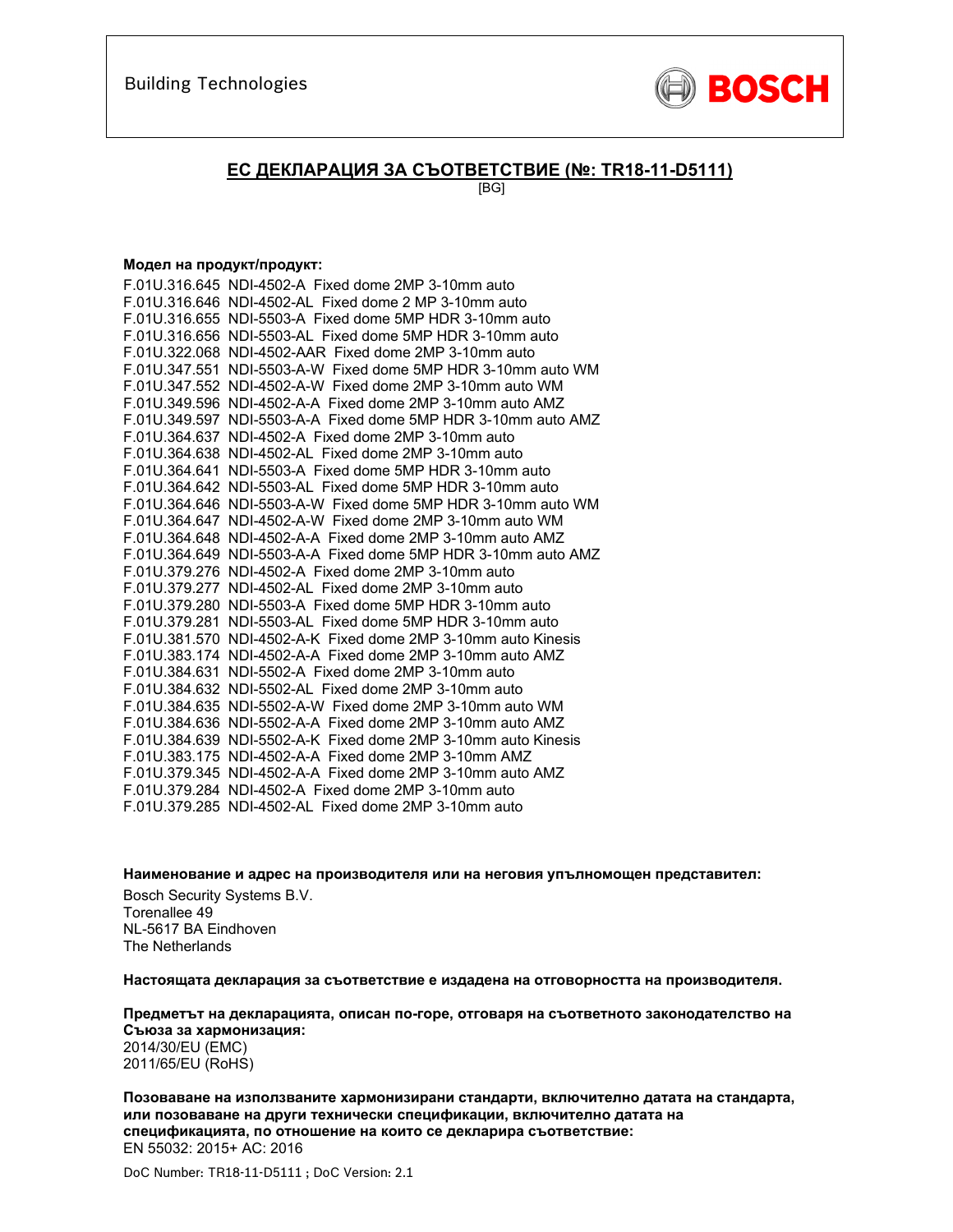

**Подписано за и от името на:** Айндховен, 10-12-2021

Senior Vice President Business Unit Video Systems and Solutions, Michael Seiter

 $\mathcal{L}_\text{max} = \frac{1}{2} \sum_{i=1}^n \mathcal{L}_\text{max}(\mathbf{z}_i - \mathbf{z}_i)$ 

Business Owner Sensor Systems, Sachin Khanna

\_\_\_\_\_\_\_\_\_\_\_\_\_\_\_\_\_\_\_\_\_\_\_\_\_\_\_\_\_\_\_\_\_\_\_\_\_\_\_\_\_\_\_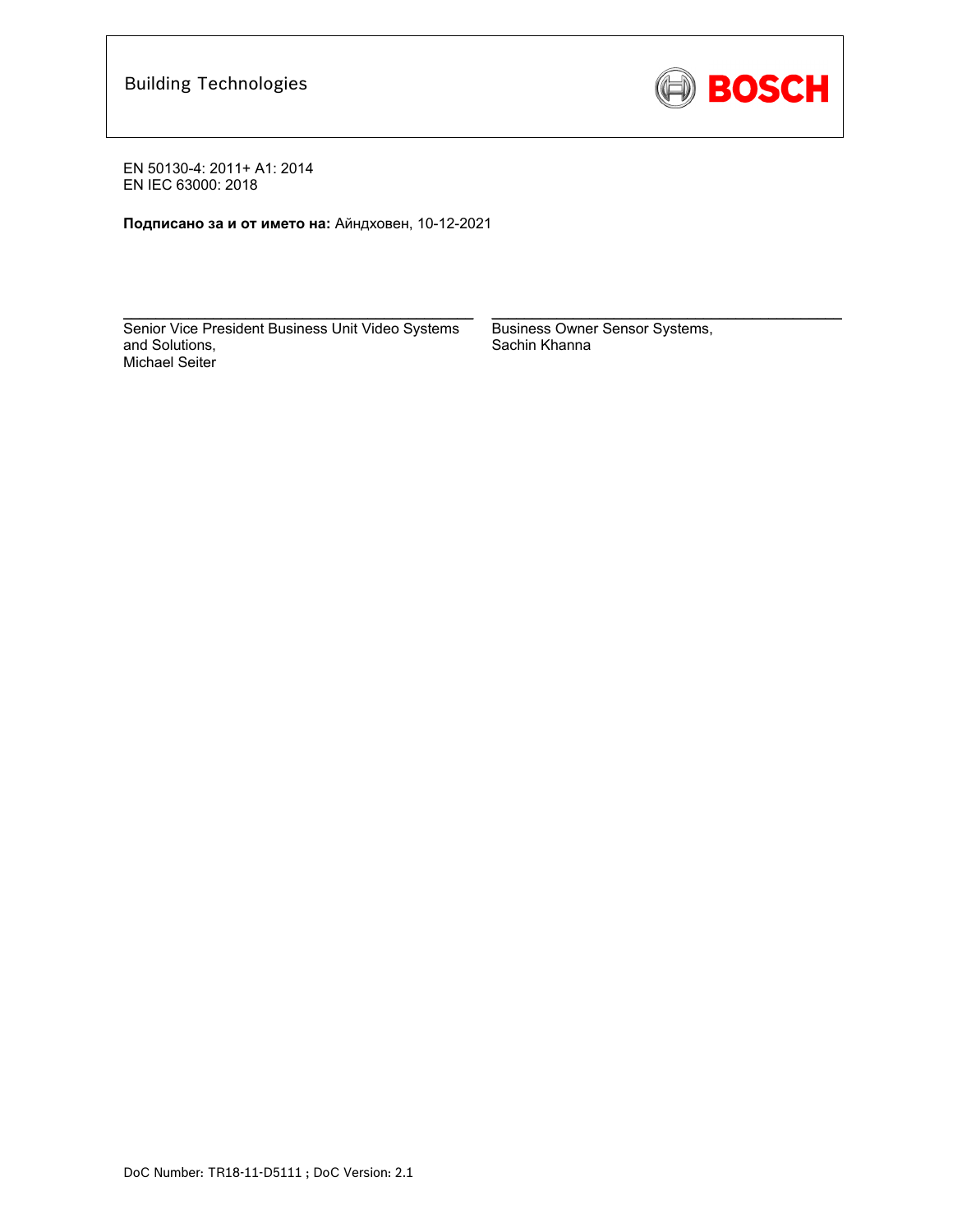

### **DECLARACIÓN UE DE CONFORMIDAD (nº: TR18-11-D5111)**

[ES]

#### **Modelo de producto/producto:**

| F.01U.316.645 NDI-4502-A Fixed dome 2MP 3-10mm auto           |
|---------------------------------------------------------------|
| F.01U.316.646 NDI-4502-AL Fixed dome 2 MP 3-10mm auto         |
| F.01U.316.655 NDI-5503-A Fixed dome 5MP HDR 3-10mm auto       |
| F.01U.316.656 NDI-5503-AL Fixed dome 5MP HDR 3-10mm auto      |
| F.01U.322.068 NDI-4502-AAR Fixed dome 2MP 3-10mm auto         |
| F.01U.347.551 NDI-5503-A-W Fixed dome 5MP HDR 3-10mm auto WM  |
| F.01U.347.552 NDI-4502-A-W Fixed dome 2MP 3-10mm auto WM      |
| F.01U.349.596 NDI-4502-A-A Fixed dome 2MP 3-10mm auto AMZ     |
| F.01U.349.597 NDI-5503-A-A Fixed dome 5MP HDR 3-10mm auto AMZ |
| F.01U.364.637 NDI-4502-A Fixed dome 2MP 3-10mm auto           |
| F.01U.364.638 NDI-4502-AL Fixed dome 2MP 3-10mm auto          |
| F.01U.364.641 NDI-5503-A Fixed dome 5MP HDR 3-10mm auto       |
| F.01U.364.642 NDI-5503-AL Fixed dome 5MP HDR 3-10mm auto      |
| F.01U.364.646 NDI-5503-A-W Fixed dome 5MP HDR 3-10mm auto WM  |
| F.01U.364.647 NDI-4502-A-W Fixed dome 2MP 3-10mm auto WM      |
| F.01U.364.648 NDI-4502-A-A Fixed dome 2MP 3-10mm auto AMZ     |
| F.01U.364.649 NDI-5503-A-A Fixed dome 5MP HDR 3-10mm auto AMZ |
| F.01U.379.276 NDI-4502-A Fixed dome 2MP 3-10mm auto           |
| F.01U.379.277 NDI-4502-AL Fixed dome 2MP 3-10mm auto          |
| F.01U.379.280 NDI-5503-A Fixed dome 5MP HDR 3-10mm auto       |
| F.01U.379.281 NDI-5503-AL Fixed dome 5MP HDR 3-10mm auto      |
| F.01U.381.570 NDI-4502-A-K Fixed dome 2MP 3-10mm auto Kinesis |
| F.01U.383.174 NDI-4502-A-A Fixed dome 2MP 3-10mm auto AMZ     |
| F.01U.384.631 NDI-5502-A Fixed dome 2MP 3-10mm auto           |
| F.01U.384.632 NDI-5502-AL Fixed dome 2MP 3-10mm auto          |
| F.01U.384.635 NDI-5502-A-W Fixed dome 2MP 3-10mm auto WM      |
| F.01U.384.636 NDI-5502-A-A Fixed dome 2MP 3-10mm auto AMZ     |
| F.01U.384.639 NDI-5502-A-K Fixed dome 2MP 3-10mm auto Kinesis |
| F.01U.383.175 NDI-4502-A-A Fixed dome 2MP 3-10mm AMZ          |
| F.01U.379.345 NDI-4502-A-A Fixed dome 2MP 3-10mm auto AMZ     |
| F.01U.379.284 NDI-4502-A Fixed dome 2MP 3-10mm auto           |
| F.01U.379.285 NDI-4502-AL Fixed dome 2MP 3-10mm auto          |

**Nombre y dirección del fabricante o de su representante autorizado:** 

Bosch Security Systems B.V. Torenallee 49 NL-5617 BA Eindhoven The Netherlands

**La presente declaración de conformidad se expide bajo la exclusiva responsabilidad del fabricante.** 

**El objeto de la declaración descrita anteriormente es conforme con la legislación de armonización pertinente de la Unión:** 2014/30/EU (EMC)

2011/65/EU (RoHS)

**Referencias a las normas armonizadas pertinentes utilizadas, incluidas las fechas de las normas, o referencias a las otras especificaciones técnicas, incluidas las fechas de las especificaciones, respecto a las cuales se declara la conformidad:**  EN 55032: 2015+ AC: 2016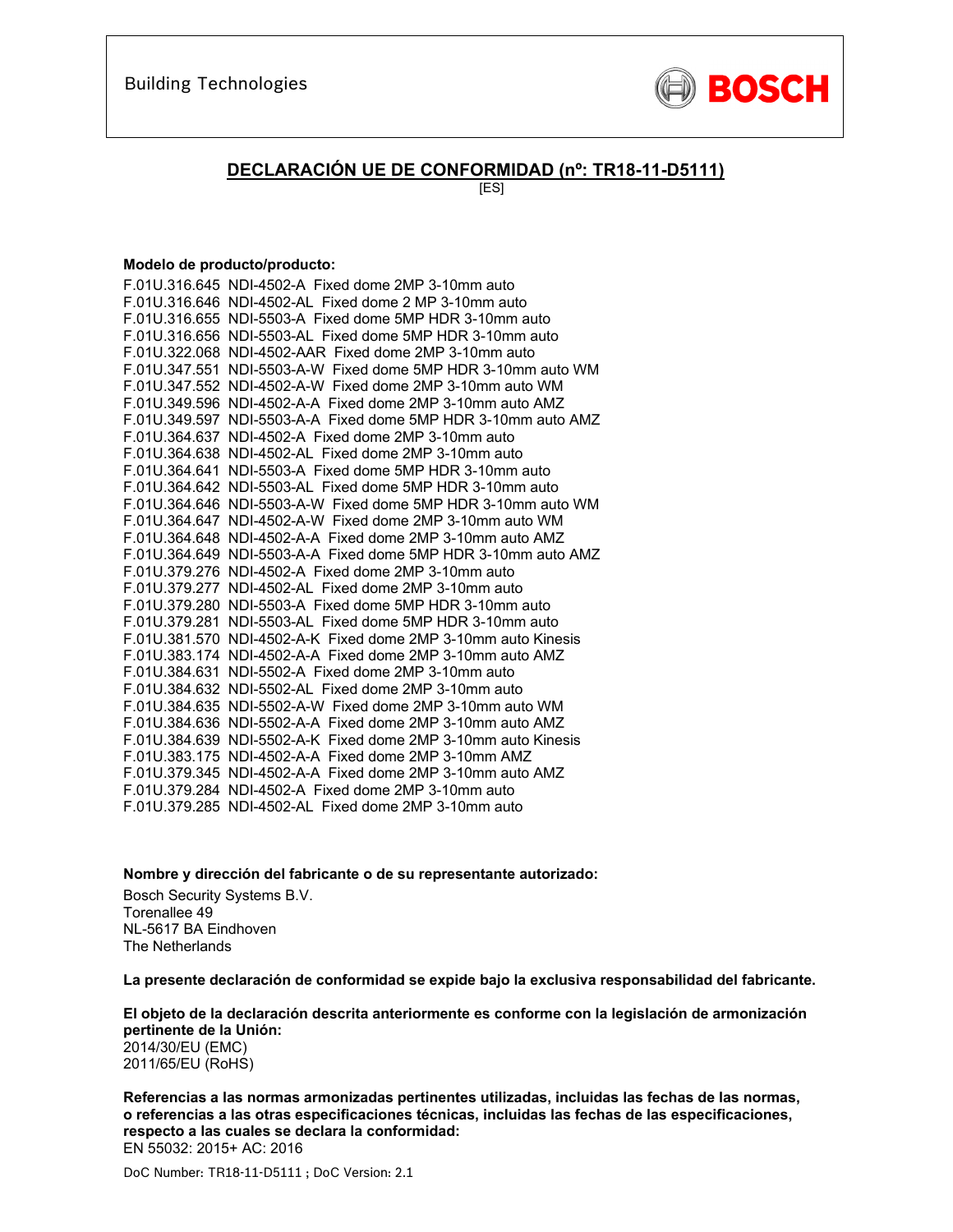

**Firmado en nombre de:** Eindhoven, 10-12-2021

Senior Vice President Business Unit Video Systems and Solutions, Michael Seiter

 $\mathcal{L}_\text{max} = \frac{1}{2} \sum_{i=1}^n \mathcal{L}_\text{max}(\mathbf{z}_i - \mathbf{z}_i)$ 

Business Owner Sensor Systems, Sachin Khanna

 $\mathcal{L}_\text{max} = \frac{1}{2} \sum_{i=1}^n \mathcal{L}_\text{max}(\mathbf{z}_i - \mathbf{z}_i)$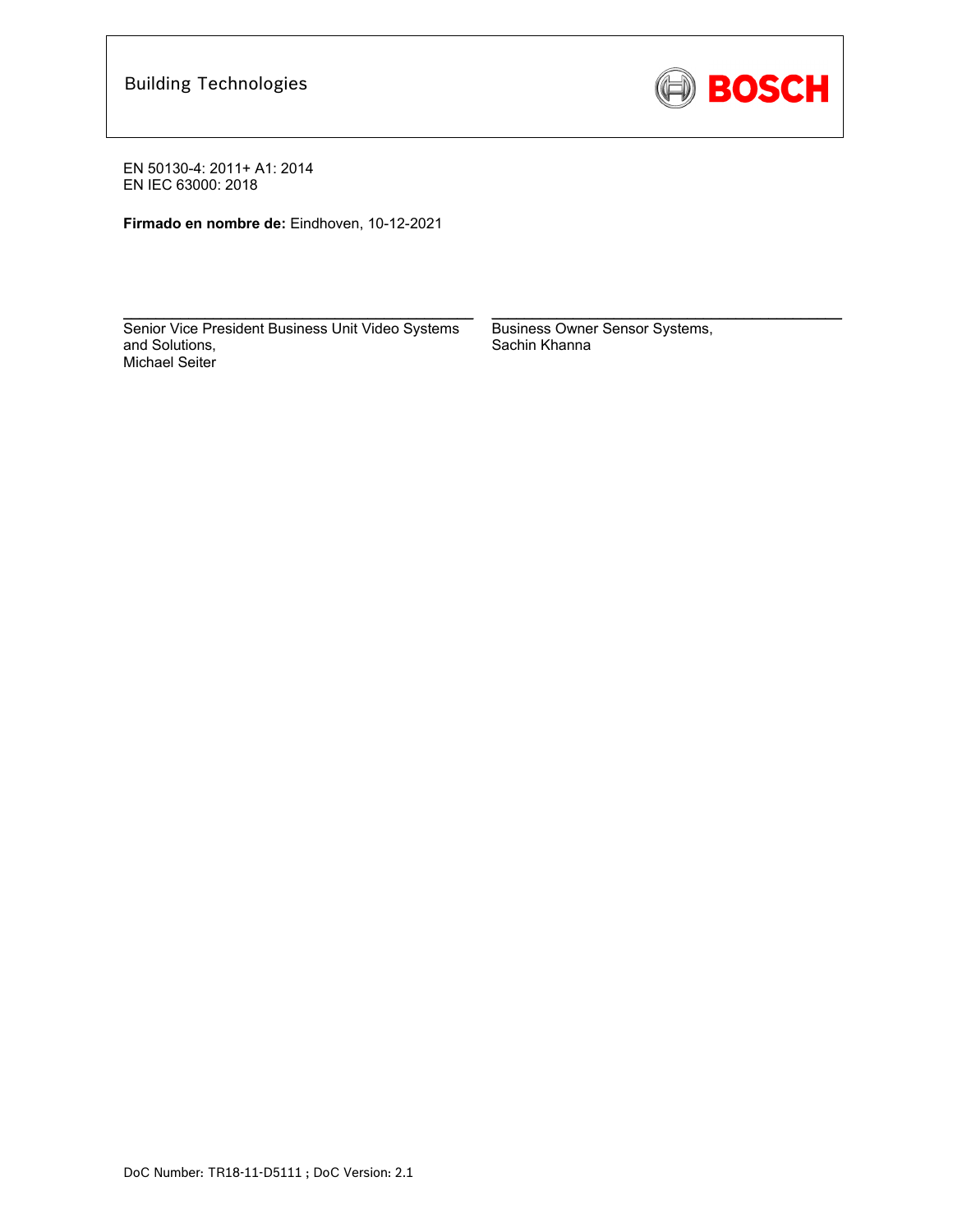

# **EU PROHLÁŠENÍ O SHODĚ (č. TR18-11-D5111)**

[CS]

#### **Model výrobku/výrobek:**

| F.01U.316.645 NDI-4502-A Fixed dome 2MP 3-10mm auto           |
|---------------------------------------------------------------|
| F.01U.316.646 NDI-4502-AL Fixed dome 2 MP 3-10mm auto         |
| F.01U.316.655 NDI-5503-A Fixed dome 5MP HDR 3-10mm auto       |
| F.01U.316.656 NDI-5503-AL Fixed dome 5MP HDR 3-10mm auto      |
| F.01U.322.068 NDI-4502-AAR Fixed dome 2MP 3-10mm auto         |
| F.01U.347.551 NDI-5503-A-W Fixed dome 5MP HDR 3-10mm auto WM  |
| F.01U.347.552 NDI-4502-A-W Fixed dome 2MP 3-10mm auto WM      |
| F.01U.349.596 NDI-4502-A-A Fixed dome 2MP 3-10mm auto AMZ     |
| F.01U.349.597 NDI-5503-A-A Fixed dome 5MP HDR 3-10mm auto AMZ |
| F.01U.364.637 NDI-4502-A Fixed dome 2MP 3-10mm auto           |
| F.01U.364.638 NDI-4502-AL Fixed dome 2MP 3-10mm auto          |
| F.01U.364.641 NDI-5503-A Fixed dome 5MP HDR 3-10mm auto       |
| F.01U.364.642 NDI-5503-AL Fixed dome 5MP HDR 3-10mm auto      |
| F.01U.364.646 NDI-5503-A-W Fixed dome 5MP HDR 3-10mm auto WM  |
| F.01U.364.647 NDI-4502-A-W Fixed dome 2MP 3-10mm auto WM      |
| F.01U.364.648 NDI-4502-A-A Fixed dome 2MP 3-10mm auto AMZ     |
| F.01U.364.649 NDI-5503-A-A Fixed dome 5MP HDR 3-10mm auto AMZ |
| F.01U.379.276 NDI-4502-A Fixed dome 2MP 3-10mm auto           |
| F.01U.379.277 NDI-4502-AL Fixed dome 2MP 3-10mm auto          |
| F.01U.379.280 NDI-5503-A Fixed dome 5MP HDR 3-10mm auto       |
| F.01U.379.281 NDI-5503-AL Fixed dome 5MP HDR 3-10mm auto      |
| F.01U.381.570 NDI-4502-A-K Fixed dome 2MP 3-10mm auto Kinesis |
| F.01U.383.174 NDI-4502-A-A Fixed dome 2MP 3-10mm auto AMZ     |
| F.01U.384.631 NDI-5502-A Fixed dome 2MP 3-10mm auto           |
| F.01U.384.632 NDI-5502-AL Fixed dome 2MP 3-10mm auto          |
| F.01U.384.635 NDI-5502-A-W Fixed dome 2MP 3-10mm auto WM      |
| F.01U.384.636 NDI-5502-A-A Fixed dome 2MP 3-10mm auto AMZ     |
| F.01U.384.639 NDI-5502-A-K Fixed dome 2MP 3-10mm auto Kinesis |
| F.01U.383.175 NDI-4502-A-A Fixed dome 2MP 3-10mm AMZ          |
| F.01U.379.345 NDI-4502-A-A Fixed dome 2MP 3-10mm auto AMZ     |
| F.01U.379.284 NDI-4502-A Fixed dome 2MP 3-10mm auto           |
| F.01U.379.285 NDI-4502-AL Fixed dome 2MP 3-10mm auto          |

**Jméno a adresa výrobce nebo jeho zplnomocněného zástupce:** 

Bosch Security Systems B.V. Torenallee 49 NL-5617 BA Eindhoven The Netherlands

**Toto prohlášení o shodě se vydává na výhradní odpovědnost výrobce.** 

**Výše popsaný předmět prohlášení je ve shodě s příslušnými harmonizačními právními předpisy Unie:** 2014/30/EU (EMC) 2011/65/EU (RoHS)

**Odkazy na příslušné harmonizované normy, které byly použity, včetně data normy, nebo na jiné technické specifikace, včetně data specifikací, na jejichž základě se shoda prohlašuje:**  EN 55032: 2015+ AC: 2016 EN 50130-4: 2011+ A1: 2014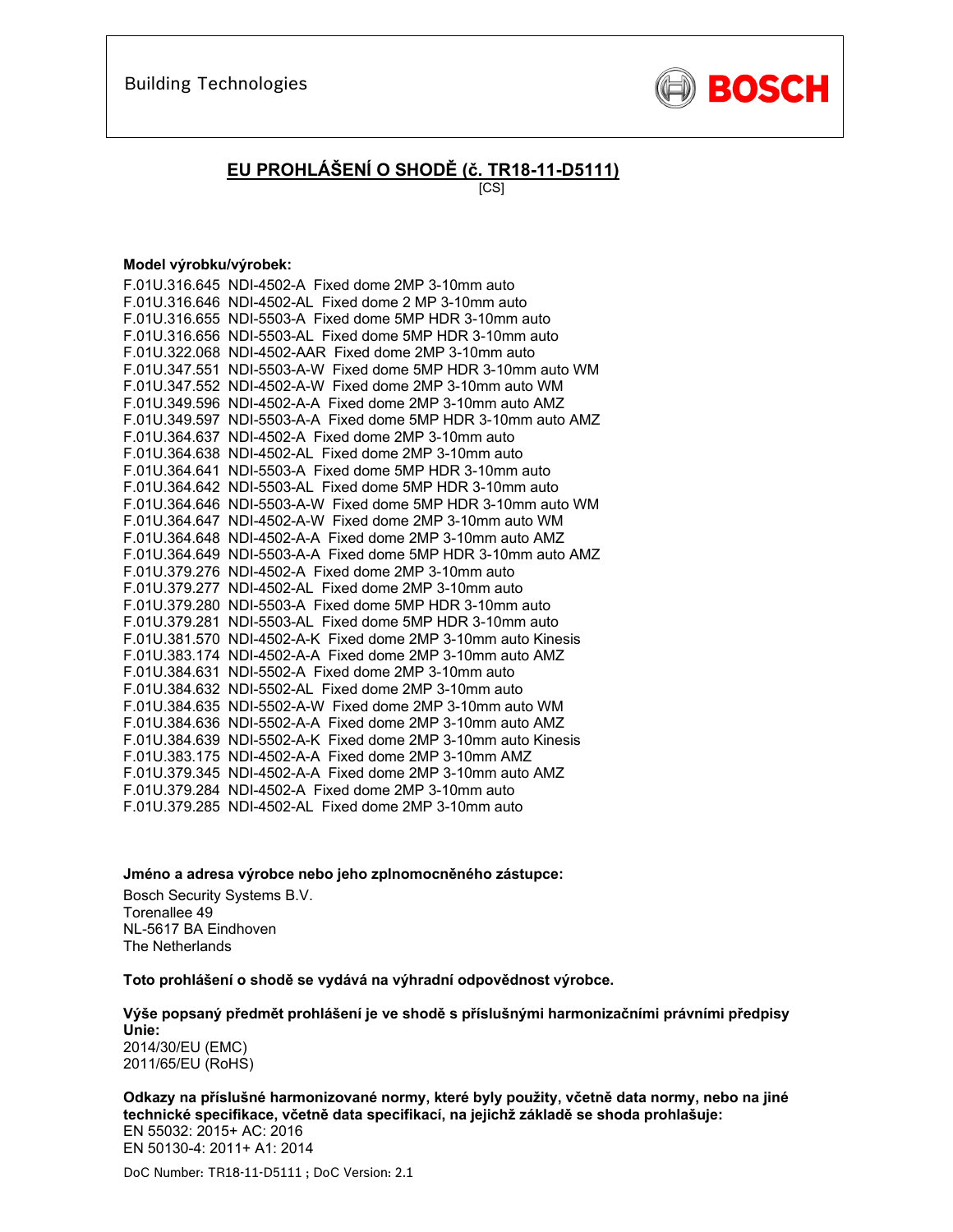

EN IEC 63000: 2018

**Podepsáno za a jménem:** Eindhoven, 10-12-2021

Senior Vice President Business Unit Video Systems and Solutions, Michael Seiter

\_\_\_\_\_\_\_\_\_\_\_\_\_\_\_\_\_\_\_\_\_\_\_\_\_\_\_\_\_\_\_\_\_\_\_\_\_\_\_\_\_\_\_

Business Owner Sensor Systems, Sachin Khanna

\_\_\_\_\_\_\_\_\_\_\_\_\_\_\_\_\_\_\_\_\_\_\_\_\_\_\_\_\_\_\_\_\_\_\_\_\_\_\_\_\_\_\_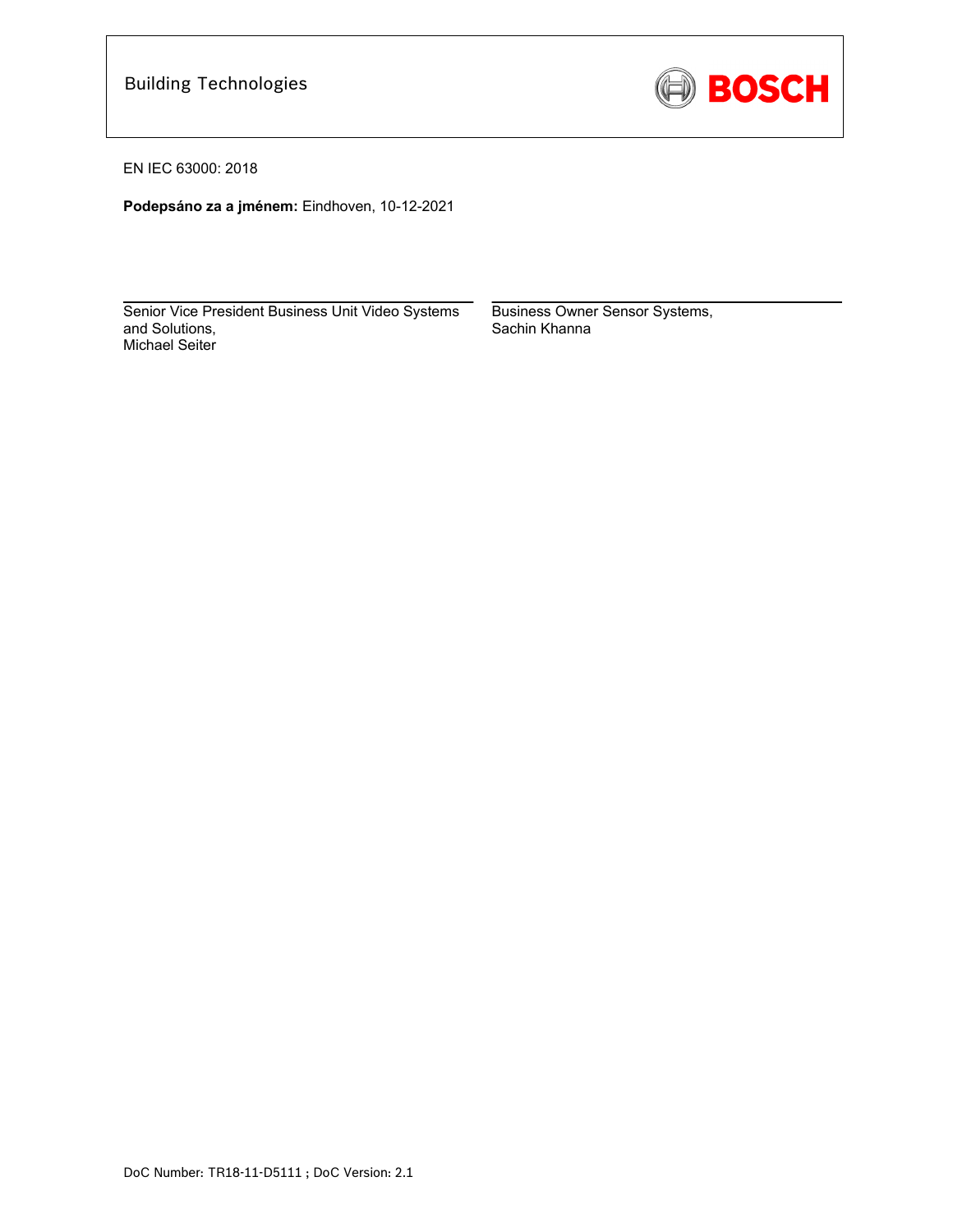

### **EU-OVERENSSTEMMELSESERKLÆRING (Nr. TR18-11-D5111)**

[DA]

#### **Produktmodel/produkt:**

| F.01U.316.645 NDI-4502-A Fixed dome 2MP 3-10mm auto           |
|---------------------------------------------------------------|
| F.01U.316.646 NDI-4502-AL Fixed dome 2 MP 3-10mm auto         |
| F.01U.316.655 NDI-5503-A Fixed dome 5MP HDR 3-10mm auto       |
| F.01U.316.656 NDI-5503-AL Fixed dome 5MP HDR 3-10mm auto      |
| F.01U.322.068 NDI-4502-AAR Fixed dome 2MP 3-10mm auto         |
| F.01U.347.551 NDI-5503-A-W Fixed dome 5MP HDR 3-10mm auto WM  |
| F.01U.347.552 NDI-4502-A-W Fixed dome 2MP 3-10mm auto WM      |
| F.01U.349.596 NDI-4502-A-A Fixed dome 2MP 3-10mm auto AMZ     |
| F.01U.349.597 NDI-5503-A-A Fixed dome 5MP HDR 3-10mm auto AMZ |
| F.01U.364.637 NDI-4502-A Fixed dome 2MP 3-10mm auto           |
| F.01U.364.638 NDI-4502-AL Fixed dome 2MP 3-10mm auto          |
| F.01U.364.641 NDI-5503-A Fixed dome 5MP HDR 3-10mm auto       |
| F.01U.364.642 NDI-5503-AL Fixed dome 5MP HDR 3-10mm auto      |
| F.01U.364.646 NDI-5503-A-W Fixed dome 5MP HDR 3-10mm auto WM  |
| F.01U.364.647 NDI-4502-A-W Fixed dome 2MP 3-10mm auto WM      |
| F.01U.364.648 NDI-4502-A-A Fixed dome 2MP 3-10mm auto AMZ     |
| F.01U.364.649 NDI-5503-A-A Fixed dome 5MP HDR 3-10mm auto AMZ |
| F.01U.379.276 NDI-4502-A Fixed dome 2MP 3-10mm auto           |
| F.01U.379.277 NDI-4502-AL Fixed dome 2MP 3-10mm auto          |
| F.01U.379.280 NDI-5503-A Fixed dome 5MP HDR 3-10mm auto       |
| F.01U.379.281 NDI-5503-AL Fixed dome 5MP HDR 3-10mm auto      |
| F.01U.381.570 NDI-4502-A-K Fixed dome 2MP 3-10mm auto Kinesis |
| F.01U.383.174 NDI-4502-A-A Fixed dome 2MP 3-10mm auto AMZ     |
| F.01U.384.631 NDI-5502-A Fixed dome 2MP 3-10mm auto           |
| F.01U.384.632 NDI-5502-AL Fixed dome 2MP 3-10mm auto          |
| F.01U.384.635 NDI-5502-A-W Fixed dome 2MP 3-10mm auto WM      |
| F.01U.384.636 NDI-5502-A-A Fixed dome 2MP 3-10mm auto AMZ     |
| F.01U.384.639 NDI-5502-A-K Fixed dome 2MP 3-10mm auto Kinesis |
| F.01U.383.175 NDI-4502-A-A Fixed dome 2MP 3-10mm AMZ          |
| F.01U.379.345 NDI-4502-A-A Fixed dome 2MP 3-10mm auto AMZ     |
| F.01U.379.284 NDI-4502-A Fixed dome 2MP 3-10mm auto           |
| F.01U.379.285 NDI-4502-AL Fixed dome 2MP 3-10mm auto          |

**Navn og adresse på fabrikanten eller dennes bemyndigede repræsentant:** 

Bosch Security Systems B.V. Torenallee 49 NL-5617 BA Eindhoven The Netherlands

**Denne overensstemmelseserklæring udstedes på fabrikantens ansvar.** 

**Genstanden for erklæringen, som beskrevet ovenfor, er i overensstemmelse med den relevante EU-harmoniseringslovgivning:** 2014/30/EU (EMC) 2011/65/EU (RoHS)

**Referencer til de relevante anvendte harmoniserede standarder, herunder standardens dato, eller referencer til de andre tekniske specifikationer, herunder specifikationens dato, som der erklæres overensstemmelse med:**  EN 55032: 2015+ AC: 2016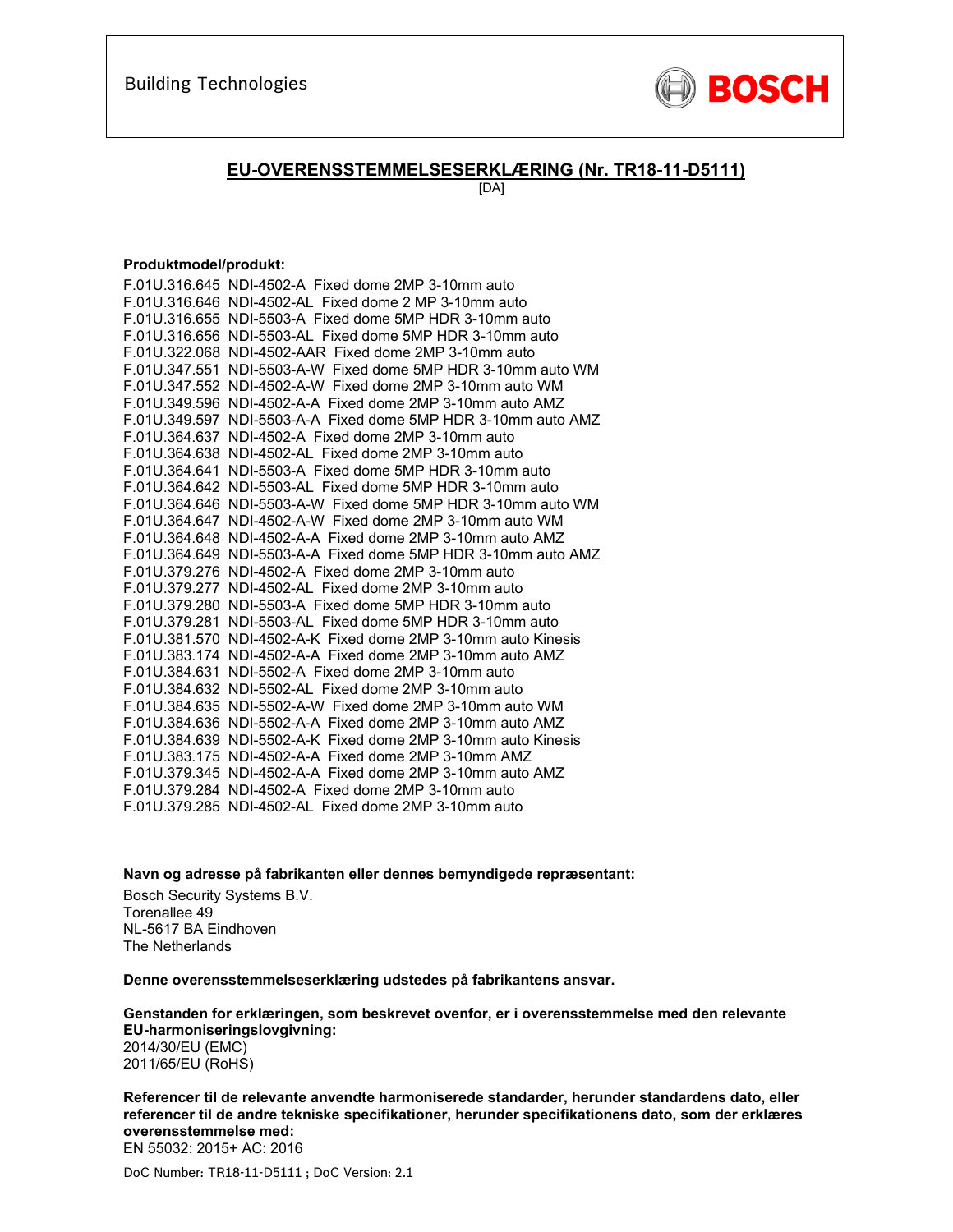

**Underskrevet for og på vegne af:** Eindhoven, 10-12-2021

Senior Vice President Business Unit Video Systems and Solutions, Michael Seiter

\_\_\_\_\_\_\_\_\_\_\_\_\_\_\_\_\_\_\_\_\_\_\_\_\_\_\_\_\_\_\_\_\_\_\_\_\_\_\_\_\_\_\_

Business Owner Sensor Systems, Sachin Khanna

\_\_\_\_\_\_\_\_\_\_\_\_\_\_\_\_\_\_\_\_\_\_\_\_\_\_\_\_\_\_\_\_\_\_\_\_\_\_\_\_\_\_\_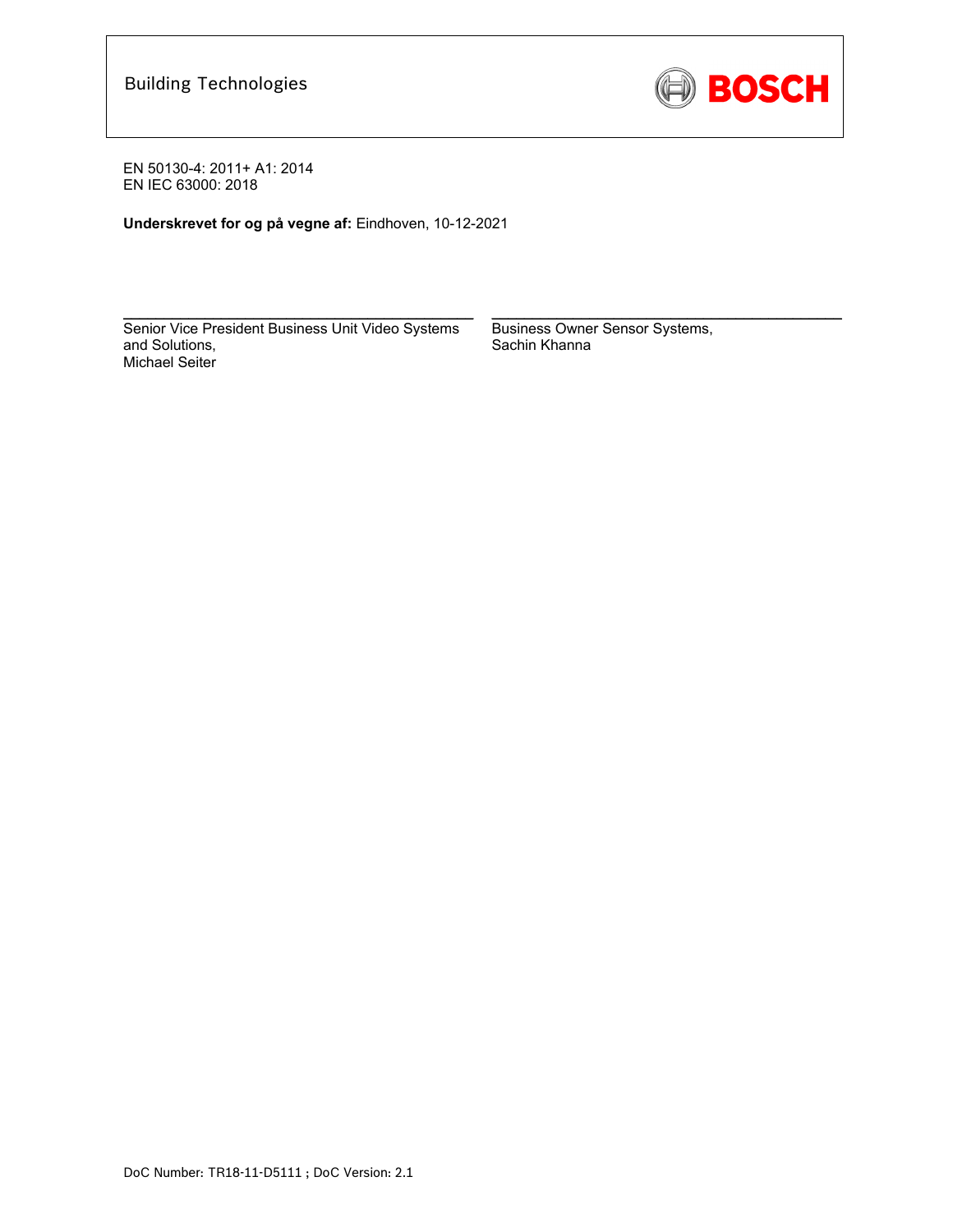

### **EU-KONFORMITÄTSERKLÄRUNG (Nr. TR18-11-D5111)**

[DE]

#### **Produktmodell/Produkt:**

| F.01U.316.645 NDI-4502-A Fixed dome 2MP 3-10mm auto           |
|---------------------------------------------------------------|
| F.01U.316.646 NDI-4502-AL Fixed dome 2 MP 3-10mm auto         |
| F.01U.316.655 NDI-5503-A Fixed dome 5MP HDR 3-10mm auto       |
| F.01U.316.656 NDI-5503-AL Fixed dome 5MP HDR 3-10mm auto      |
| F.01U.322.068 NDI-4502-AAR Fixed dome 2MP 3-10mm auto         |
| F.01U.347.551 NDI-5503-A-W Fixed dome 5MP HDR 3-10mm auto WM  |
| F.01U.347.552 NDI-4502-A-W Fixed dome 2MP 3-10mm auto WM      |
| F.01U.349.596 NDI-4502-A-A Fixed dome 2MP 3-10mm auto AMZ     |
| F.01U.349.597 NDI-5503-A-A Fixed dome 5MP HDR 3-10mm auto AMZ |
| F.01U.364.637 NDI-4502-A Fixed dome 2MP 3-10mm auto           |
| F.01U.364.638 NDI-4502-AL Fixed dome 2MP 3-10mm auto          |
| F.01U.364.641 NDI-5503-A Fixed dome 5MP HDR 3-10mm auto       |
| F.01U.364.642 NDI-5503-AL Fixed dome 5MP HDR 3-10mm auto      |
| F.01U.364.646 NDI-5503-A-W Fixed dome 5MP HDR 3-10mm auto WM  |
| F.01U.364.647 NDI-4502-A-W Fixed dome 2MP 3-10mm auto WM      |
| F.01U.364.648 NDI-4502-A-A Fixed dome 2MP 3-10mm auto AMZ     |
| F.01U.364.649 NDI-5503-A-A Fixed dome 5MP HDR 3-10mm auto AMZ |
| F.01U.379.276 NDI-4502-A Fixed dome 2MP 3-10mm auto           |
| F.01U.379.277 NDI-4502-AL Fixed dome 2MP 3-10mm auto          |
| F.01U.379.280 NDI-5503-A Fixed dome 5MP HDR 3-10mm auto       |
| F.01U.379.281 NDI-5503-AL Fixed dome 5MP HDR 3-10mm auto      |
| F.01U.381.570 NDI-4502-A-K Fixed dome 2MP 3-10mm auto Kinesis |
| F.01U.383.174 NDI-4502-A-A Fixed dome 2MP 3-10mm auto AMZ     |
| F.01U.384.631 NDI-5502-A Fixed dome 2MP 3-10mm auto           |
| F.01U.384.632 NDI-5502-AL Fixed dome 2MP 3-10mm auto          |
| F.01U.384.635 NDI-5502-A-W Fixed dome 2MP 3-10mm auto WM      |
| F.01U.384.636 NDI-5502-A-A Fixed dome 2MP 3-10mm auto AMZ     |
| F.01U.384.639 NDI-5502-A-K Fixed dome 2MP 3-10mm auto Kinesis |
| F.01U.383.175 NDI-4502-A-A Fixed dome 2MP 3-10mm AMZ          |
| F.01U.379.345 NDI-4502-A-A Fixed dome 2MP 3-10mm auto AMZ     |
| F.01U.379.284 NDI-4502-A Fixed dome 2MP 3-10mm auto           |
| F.01U.379.285 NDI-4502-AL Fixed dome 2MP 3-10mm auto          |

**Name und Anschrift des Herstellers oder seines Bevollmächtigten:** 

Bosch Security Systems B.V. Torenallee 49 NL-5617 BA Eindhoven The Netherlands

**Die alleinige Verantwortung für die Ausstellung dieser Konformitätserklärung trägt der Hersteller.** 

**Der oben beschriebene Gegenstand der Erklärung erfüllt die einschlägigen Harmonisierungsrechtsvorschriften der Union:** 2014/30/EU (EMC) 2011/65/EU (RoHS)

**Angabe der einschlägigen harmonisierten Normen, die zugrunde gelegt wurden, einschließlich des Datums der Norm, oder Angabe anderer technischer Spezifikationen, für die die Konformität erklärt wird, einschließlich des Datums der Spezifikation:**  EN 55032: 2015+ AC: 2016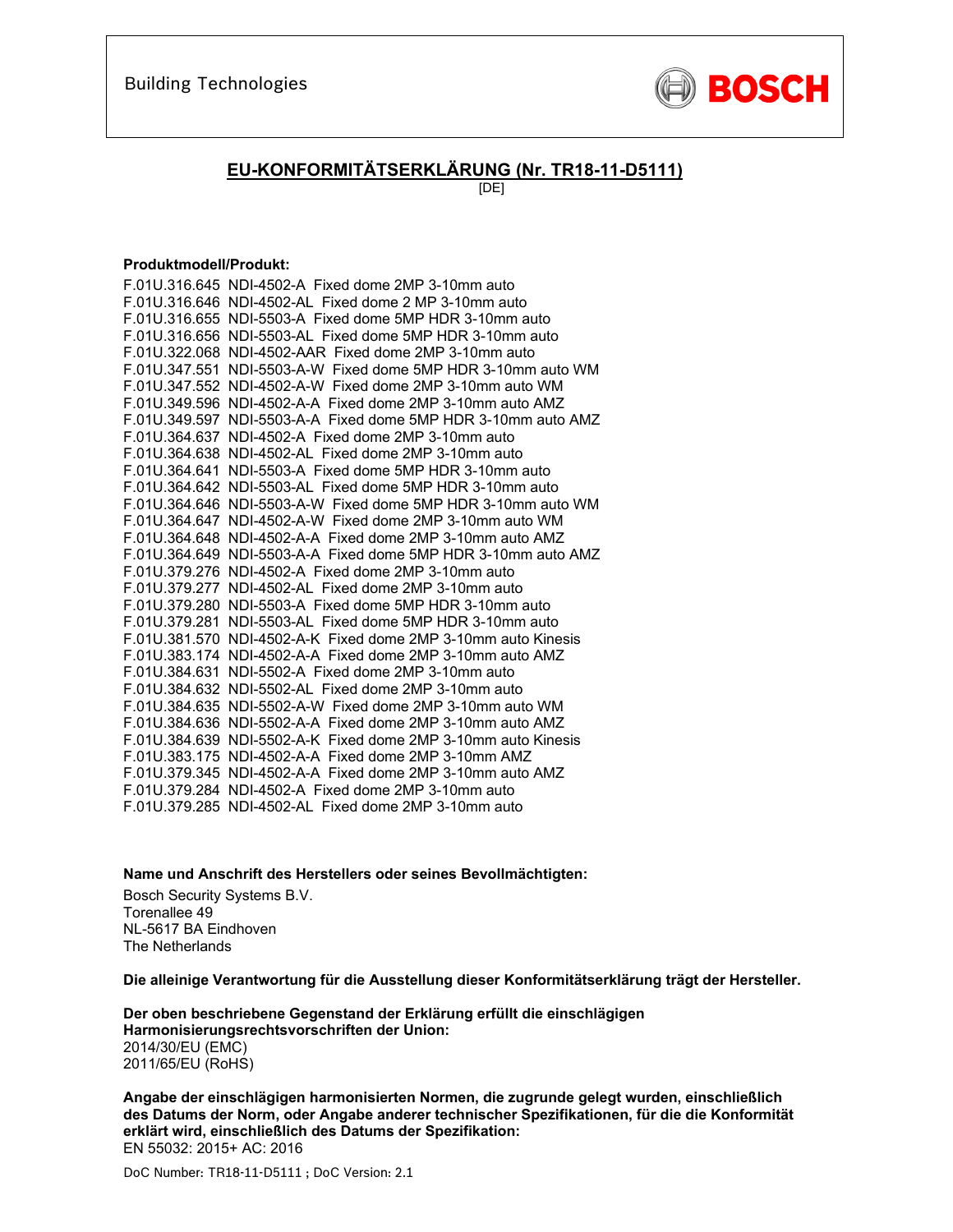

**Unterzeichnet für und im Namen von:** Eindhoven, 10-12-2021

Senior Vice President Business Unit Video Systems and Solutions, Michael Seiter

 $\mathcal{L}_\text{max} = \frac{1}{2} \sum_{i=1}^n \mathcal{L}_\text{max}(\mathbf{z}_i - \mathbf{z}_i)$ 

Business Owner Sensor Systems, Sachin Khanna

 $\mathcal{L}_\text{max} = \frac{1}{2} \sum_{i=1}^n \mathcal{L}_\text{max}(\mathbf{z}_i - \mathbf{z}_i)$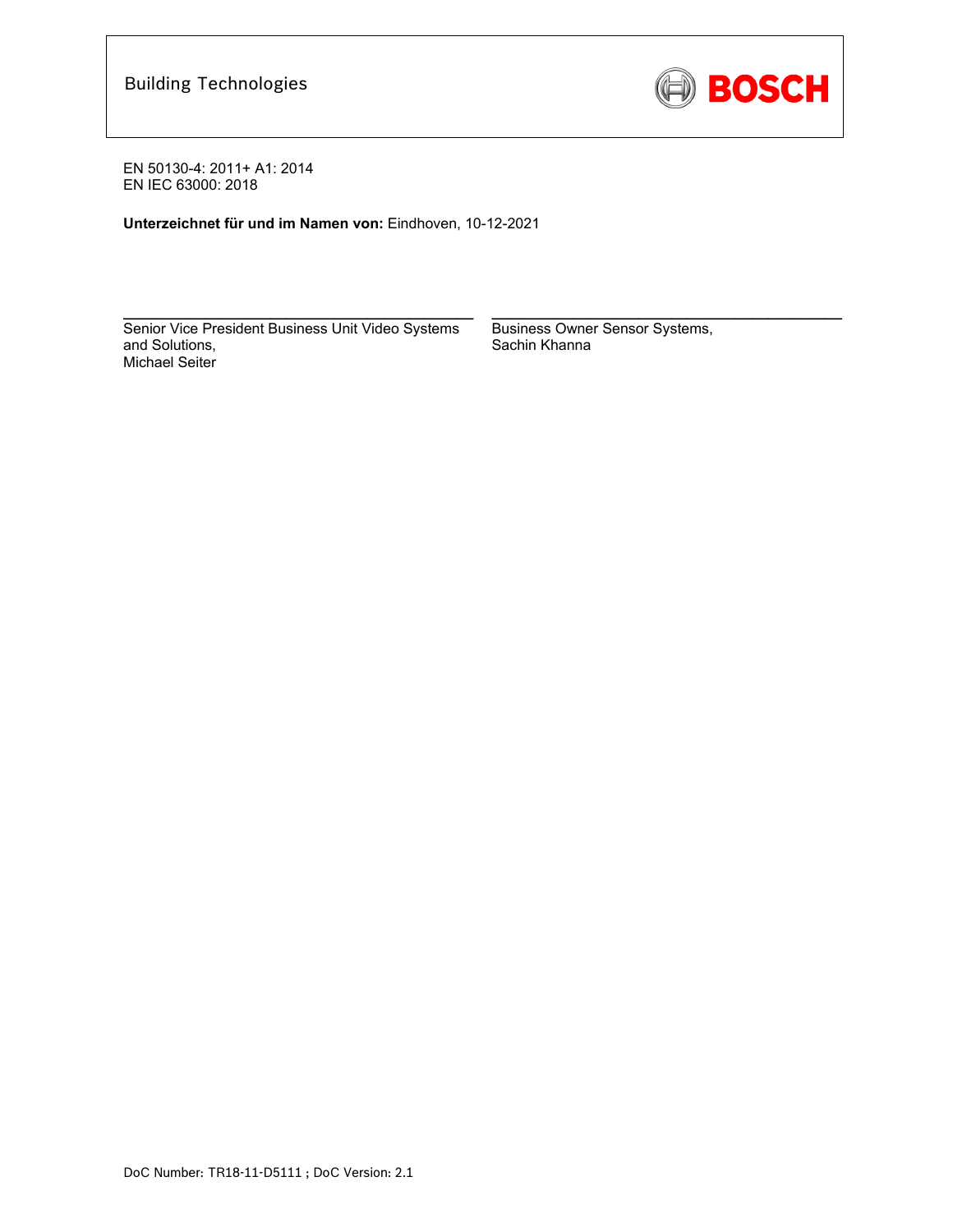

### **ELi VASTAVUSDEKLARATSIOON (nr: TR18-11-D5111)**

[ET]

#### **Toote mudel/toode:**

| F.01U.316.645 NDI-4502-A Fixed dome 2MP 3-10mm auto           |
|---------------------------------------------------------------|
| F.01U.316.646 NDI-4502-AL Fixed dome 2 MP 3-10mm auto         |
| F.01U.316.655 NDI-5503-A Fixed dome 5MP HDR 3-10mm auto       |
| F.01U.316.656 NDI-5503-AL Fixed dome 5MP HDR 3-10mm auto      |
| F.01U.322.068 NDI-4502-AAR Fixed dome 2MP 3-10mm auto         |
| F.01U.347.551 NDI-5503-A-W Fixed dome 5MP HDR 3-10mm auto WM  |
| F.01U.347.552 NDI-4502-A-W Fixed dome 2MP 3-10mm auto WM      |
| F.01U.349.596 NDI-4502-A-A Fixed dome 2MP 3-10mm auto AMZ     |
| F.01U.349.597 NDI-5503-A-A Fixed dome 5MP HDR 3-10mm auto AMZ |
| F.01U.364.637 NDI-4502-A Fixed dome 2MP 3-10mm auto           |
| F.01U.364.638 NDI-4502-AL Fixed dome 2MP 3-10mm auto          |
| F.01U.364.641 NDI-5503-A Fixed dome 5MP HDR 3-10mm auto       |
| F.01U.364.642 NDI-5503-AL Fixed dome 5MP HDR 3-10mm auto      |
| F.01U.364.646 NDI-5503-A-W Fixed dome 5MP HDR 3-10mm auto WM  |
| F.01U.364.647 NDI-4502-A-W Fixed dome 2MP 3-10mm auto WM      |
| F.01U.364.648 NDI-4502-A-A Fixed dome 2MP 3-10mm auto AMZ     |
| F.01U.364.649 NDI-5503-A-A Fixed dome 5MP HDR 3-10mm auto AMZ |
| F.01U.379.276 NDI-4502-A Fixed dome 2MP 3-10mm auto           |
| F.01U.379.277 NDI-4502-AL Fixed dome 2MP 3-10mm auto          |
| F.01U.379.280 NDI-5503-A Fixed dome 5MP HDR 3-10mm auto       |
| F.01U.379.281 NDI-5503-AL Fixed dome 5MP HDR 3-10mm auto      |
| F.01U.381.570 NDI-4502-A-K Fixed dome 2MP 3-10mm auto Kinesis |
| F.01U.383.174 NDI-4502-A-A Fixed dome 2MP 3-10mm auto AMZ     |
| F.01U.384.631 NDI-5502-A Fixed dome 2MP 3-10mm auto           |
| F.01U.384.632 NDI-5502-AL Fixed dome 2MP 3-10mm auto          |
| F.01U.384.635 NDI-5502-A-W Fixed dome 2MP 3-10mm auto WM      |
| F.01U.384.636 NDI-5502-A-A Fixed dome 2MP 3-10mm auto AMZ     |
| F.01U.384.639 NDI-5502-A-K Fixed dome 2MP 3-10mm auto Kinesis |
| F.01U.383.175 NDI-4502-A-A Fixed dome 2MP 3-10mm AMZ          |
| F.01U.379.345 NDI-4502-A-A Fixed dome 2MP 3-10mm auto AMZ     |
| F.01U.379.284 NDI-4502-A Fixed dome 2MP 3-10mm auto           |
| F.01U.379.285 NDI-4502-AL Fixed dome 2MP 3-10mm auto          |

#### **Tootja või tema volitatud esindaja nimi ja aadress:**

Bosch Security Systems B.V. Torenallee 49 NL-5617 BA Eindhoven The Netherlands

**Käesolev vastavausdeklaratsioon on välja antud tootja ainuvastutusel.** 

**Eelkirjeldatud deklareeritav toode on kooskõlas asjaomaste liidu ühtlustamisaktidega:** 2014/30/EU (EMC) 2011/65/EU (RoHS)

**Viited kasutatud harmoneeritud standarditele (sh standardite kinnitamise kuupäev) või viited muudele tehnilistele spetsifikatsioonidele (sh tehniliste spetsifikatsioonide kinnitamise kuupäev), millele vastavust deklareeritakse:** 

EN 55032: 2015+ AC: 2016 EN 50130-4: 2011+ A1: 2014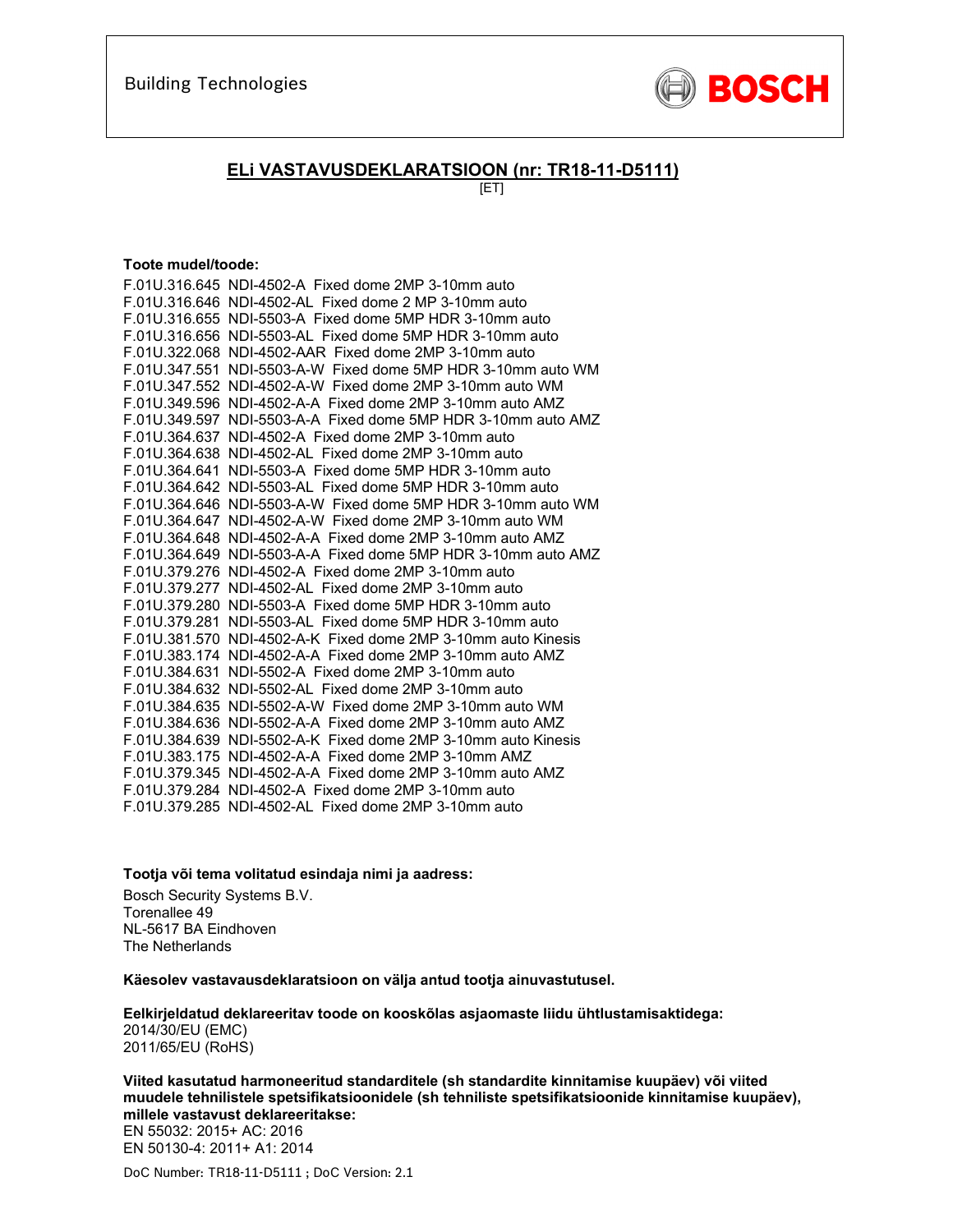

EN IEC 63000: 2018

**Alla kirjutanud (kelle poolt/nimel):** Eindhoven, 10-12-2021

 $\mathcal{L}_\text{max}$  and  $\mathcal{L}_\text{max}$  and  $\mathcal{L}_\text{max}$  and  $\mathcal{L}_\text{max}$  and  $\mathcal{L}_\text{max}$ Senior Vice President Business Unit Video Systems and Solutions, Michael Seiter

Business Owner Sensor Systems, Sachin Khanna

 $\mathcal{L}_\text{max}$  and  $\mathcal{L}_\text{max}$  and  $\mathcal{L}_\text{max}$  and  $\mathcal{L}_\text{max}$  and  $\mathcal{L}_\text{max}$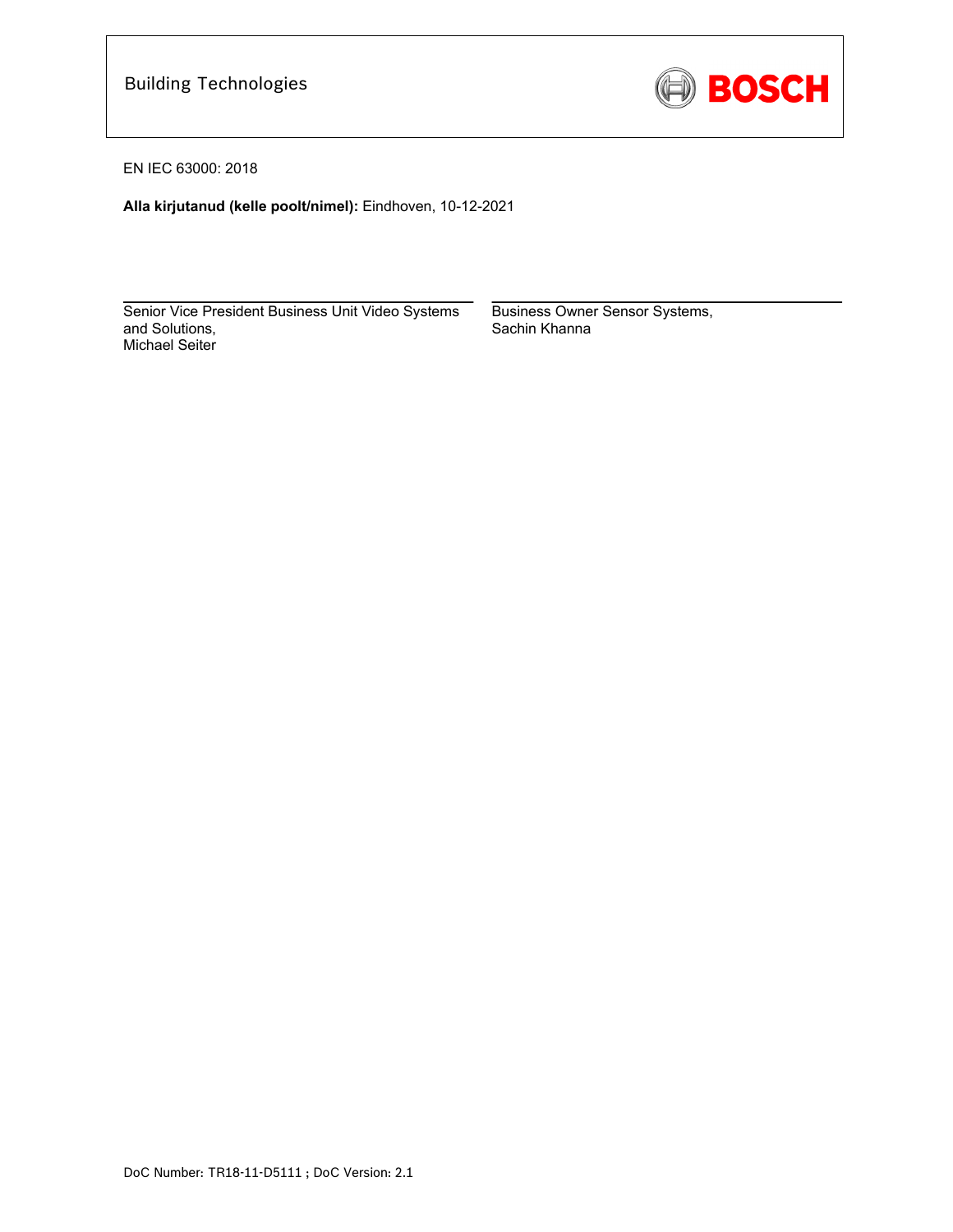

### **ΔΗΛΩΣΗ ΣΥΜΜΟΡΦΩΣΗΣ ΕΕ (αριθ. TR18-11-D5111)**

[EL]

### **Μοντέλο προϊόντος / Προϊόν:**

| F.01U.316.645 NDI-4502-A Fixed dome 2MP 3-10mm auto           |
|---------------------------------------------------------------|
| F.01U.316.646 NDI-4502-AL Fixed dome 2 MP 3-10mm auto         |
| F.01U.316.655 NDI-5503-A Fixed dome 5MP HDR 3-10mm auto       |
| F.01U.316.656 NDI-5503-AL Fixed dome 5MP HDR 3-10mm auto      |
| F.01U.322.068 NDI-4502-AAR Fixed dome 2MP 3-10mm auto         |
| F.01U.347.551 NDI-5503-A-W Fixed dome 5MP HDR 3-10mm auto WM  |
| F.01U.347.552 NDI-4502-A-W Fixed dome 2MP 3-10mm auto WM      |
| F.01U.349.596 NDI-4502-A-A Fixed dome 2MP 3-10mm auto AMZ     |
| F.01U.349.597 NDI-5503-A-A Fixed dome 5MP HDR 3-10mm auto AMZ |
| F.01U.364.637 NDI-4502-A Fixed dome 2MP 3-10mm auto           |
| F.01U.364.638 NDI-4502-AL Fixed dome 2MP 3-10mm auto          |
| F.01U.364.641 NDI-5503-A Fixed dome 5MP HDR 3-10mm auto       |
| F.01U.364.642 NDI-5503-AL Fixed dome 5MP HDR 3-10mm auto      |
| F.01U.364.646 NDI-5503-A-W Fixed dome 5MP HDR 3-10mm auto WM  |
| F.01U.364.647 NDI-4502-A-W Fixed dome 2MP 3-10mm auto WM      |
| F.01U.364.648 NDI-4502-A-A Fixed dome 2MP 3-10mm auto AMZ     |
| F.01U.364.649 NDI-5503-A-A Fixed dome 5MP HDR 3-10mm auto AMZ |
| F.01U.379.276 NDI-4502-A Fixed dome 2MP 3-10mm auto           |
| F.01U.379.277 NDI-4502-AL Fixed dome 2MP 3-10mm auto          |
| F.01U.379.280 NDI-5503-A Fixed dome 5MP HDR 3-10mm auto       |
| F.01U.379.281 NDI-5503-AL Fixed dome 5MP HDR 3-10mm auto      |
| F.01U.381.570 NDI-4502-A-K Fixed dome 2MP 3-10mm auto Kinesis |
| F.01U.383.174 NDI-4502-A-A Fixed dome 2MP 3-10mm auto AMZ     |
| F.01U.384.631 NDI-5502-A Fixed dome 2MP 3-10mm auto           |
| F.01U.384.632 NDI-5502-AL Fixed dome 2MP 3-10mm auto          |
| F.01U.384.635 NDI-5502-A-W Fixed dome 2MP 3-10mm auto WM      |
| F.01U.384.636 NDI-5502-A-A Fixed dome 2MP 3-10mm auto AMZ     |
| F.01U.384.639 NDI-5502-A-K Fixed dome 2MP 3-10mm auto Kinesis |
| F.01U.383.175 NDI-4502-A-A Fixed dome 2MP 3-10mm AMZ          |
| F.01U.379.345 NDI-4502-A-A Fixed dome 2MP 3-10mm auto AMZ     |
| F.01U.379.284 NDI-4502-A Fixed dome 2MP 3-10mm auto           |
| F.01U.379.285 NDI-4502-AL Fixed dome 2MP 3-10mm auto          |

**Επωνυμία και διεύθυνση του κατασκευαστή ή του εξουσιοδοτημένου αντιπροσώπου του:**  Bosch Security Systems B.V. Torenallee 49 NL-5617 BA Eindhoven The Netherlands

**Η παρούσα δήλωση συμμόρφωσης εκδίδεται με αποκλειστική ευθύνη του κατασκευαστή.** 

**Ο στόχος της δήλωσης που περιγράφεται παραπάνω είναι σύμφωνος με τη σχετική ενωσιακή νομοθεσία εναρμόνισης:** 2014/30/EU (EMC) 2011/65/EU (RoHS)

**Μνεία των σχετικών εναρμονισμένων προτύπων που χρησιμοποιήθηκαν, συμπεριλαμβανομένης της ημερομηνίας του προτύπου, ή μνεία των λοιπών τεχνικών προδιαγραφών, συμπεριλαμβανομένης της ημερομηνίας της προδιαγραφής, σε σχέση με τις οποίες δηλώνεται η συμμόρφωση:**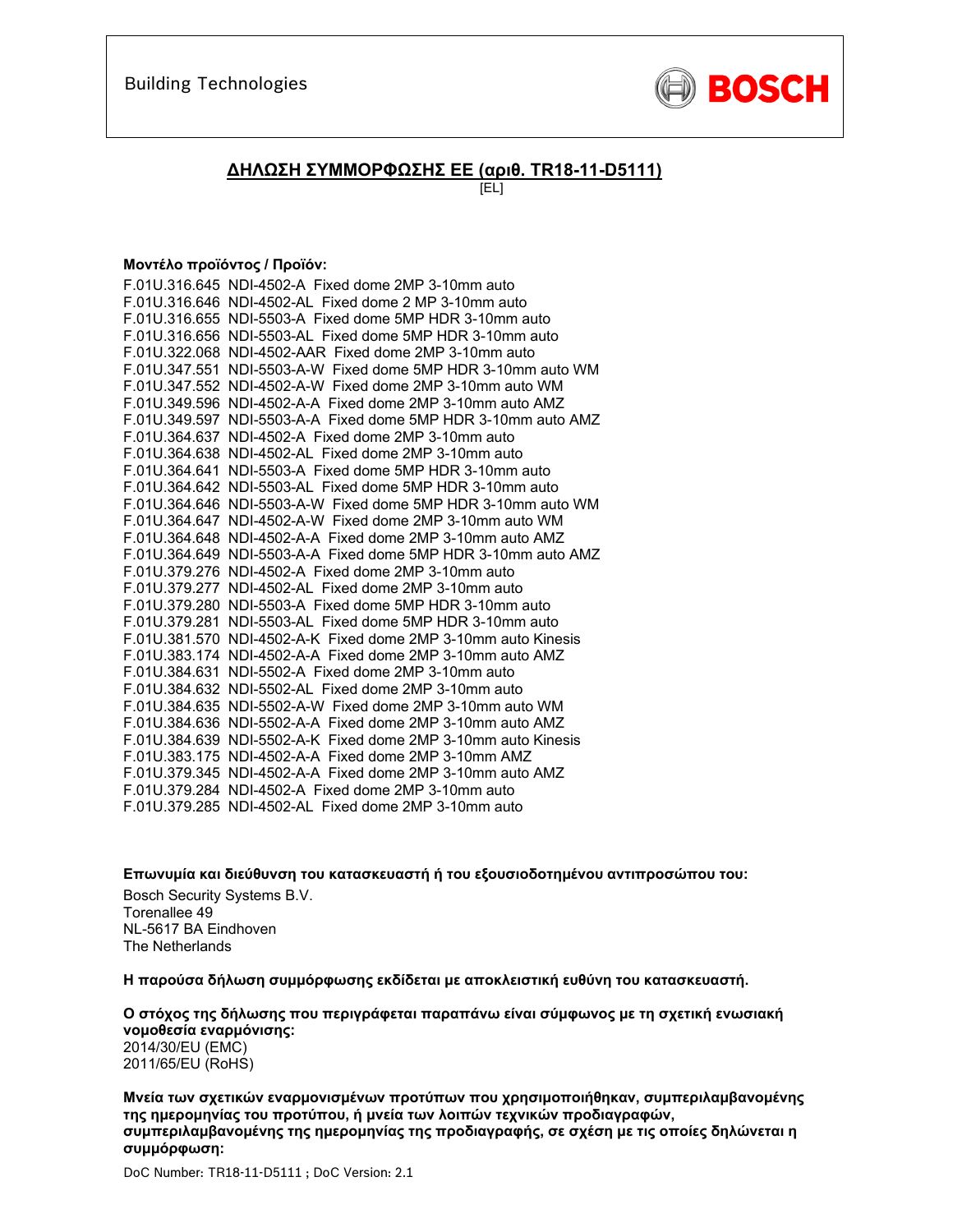

EN 55032: 2015+ AC: 2016 EN 50130-4: 2011+ A1: 2014 EN IEC 63000: 2018

**Υπογραφή για λογαριασμό και εξ ονόματος:** Άιντχόβεν, 10-12-2021

Senior Vice President Business Unit Video Systems and Solutions, Michael Seiter

 $\mathcal{L}_\text{max} = \frac{1}{2} \sum_{i=1}^n \mathcal{L}_\text{max}(\mathbf{z}_i - \mathbf{z}_i)$ 

Business Owner Sensor Systems, Sachin Khanna

\_\_\_\_\_\_\_\_\_\_\_\_\_\_\_\_\_\_\_\_\_\_\_\_\_\_\_\_\_\_\_\_\_\_\_\_\_\_\_\_\_\_\_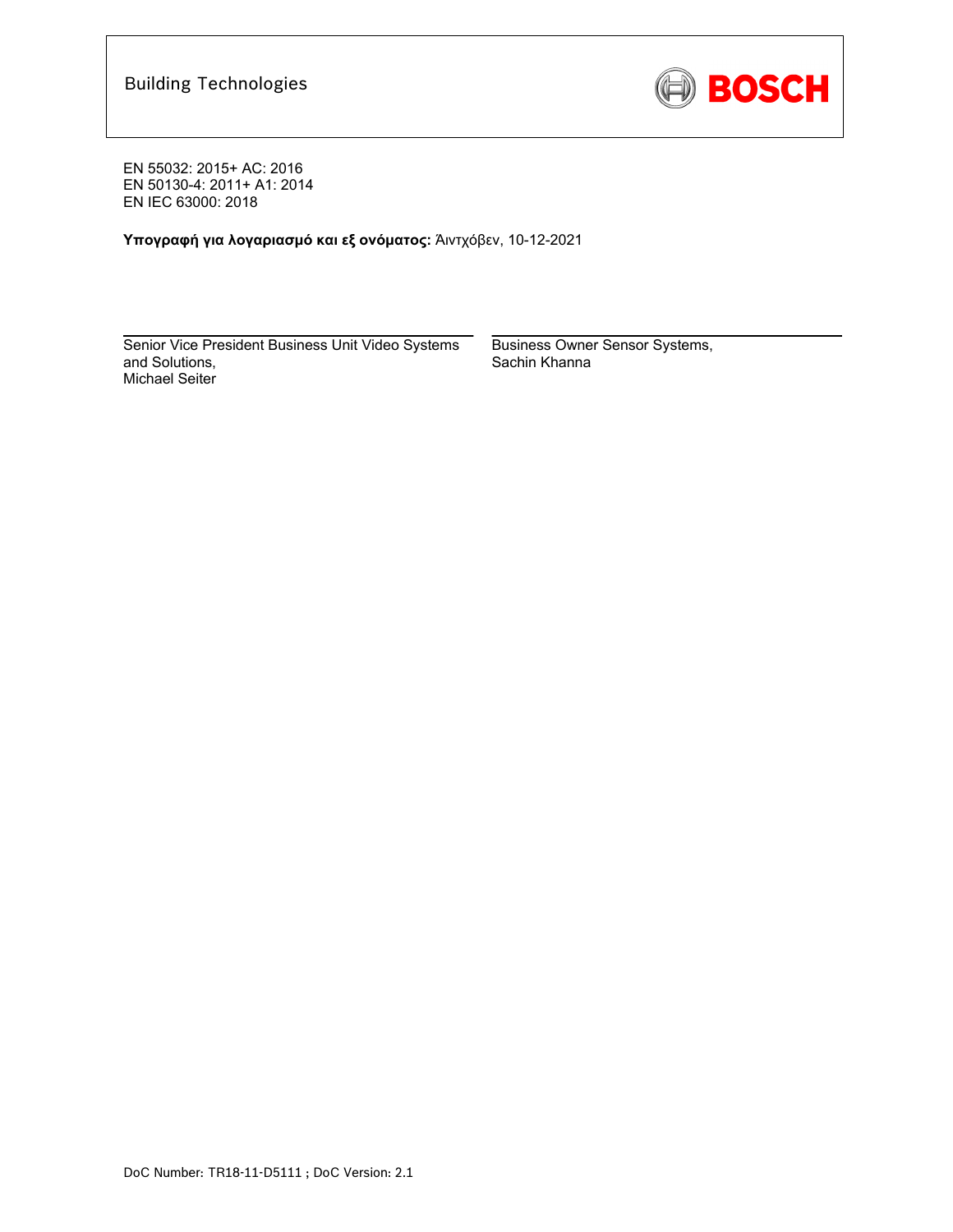

### **DÉCLARATION UE DE CONFORMITÉ (nº: TR18-11-D5111)**

[FR]

#### **Modèle de produit/produit**

| F.01U.316.645 NDI-4502-A Fixed dome 2MP 3-10mm auto           |
|---------------------------------------------------------------|
| F.01U.316.646 NDI-4502-AL Fixed dome 2 MP 3-10mm auto         |
| F.01U.316.655 NDI-5503-A Fixed dome 5MP HDR 3-10mm auto       |
| F.01U.316.656 NDI-5503-AL Fixed dome 5MP HDR 3-10mm auto      |
| F.01U.322.068 NDI-4502-AAR Fixed dome 2MP 3-10mm auto         |
| F.01U.347.551 NDI-5503-A-W Fixed dome 5MP HDR 3-10mm auto WM  |
| F.01U.347.552 NDI-4502-A-W Fixed dome 2MP 3-10mm auto WM      |
| F.01U.349.596 NDI-4502-A-A Fixed dome 2MP 3-10mm auto AMZ     |
| F.01U.349.597 NDI-5503-A-A Fixed dome 5MP HDR 3-10mm auto AMZ |
| F.01U.364.637 NDI-4502-A Fixed dome 2MP 3-10mm auto           |
| F.01U.364.638 NDI-4502-AL Fixed dome 2MP 3-10mm auto          |
| F.01U.364.641 NDI-5503-A Fixed dome 5MP HDR 3-10mm auto       |
| F.01U.364.642 NDI-5503-AL Fixed dome 5MP HDR 3-10mm auto      |
| F.01U.364.646 NDI-5503-A-W Fixed dome 5MP HDR 3-10mm auto WM  |
| F.01U.364.647 NDI-4502-A-W Fixed dome 2MP 3-10mm auto WM      |
| F.01U.364.648 NDI-4502-A-A Fixed dome 2MP 3-10mm auto AMZ     |
| F.01U.364.649 NDI-5503-A-A Fixed dome 5MP HDR 3-10mm auto AMZ |
| F.01U.379.276 NDI-4502-A Fixed dome 2MP 3-10mm auto           |
| F.01U.379.277 NDI-4502-AL Fixed dome 2MP 3-10mm auto          |
| F.01U.379.280 NDI-5503-A Fixed dome 5MP HDR 3-10mm auto       |
| F.01U.379.281 NDI-5503-AL Fixed dome 5MP HDR 3-10mm auto      |
| F.01U.381.570 NDI-4502-A-K Fixed dome 2MP 3-10mm auto Kinesis |
| F.01U.383.174 NDI-4502-A-A Fixed dome 2MP 3-10mm auto AMZ     |
| F.01U.384.631 NDI-5502-A Fixed dome 2MP 3-10mm auto           |
| F.01U.384.632 NDI-5502-AL Fixed dome 2MP 3-10mm auto          |
| F.01U.384.635 NDI-5502-A-W Fixed dome 2MP 3-10mm auto WM      |
| F.01U.384.636 NDI-5502-A-A Fixed dome 2MP 3-10mm auto AMZ     |
| F.01U.384.639 NDI-5502-A-K Fixed dome 2MP 3-10mm auto Kinesis |
| F.01U.383.175 NDI-4502-A-A Fixed dome 2MP 3-10mm AMZ          |
| F.01U.379.345 NDI-4502-A-A Fixed dome 2MP 3-10mm auto AMZ     |
| F.01U.379.284 NDI-4502-A Fixed dome 2MP 3-10mm auto           |
| F.01U.379.285 NDI-4502-AL Fixed dome 2MP 3-10mm auto          |

#### **Nom et adresse du fabricant ou de son mandataire:**

Bosch Security Systems B.V. Torenallee 49 NL-5617 BA Eindhoven The Netherlands

**La présente déclaration de conformité est établie sous la seule responsabilité du fabricant.** 

**L'objet de la déclaration décrit ci-dessus est conforme à la législation d'harmonisation de l'Union applicable:** 2014/30/EU (EMC)

2011/65/EU (RoHS)

**Références des normes harmonisées pertinentes appliquées, y compris la date de celles-ci, ou des autres spécifications techniques, y compris la date de celles-ci, par rapport auxquelles la conformité est déclarée:**  EN 55032: 2015+ AC: 2016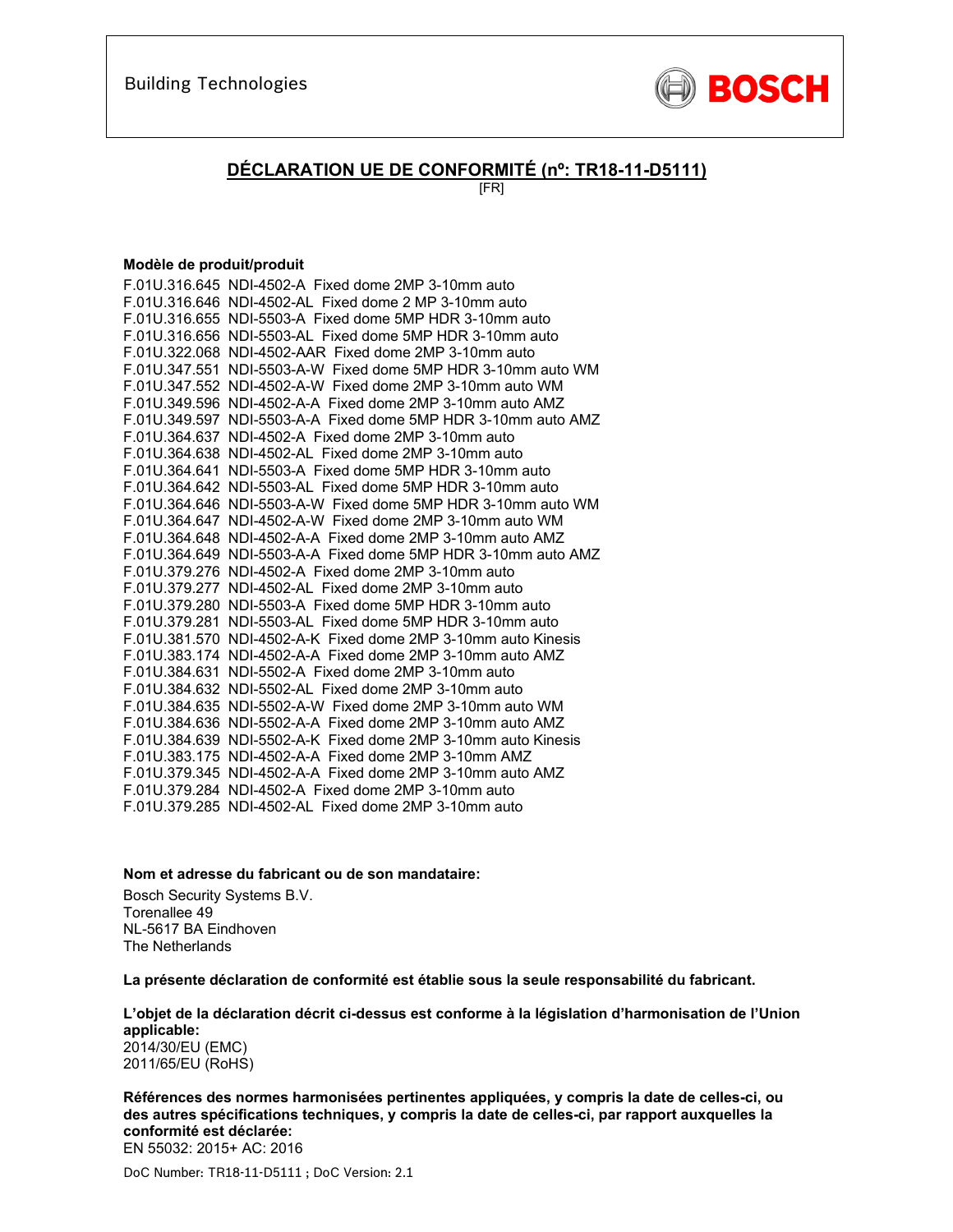

**Signé par et au nom de:** Eindhoven, 10-12-2021

Senior Vice President Business Unit Video Systems and Solutions, Michael Seiter

 $\mathcal{L}_\text{max} = \frac{1}{2} \sum_{i=1}^n \mathcal{L}_\text{max}(\mathbf{z}_i - \mathbf{z}_i)$ 

Business Owner Sensor Systems, Sachin Khanna

 $\mathcal{L}_\text{max} = \frac{1}{2} \sum_{i=1}^n \mathcal{L}_\text{max}(\mathbf{z}_i - \mathbf{z}_i)$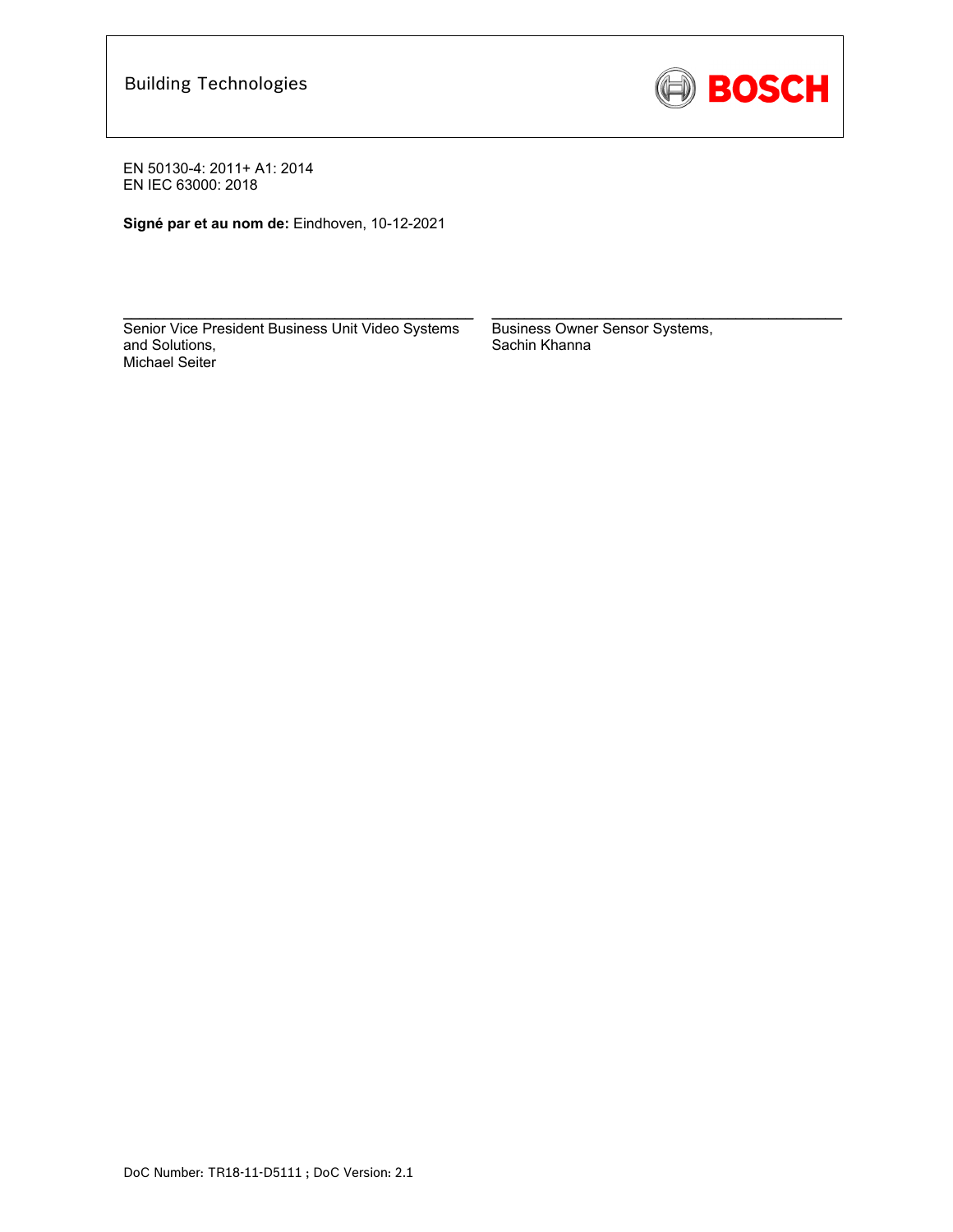

### **EU IZJAVA O SUKLADNOSTI (br. TR18-11-D5111)**

[HR]

#### **Uzorak proizvoda/proizvod:**

| F.01U.316.645 NDI-4502-A Fixed dome 2MP 3-10mm auto           |
|---------------------------------------------------------------|
| F.01U.316.646 NDI-4502-AL Fixed dome 2 MP 3-10mm auto         |
| F.01U.316.655 NDI-5503-A Fixed dome 5MP HDR 3-10mm auto       |
| F.01U.316.656 NDI-5503-AL Fixed dome 5MP HDR 3-10mm auto      |
| F.01U.322.068 NDI-4502-AAR Fixed dome 2MP 3-10mm auto         |
| F.01U.347.551 NDI-5503-A-W Fixed dome 5MP HDR 3-10mm auto WM  |
| F.01U.347.552 NDI-4502-A-W Fixed dome 2MP 3-10mm auto WM      |
| F.01U.349.596 NDI-4502-A-A Fixed dome 2MP 3-10mm auto AMZ     |
| F.01U.349.597 NDI-5503-A-A Fixed dome 5MP HDR 3-10mm auto AMZ |
| F.01U.364.637 NDI-4502-A Fixed dome 2MP 3-10mm auto           |
| F.01U.364.638 NDI-4502-AL Fixed dome 2MP 3-10mm auto          |
| F.01U.364.641 NDI-5503-A Fixed dome 5MP HDR 3-10mm auto       |
| F.01U.364.642 NDI-5503-AL Fixed dome 5MP HDR 3-10mm auto      |
| F.01U.364.646 NDI-5503-A-W Fixed dome 5MP HDR 3-10mm auto WM  |
| F.01U.364.647 NDI-4502-A-W Fixed dome 2MP 3-10mm auto WM      |
| F.01U.364.648 NDI-4502-A-A Fixed dome 2MP 3-10mm auto AMZ     |
| F.01U.364.649 NDI-5503-A-A Fixed dome 5MP HDR 3-10mm auto AMZ |
| F.01U.379.276 NDI-4502-A Fixed dome 2MP 3-10mm auto           |
| F.01U.379.277 NDI-4502-AL Fixed dome 2MP 3-10mm auto          |
| F.01U.379.280 NDI-5503-A Fixed dome 5MP HDR 3-10mm auto       |
| F.01U.379.281 NDI-5503-AL Fixed dome 5MP HDR 3-10mm auto      |
| F.01U.381.570 NDI-4502-A-K Fixed dome 2MP 3-10mm auto Kinesis |
| F.01U.383.174 NDI-4502-A-A Fixed dome 2MP 3-10mm auto AMZ     |
| F.01U.384.631 NDI-5502-A Fixed dome 2MP 3-10mm auto           |
| F.01U.384.632 NDI-5502-AL Fixed dome 2MP 3-10mm auto          |
| F.01U.384.635 NDI-5502-A-W Fixed dome 2MP 3-10mm auto WM      |
| F.01U.384.636 NDI-5502-A-A Fixed dome 2MP 3-10mm auto AMZ     |
| F.01U.384.639 NDI-5502-A-K Fixed dome 2MP 3-10mm auto Kinesis |
| F.01U.383.175 NDI-4502-A-A Fixed dome 2MP 3-10mm AMZ          |
| F.01U.379.345 NDI-4502-A-A Fixed dome 2MP 3-10mm auto AMZ     |
| F.01U.379.284 NDI-4502-A Fixed dome 2MP 3-10mm auto           |
| F.01U.379.285 NDI-4502-AL Fixed dome 2MP 3-10mm auto          |

**Ime i adresa proizvođača ili njegovog ovlaštenog zastupnika:** 

Bosch Security Systems B.V. Torenallee 49 NL-5617 BA Eindhoven The Netherlands

**Za izdavanje EU izjave o sukladnosti odgovoran je isključivo proizvođač.** 

**Predmet navedene izjave u skladu je s mjerodavnim zakonodavstvom Unije o usklađivanju:** 2014/30/EU (EMC) 2011/65/EU (RoHS)

**Upućivanja na relevantne primijenjene usklađene norme, uključujući datum norme, ili upućivanja na druge tehničke specifikacije, uključujući datum specifikacije, u vezi s kojima se izjavljuje sukladnost:**  EN 55032: 2015+ AC: 2016 EN 50130-4: 2011+ A1: 2014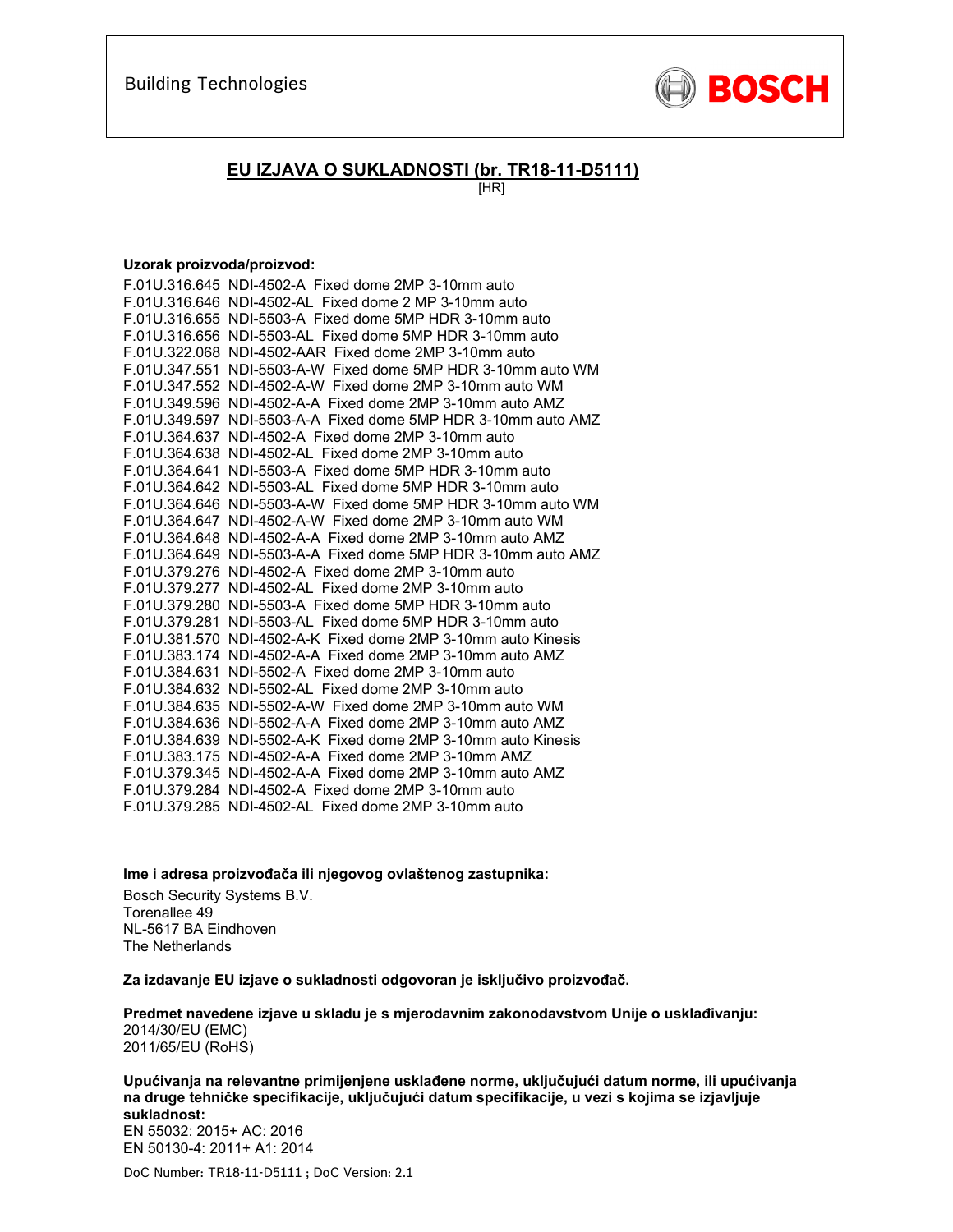

EN IEC 63000: 2018

**Potpisano za i u ime:** Eindhoven, 10-12-2021

\_\_\_\_\_\_\_\_\_\_\_\_\_\_\_\_\_\_\_\_\_\_\_\_\_\_\_\_\_\_\_\_\_\_\_\_\_\_\_\_\_\_\_ Senior Vice President Business Unit Video Systems and Solutions, Michael Seiter

Business Owner Sensor Systems, Sachin Khanna

\_\_\_\_\_\_\_\_\_\_\_\_\_\_\_\_\_\_\_\_\_\_\_\_\_\_\_\_\_\_\_\_\_\_\_\_\_\_\_\_\_\_\_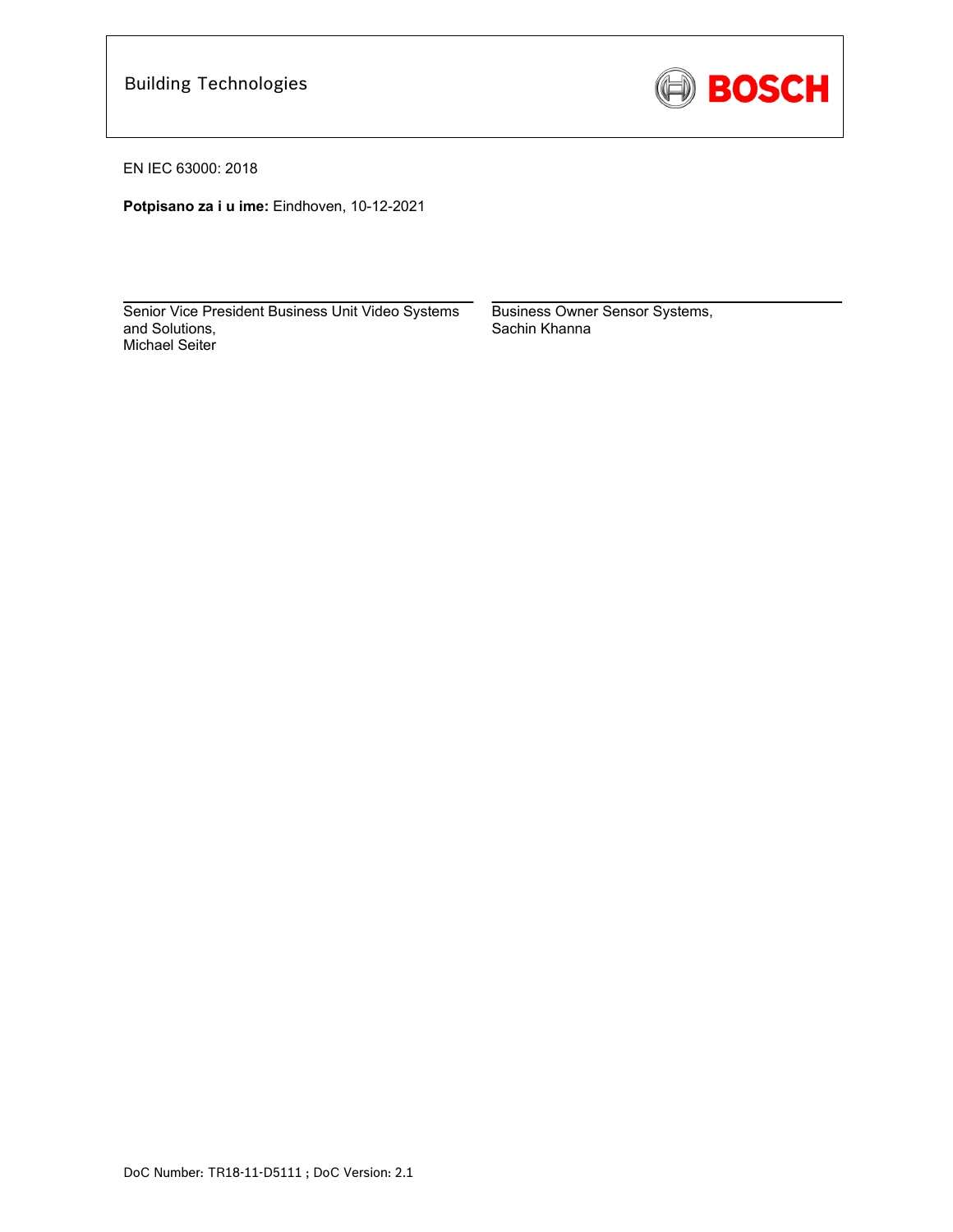

### **DICHIARAZIONE DI CONFORMITÀ UE (N. TR18-11-D5111)**

 $[IT]$ 

#### **Modello di prodotto/prodotto:**

| F.01U.316.645 NDI-4502-A Fixed dome 2MP 3-10mm auto           |
|---------------------------------------------------------------|
| F.01U.316.646 NDI-4502-AL Fixed dome 2 MP 3-10mm auto         |
| F.01U.316.655 NDI-5503-A Fixed dome 5MP HDR 3-10mm auto       |
| F.01U.316.656 NDI-5503-AL Fixed dome 5MP HDR 3-10mm auto      |
| F.01U.322.068 NDI-4502-AAR Fixed dome 2MP 3-10mm auto         |
| F.01U.347.551 NDI-5503-A-W Fixed dome 5MP HDR 3-10mm auto WM  |
| F.01U.347.552 NDI-4502-A-W Fixed dome 2MP 3-10mm auto WM      |
| F.01U.349.596 NDI-4502-A-A Fixed dome 2MP 3-10mm auto AMZ     |
| F.01U.349.597 NDI-5503-A-A Fixed dome 5MP HDR 3-10mm auto AMZ |
| F.01U.364.637 NDI-4502-A Fixed dome 2MP 3-10mm auto           |
| F.01U.364.638 NDI-4502-AL Fixed dome 2MP 3-10mm auto          |
| F.01U.364.641 NDI-5503-A Fixed dome 5MP HDR 3-10mm auto       |
| F.01U.364.642 NDI-5503-AL Fixed dome 5MP HDR 3-10mm auto      |
| F.01U.364.646 NDI-5503-A-W Fixed dome 5MP HDR 3-10mm auto WM  |
| F.01U.364.647 NDI-4502-A-W Fixed dome 2MP 3-10mm auto WM      |
| F.01U.364.648 NDI-4502-A-A Fixed dome 2MP 3-10mm auto AMZ     |
| F.01U.364.649 NDI-5503-A-A Fixed dome 5MP HDR 3-10mm auto AMZ |
| F.01U.379.276 NDI-4502-A Fixed dome 2MP 3-10mm auto           |
| F.01U.379.277 NDI-4502-AL Fixed dome 2MP 3-10mm auto          |
| F.01U.379.280 NDI-5503-A Fixed dome 5MP HDR 3-10mm auto       |
| F.01U.379.281 NDI-5503-AL Fixed dome 5MP HDR 3-10mm auto      |
| F.01U.381.570 NDI-4502-A-K Fixed dome 2MP 3-10mm auto Kinesis |
| F.01U.383.174 NDI-4502-A-A Fixed dome 2MP 3-10mm auto AMZ     |
| F.01U.384.631 NDI-5502-A Fixed dome 2MP 3-10mm auto           |
| F.01U.384.632 NDI-5502-AL Fixed dome 2MP 3-10mm auto          |
| F.01U.384.635 NDI-5502-A-W Fixed dome 2MP 3-10mm auto WM      |
| F.01U.384.636 NDI-5502-A-A Fixed dome 2MP 3-10mm auto AMZ     |
| F.01U.384.639 NDI-5502-A-K Fixed dome 2MP 3-10mm auto Kinesis |
| F.01U.383.175 NDI-4502-A-A Fixed dome 2MP 3-10mm AMZ          |
| F.01U.379.345 NDI-4502-A-A Fixed dome 2MP 3-10mm auto AMZ     |
| F.01U.379.284 NDI-4502-A Fixed dome 2MP 3-10mm auto           |
| F.01U.379.285 NDI-4502-AL Fixed dome 2MP 3-10mm auto          |

**Nome e indirizzo del fabbricante o del suo rappresentante autorizzato:** 

Bosch Security Systems B.V. Torenallee 49 NL-5617 BA Eindhoven The Netherlands

**La presente dichiarazione di conformità è rilasciata sotto la responsabilità esclusiva del fabbricante.** 

**L'oggetto della dichiarazione di cui sopra è conforme alla pertinente normativa di armonizzazione dell'Unione:** 2014/30/EU (EMC) 2011/65/EU (RoHS)

**Riferimento alle pertinenti norme armonizzate utilizzate, compresa la data delle norme, o riferimenti alle altre specifiche tecniche in relazione alle quali è dichiarata la conformità, compresa la data delle specifiche:**  EN 55032: 2015+ AC: 2016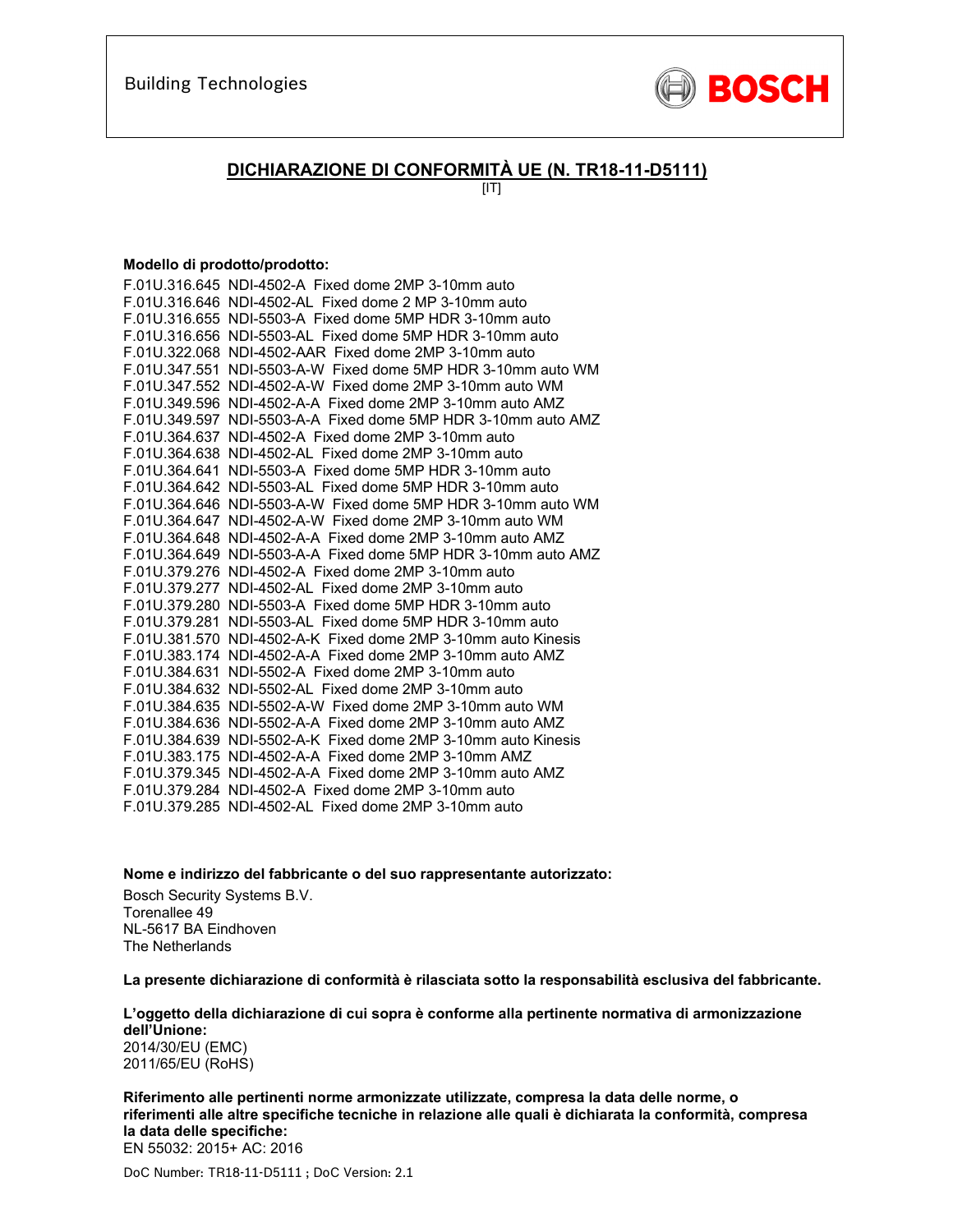

**Firmato a nome e per conto di:** Eindhoven, 10-12-2021

Senior Vice President Business Unit Video Systems and Solutions, Michael Seiter

\_\_\_\_\_\_\_\_\_\_\_\_\_\_\_\_\_\_\_\_\_\_\_\_\_\_\_\_\_\_\_\_\_\_\_\_\_\_\_\_\_\_\_

Business Owner Sensor Systems, Sachin Khanna

\_\_\_\_\_\_\_\_\_\_\_\_\_\_\_\_\_\_\_\_\_\_\_\_\_\_\_\_\_\_\_\_\_\_\_\_\_\_\_\_\_\_\_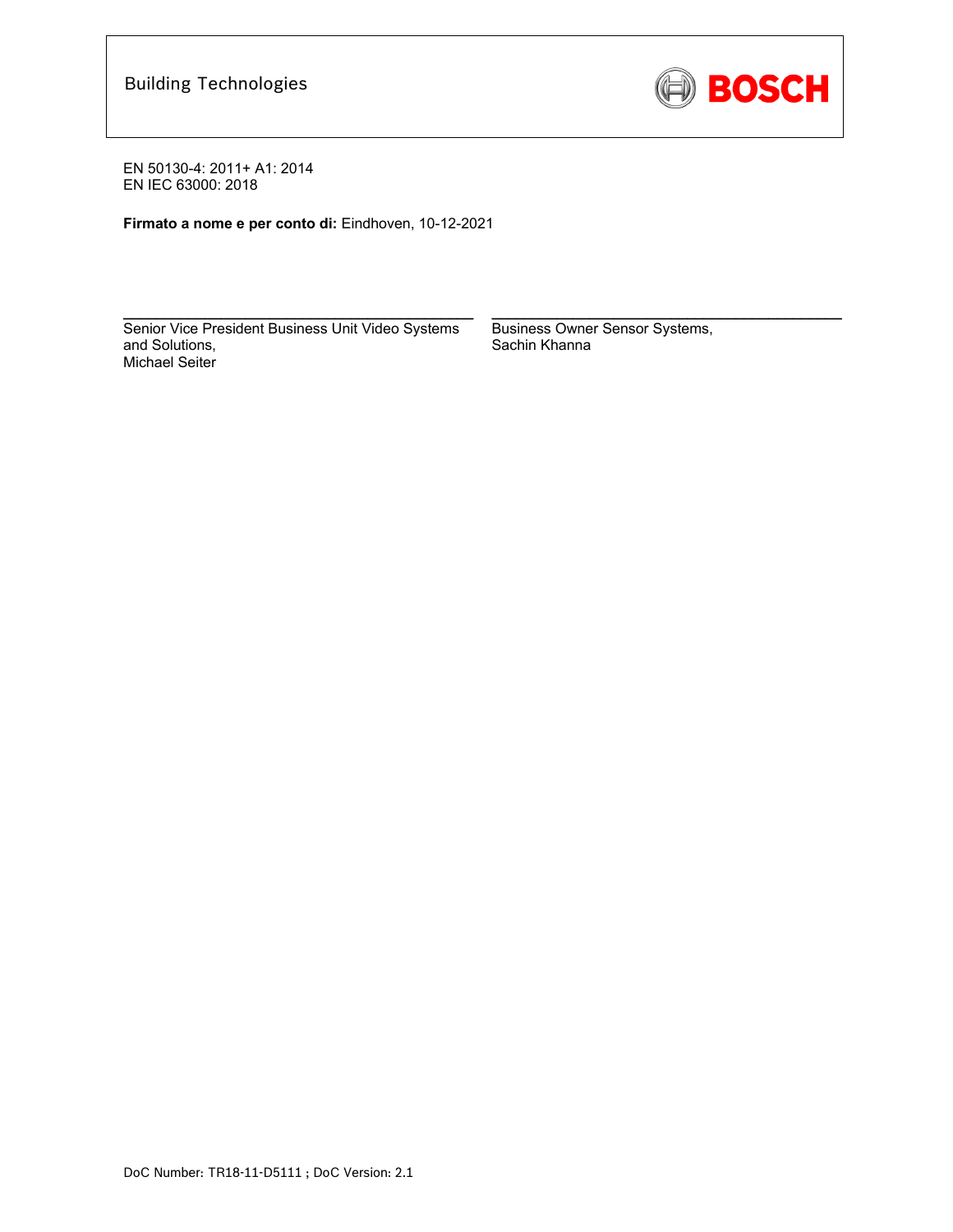

## **ES ATBILSTĪBAS DEKLARĀCIJA (Nr. TR18-11-D5111)**

[LV]

#### **Produkta modelis / produkts:**

| F.01U.316.645 NDI-4502-A Fixed dome 2MP 3-10mm auto           |
|---------------------------------------------------------------|
| F.01U.316.646 NDI-4502-AL Fixed dome 2 MP 3-10mm auto         |
| F.01U.316.655 NDI-5503-A Fixed dome 5MP HDR 3-10mm auto       |
| F.01U.316.656 NDI-5503-AL Fixed dome 5MP HDR 3-10mm auto      |
| F.01U.322.068 NDI-4502-AAR Fixed dome 2MP 3-10mm auto         |
| F.01U.347.551 NDI-5503-A-W Fixed dome 5MP HDR 3-10mm auto WM  |
| F.01U.347.552 NDI-4502-A-W Fixed dome 2MP 3-10mm auto WM      |
| F.01U.349.596 NDI-4502-A-A Fixed dome 2MP 3-10mm auto AMZ     |
| F.01U.349.597 NDI-5503-A-A Fixed dome 5MP HDR 3-10mm auto AMZ |
| F.01U.364.637 NDI-4502-A Fixed dome 2MP 3-10mm auto           |
| F.01U.364.638 NDI-4502-AL Fixed dome 2MP 3-10mm auto          |
| F.01U.364.641 NDI-5503-A Fixed dome 5MP HDR 3-10mm auto       |
| F.01U.364.642 NDI-5503-AL Fixed dome 5MP HDR 3-10mm auto      |
| F.01U.364.646 NDI-5503-A-W Fixed dome 5MP HDR 3-10mm auto WM  |
| F.01U.364.647 NDI-4502-A-W Fixed dome 2MP 3-10mm auto WM      |
| F.01U.364.648 NDI-4502-A-A Fixed dome 2MP 3-10mm auto AMZ     |
| F.01U.364.649 NDI-5503-A-A Fixed dome 5MP HDR 3-10mm auto AMZ |
| F.01U.379.276 NDI-4502-A Fixed dome 2MP 3-10mm auto           |
| F.01U.379.277 NDI-4502-AL Fixed dome 2MP 3-10mm auto          |
| F.01U.379.280 NDI-5503-A Fixed dome 5MP HDR 3-10mm auto       |
| F.01U.379.281 NDI-5503-AL Fixed dome 5MP HDR 3-10mm auto      |
| F.01U.381.570 NDI-4502-A-K Fixed dome 2MP 3-10mm auto Kinesis |
| F.01U.383.174 NDI-4502-A-A Fixed dome 2MP 3-10mm auto AMZ     |
| F.01U.384.631 NDI-5502-A Fixed dome 2MP 3-10mm auto           |
| F.01U.384.632 NDI-5502-AL Fixed dome 2MP 3-10mm auto          |
| F.01U.384.635 NDI-5502-A-W Fixed dome 2MP 3-10mm auto WM      |
| F.01U.384.636 NDI-5502-A-A Fixed dome 2MP 3-10mm auto AMZ     |
| F.01U.384.639 NDI-5502-A-K Fixed dome 2MP 3-10mm auto Kinesis |
| F.01U.383.175 NDI-4502-A-A Fixed dome 2MP 3-10mm AMZ          |
| F.01U.379.345 NDI-4502-A-A Fixed dome 2MP 3-10mm auto AMZ     |
| F.01U.379.284 NDI-4502-A Fixed dome 2MP 3-10mm auto           |
| F.01U.379.285 NDI-4502-AL Fixed dome 2MP 3-10mm auto          |

**Ražotāja vai viņa pilnvarotā pārstāvja nosaukums un adrese:** 

Bosch Security Systems B.V. Torenallee 49 NL-5617 BA Eindhoven The Netherlands

**Šī atbilstības deklarācija ir izdota vienīgi uz ražotāja atbildību.** 

**Iepriekš aprakstītais deklarācijas priekšmets atbilst attiecīgajam Savienības saskaņošanas tiesību aktam:** 2014/30/EU (EMC) 2011/65/EU (RoHS)

**Atsauces uz attiecīgajiem izmantotajiem standartiem, norādot standarta datumu, vai atsauces uz citām tehniskām specifikācijām, norādot specifikācijas datumu, ar kuru saistīta atbilstības deklarēšana:**  EN 55032: 2015+ AC: 2016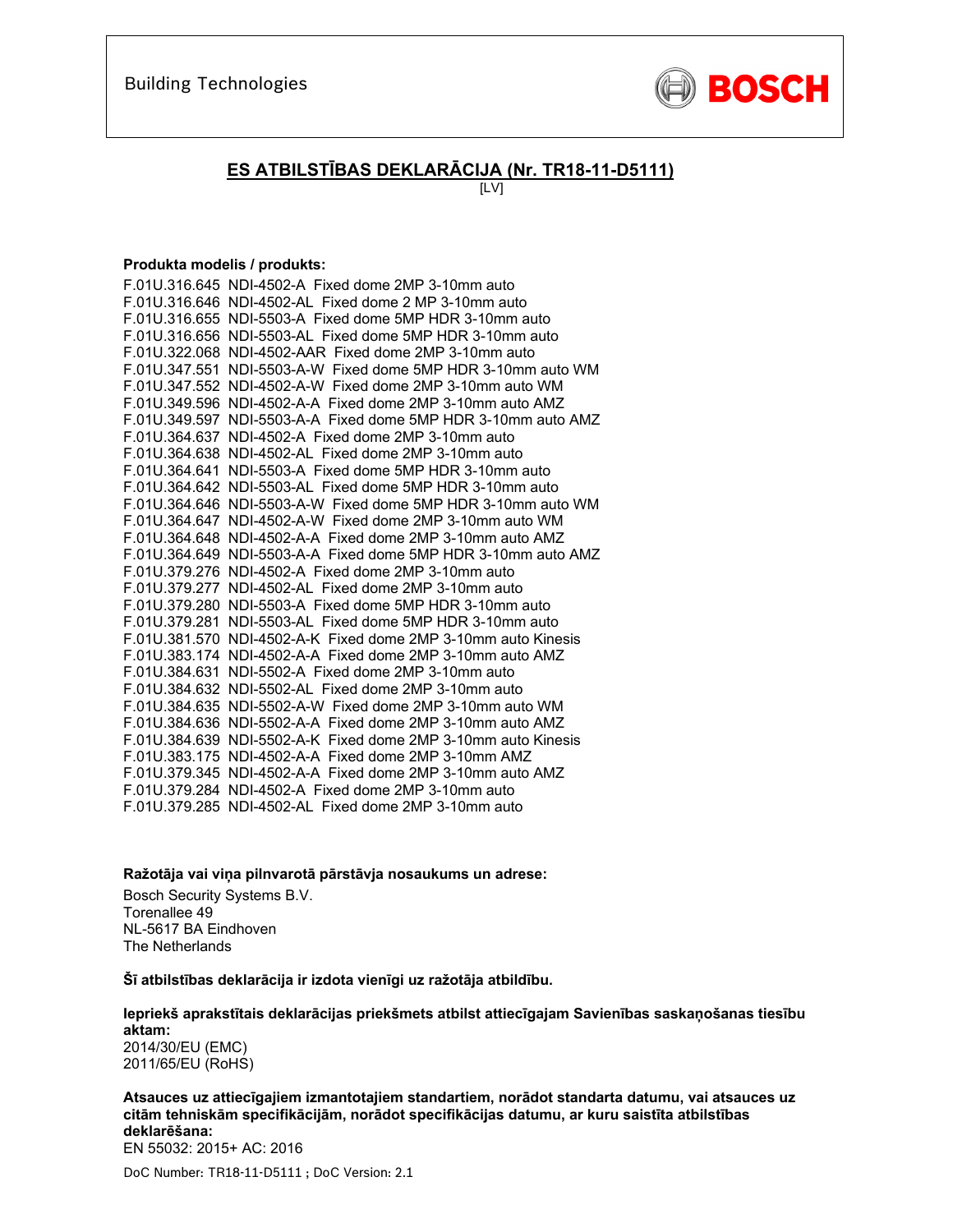

**Parakstīts šādas personas vārdā:** Eindhoven, 10-12-2021

Senior Vice President Business Unit Video Systems and Solutions, Michael Seiter

\_\_\_\_\_\_\_\_\_\_\_\_\_\_\_\_\_\_\_\_\_\_\_\_\_\_\_\_\_\_\_\_\_\_\_\_\_\_\_\_\_\_\_

Business Owner Sensor Systems, Sachin Khanna

\_\_\_\_\_\_\_\_\_\_\_\_\_\_\_\_\_\_\_\_\_\_\_\_\_\_\_\_\_\_\_\_\_\_\_\_\_\_\_\_\_\_\_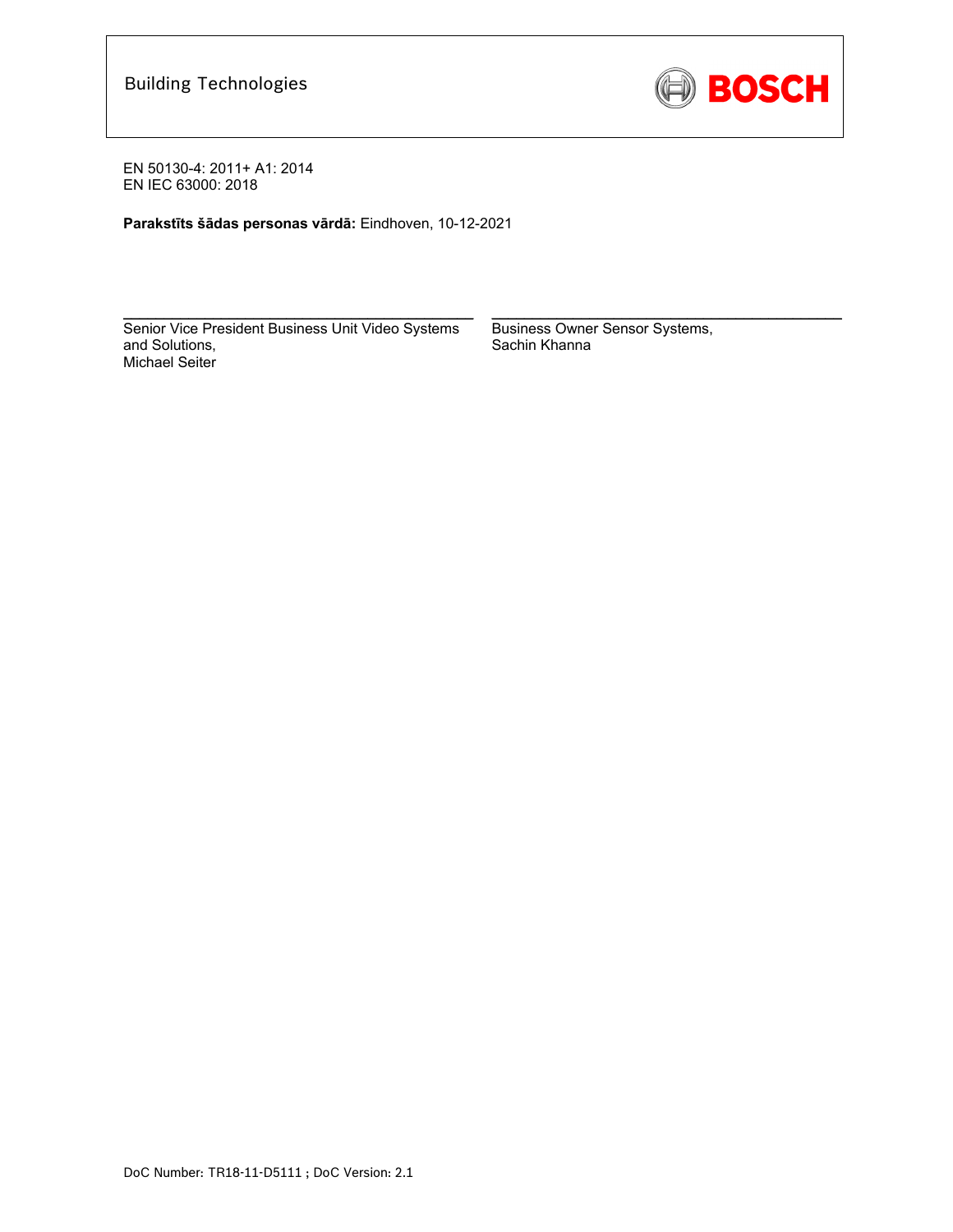

### **ES ATITIKTIES DEKLARACIJA (Nr. TR18-11-D5111)**

 $[LT]$ 

#### **Gaminio modelis / gaminys:**

| F.01U.316.645 NDI-4502-A Fixed dome 2MP 3-10mm auto           |
|---------------------------------------------------------------|
| F.01U.316.646 NDI-4502-AL Fixed dome 2 MP 3-10mm auto         |
| F.01U.316.655 NDI-5503-A Fixed dome 5MP HDR 3-10mm auto       |
| F.01U.316.656 NDI-5503-AL Fixed dome 5MP HDR 3-10mm auto      |
| F.01U.322.068 NDI-4502-AAR Fixed dome 2MP 3-10mm auto         |
| F.01U.347.551 NDI-5503-A-W Fixed dome 5MP HDR 3-10mm auto WM  |
| F.01U.347.552 NDI-4502-A-W Fixed dome 2MP 3-10mm auto WM      |
| F.01U.349.596 NDI-4502-A-A Fixed dome 2MP 3-10mm auto AMZ     |
| F.01U.349.597 NDI-5503-A-A Fixed dome 5MP HDR 3-10mm auto AMZ |
| F.01U.364.637 NDI-4502-A Fixed dome 2MP 3-10mm auto           |
| F.01U.364.638 NDI-4502-AL Fixed dome 2MP 3-10mm auto          |
| F.01U.364.641 NDI-5503-A Fixed dome 5MP HDR 3-10mm auto       |
| F.01U.364.642 NDI-5503-AL Fixed dome 5MP HDR 3-10mm auto      |
| F.01U.364.646 NDI-5503-A-W Fixed dome 5MP HDR 3-10mm auto WM  |
| F.01U.364.647 NDI-4502-A-W Fixed dome 2MP 3-10mm auto WM      |
| F.01U.364.648 NDI-4502-A-A Fixed dome 2MP 3-10mm auto AMZ     |
| F.01U.364.649 NDI-5503-A-A Fixed dome 5MP HDR 3-10mm auto AMZ |
| F.01U.379.276 NDI-4502-A Fixed dome 2MP 3-10mm auto           |
| F.01U.379.277 NDI-4502-AL Fixed dome 2MP 3-10mm auto          |
| F.01U.379.280 NDI-5503-A Fixed dome 5MP HDR 3-10mm auto       |
| F.01U.379.281 NDI-5503-AL Fixed dome 5MP HDR 3-10mm auto      |
| F.01U.381.570 NDI-4502-A-K Fixed dome 2MP 3-10mm auto Kinesis |
| F.01U.383.174 NDI-4502-A-A Fixed dome 2MP 3-10mm auto AMZ     |
| F.01U.384.631 NDI-5502-A Fixed dome 2MP 3-10mm auto           |
| F.01U.384.632 NDI-5502-AL Fixed dome 2MP 3-10mm auto          |
| F.01U.384.635 NDI-5502-A-W Fixed dome 2MP 3-10mm auto WM      |
| F.01U.384.636 NDI-5502-A-A Fixed dome 2MP 3-10mm auto AMZ     |
| F.01U.384.639 NDI-5502-A-K Fixed dome 2MP 3-10mm auto Kinesis |
| F.01U.383.175 NDI-4502-A-A Fixed dome 2MP 3-10mm AMZ          |
| F.01U.379.345 NDI-4502-A-A Fixed dome 2MP 3-10mm auto AMZ     |
| F.01U.379.284 NDI-4502-A Fixed dome 2MP 3-10mm auto           |
| F.01U.379.285 NDI-4502-AL Fixed dome 2MP 3-10mm auto          |

**Gamintojo arba jo įgaliotojo atstovo pavadinimas ir adresas:** 

Bosch Security Systems B.V. Torenallee 49 NL-5617 BA Eindhoven The Netherlands

**Ši atitikties deklaracija išduota tik gamintojo atsakomybe.** 

**Pirmiau aprašytas deklaracijos objektas atitinka susijusius derinamuosius Sąjungos teisės aktus:** 2014/30/EU (EMC) 2011/65/EU (RoHS)

**Susijusių taikytų darniųjų standartų nuorodos (įskaitant standarto datą) arba kitų techninių specifikacijų, pagal kurias buvo deklaruota atitiktis, nuorodos (įskaitant specifikacijos datą)**  EN 55032: 2015+ AC: 2016 EN 50130-4: 2011+ A1: 2014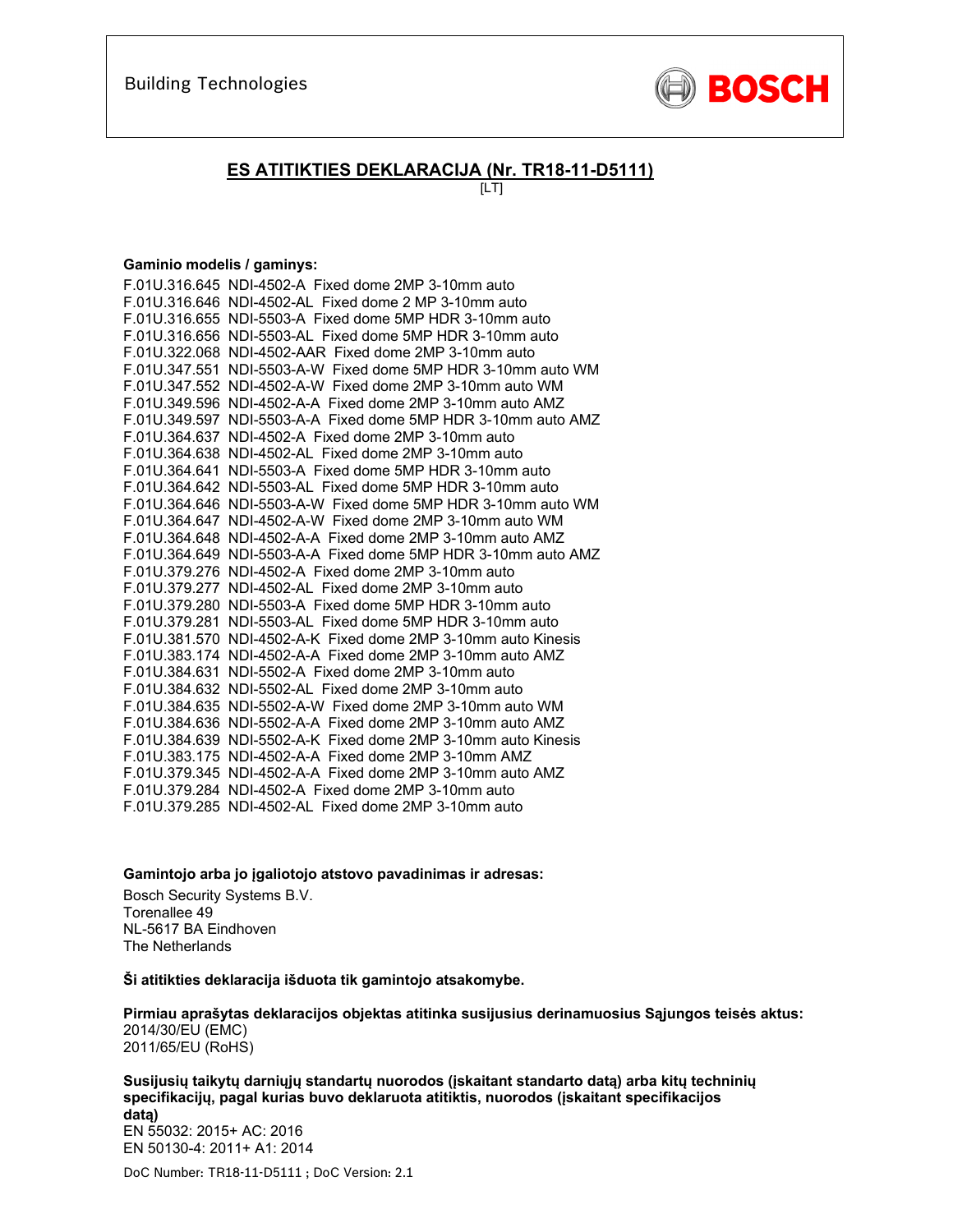

EN IEC 63000: 2018

**Už ką ir kieno vardu pasirašyta:** Eindhoven, 10-12-2021

 $\mathcal{L}_\text{max}$  and  $\mathcal{L}_\text{max}$  and  $\mathcal{L}_\text{max}$  and  $\mathcal{L}_\text{max}$  and  $\mathcal{L}_\text{max}$ Senior Vice President Business Unit Video Systems and Solutions, Michael Seiter

Business Owner Sensor Systems, Sachin Khanna

 $\mathcal{L}_\text{max}$  and  $\mathcal{L}_\text{max}$  and  $\mathcal{L}_\text{max}$  and  $\mathcal{L}_\text{max}$  and  $\mathcal{L}_\text{max}$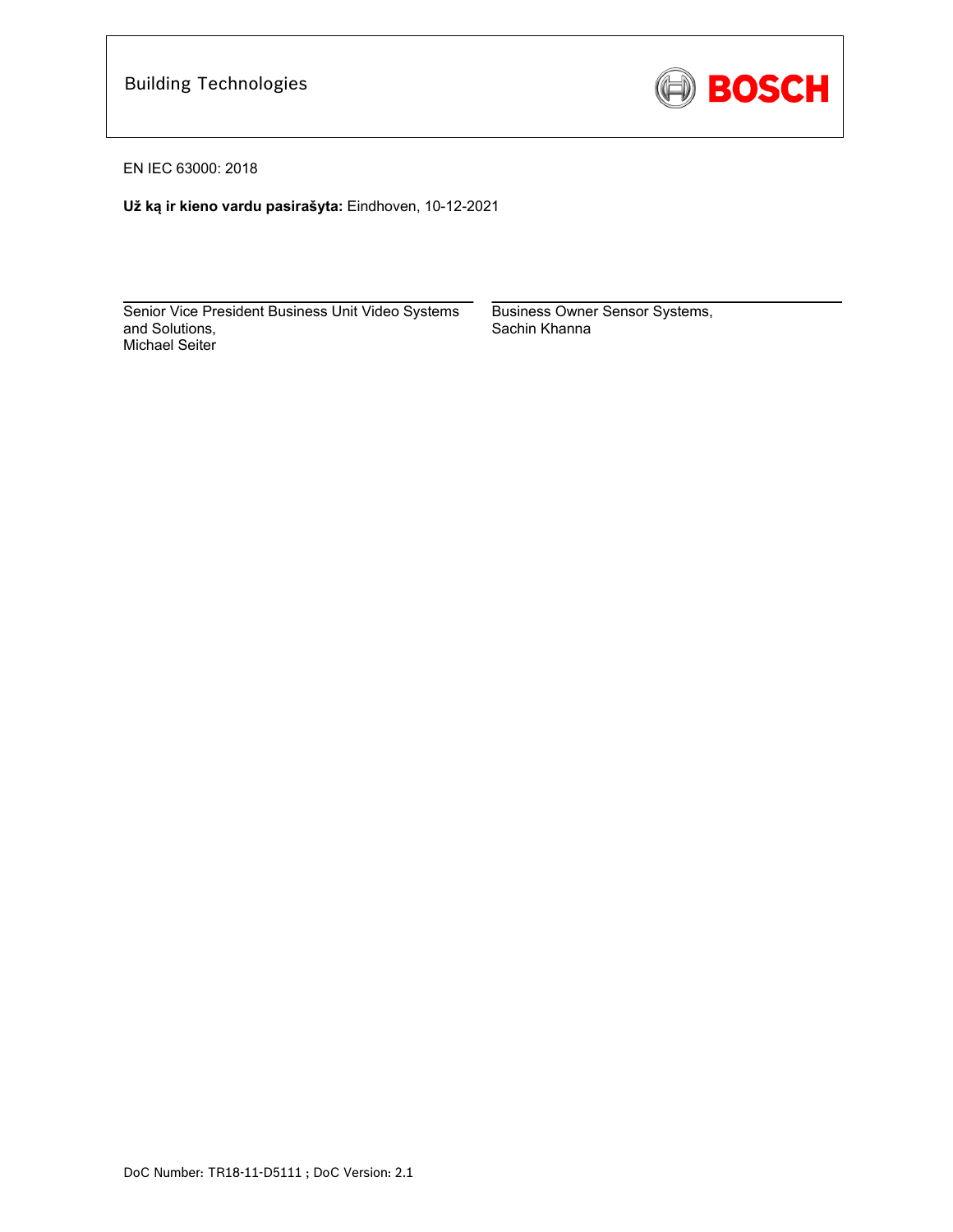

### **(TR18-11-D5111 sz.) EU–MEGFELELŐSÉGI NYILATKOZAT**

[HU]

### **Termékmodell/termék:**

| F.01U.316.645 NDI-4502-A Fixed dome 2MP 3-10mm auto           |
|---------------------------------------------------------------|
| F.01U.316.646 NDI-4502-AL Fixed dome 2 MP 3-10mm auto         |
| F.01U.316.655 NDI-5503-A Fixed dome 5MP HDR 3-10mm auto       |
| F.01U.316.656 NDI-5503-AL Fixed dome 5MP HDR 3-10mm auto      |
| F.01U.322.068 NDI-4502-AAR Fixed dome 2MP 3-10mm auto         |
| F.01U.347.551 NDI-5503-A-W Fixed dome 5MP HDR 3-10mm auto WM  |
| F.01U.347.552 NDI-4502-A-W Fixed dome 2MP 3-10mm auto WM      |
| F.01U.349.596 NDI-4502-A-A Fixed dome 2MP 3-10mm auto AMZ     |
| F.01U.349.597 NDI-5503-A-A Fixed dome 5MP HDR 3-10mm auto AMZ |
| F.01U.364.637 NDI-4502-A Fixed dome 2MP 3-10mm auto           |
| F.01U.364.638 NDI-4502-AL Fixed dome 2MP 3-10mm auto          |
| F.01U.364.641 NDI-5503-A Fixed dome 5MP HDR 3-10mm auto       |
| F.01U.364.642 NDI-5503-AL Fixed dome 5MP HDR 3-10mm auto      |
| F.01U.364.646 NDI-5503-A-W Fixed dome 5MP HDR 3-10mm auto WM  |
| F.01U.364.647 NDI-4502-A-W Fixed dome 2MP 3-10mm auto WM      |
| F.01U.364.648 NDI-4502-A-A Fixed dome 2MP 3-10mm auto AMZ     |
| F.01U.364.649 NDI-5503-A-A Fixed dome 5MP HDR 3-10mm auto AMZ |
| F.01U.379.276 NDI-4502-A Fixed dome 2MP 3-10mm auto           |
| F.01U.379.277 NDI-4502-AL Fixed dome 2MP 3-10mm auto          |
| F.01U.379.280 NDI-5503-A Fixed dome 5MP HDR 3-10mm auto       |
| F.01U.379.281 NDI-5503-AL Fixed dome 5MP HDR 3-10mm auto      |
| F.01U.381.570 NDI-4502-A-K Fixed dome 2MP 3-10mm auto Kinesis |
| F.01U.383.174 NDI-4502-A-A Fixed dome 2MP 3-10mm auto AMZ     |
| F.01U.384.631 NDI-5502-A Fixed dome 2MP 3-10mm auto           |
| F.01U.384.632 NDI-5502-AL Fixed dome 2MP 3-10mm auto          |
| F.01U.384.635 NDI-5502-A-W Fixed dome 2MP 3-10mm auto WM      |
| F.01U.384.636 NDI-5502-A-A Fixed dome 2MP 3-10mm auto AMZ     |
| F.01U.384.639 NDI-5502-A-K Fixed dome 2MP 3-10mm auto Kinesis |
| F.01U.383.175 NDI-4502-A-A Fixed dome 2MP 3-10mm AMZ          |
| F.01U.379.345 NDI-4502-A-A Fixed dome 2MP 3-10mm auto AMZ     |
| F.01U.379.284 NDI-4502-A Fixed dome 2MP 3-10mm auto           |
| F.01U.379.285 NDI-4502-AL Fixed dome 2MP 3-10mm auto          |

**A gyártó vagy meghatalmazott képviselőjének neve és címe:** 

Bosch Security Systems B.V. Torenallee 49 NL-5617 BA Eindhoven The Netherlands

**Ezt a megfelelőségi nyilatkozatot a gyártó kizárólagos felelőssége mellett adják ki.** 

**A fent ismertetett nyilatkozat tárgya megfelel a vonatkozó uniós harmonizációs jogszabályoknak:** 2014/30/EU (EMC) 2011/65/EU (RoHS)

**Az alkalmazott harmonizált szabványokra való hivatkozás vagy azokra az egyéb műszaki leírásokra való hivatkozások, amelyekkel kapcsolatban megfelelőségi nyilatkozatot tettek, az adott szabvány/specifikáció kiadási dátumának megadása mellett:**  EN 55032: 2015+ AC: 2016 EN 50130-4: 2011+ A1: 2014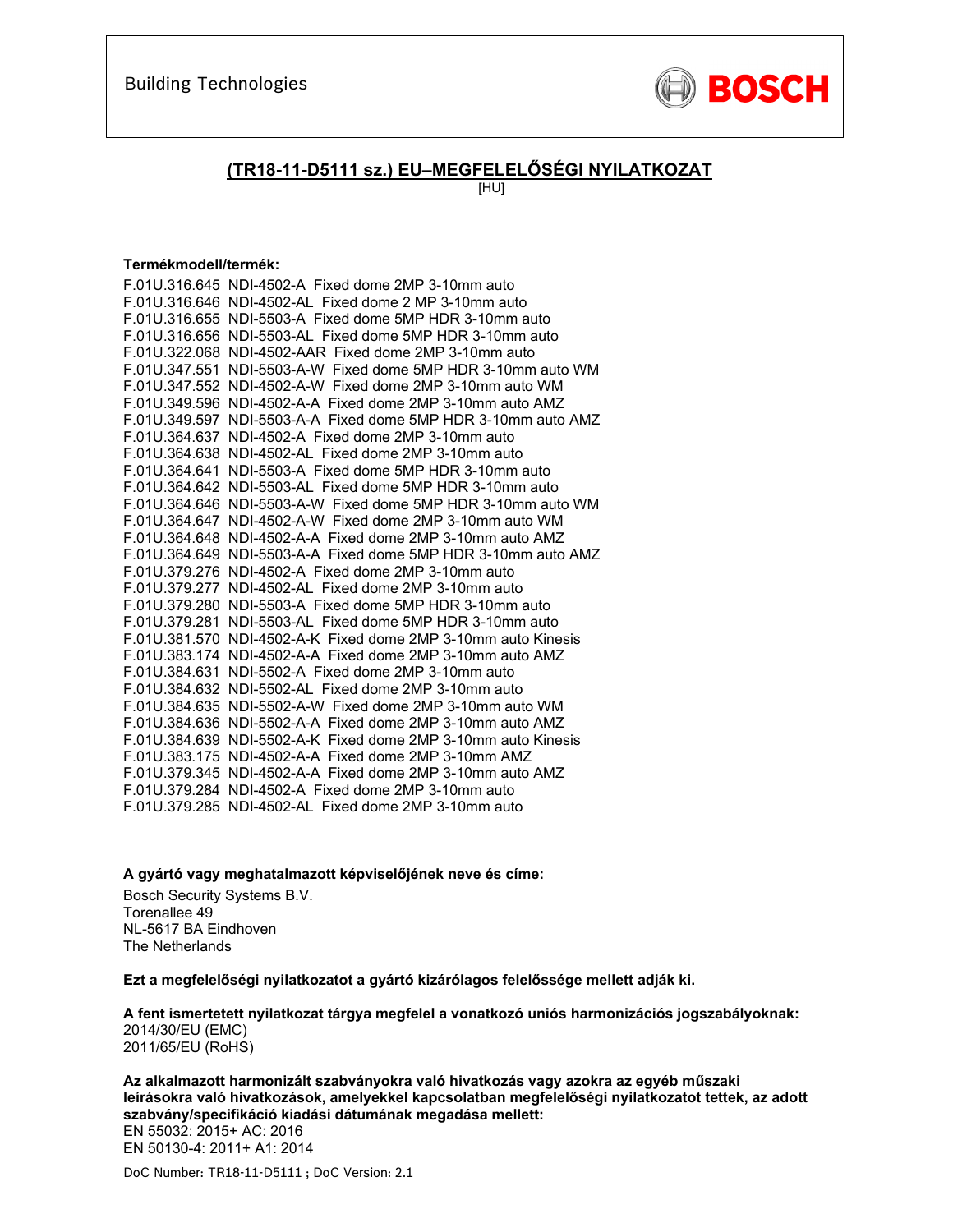

EN IEC 63000: 2018

**A nyilatkozatot a következő gyártó nevében és megbízásából írták alá:** Eindhoven, 10-12-2021

Senior Vice President Business Unit Video Systems and Solutions, Michael Seiter

 $\mathcal{L}_\text{max}$  and  $\mathcal{L}_\text{max}$  and  $\mathcal{L}_\text{max}$  and  $\mathcal{L}_\text{max}$  and  $\mathcal{L}_\text{max}$ 

Business Owner Sensor Systems, Sachin Khanna

\_\_\_\_\_\_\_\_\_\_\_\_\_\_\_\_\_\_\_\_\_\_\_\_\_\_\_\_\_\_\_\_\_\_\_\_\_\_\_\_\_\_\_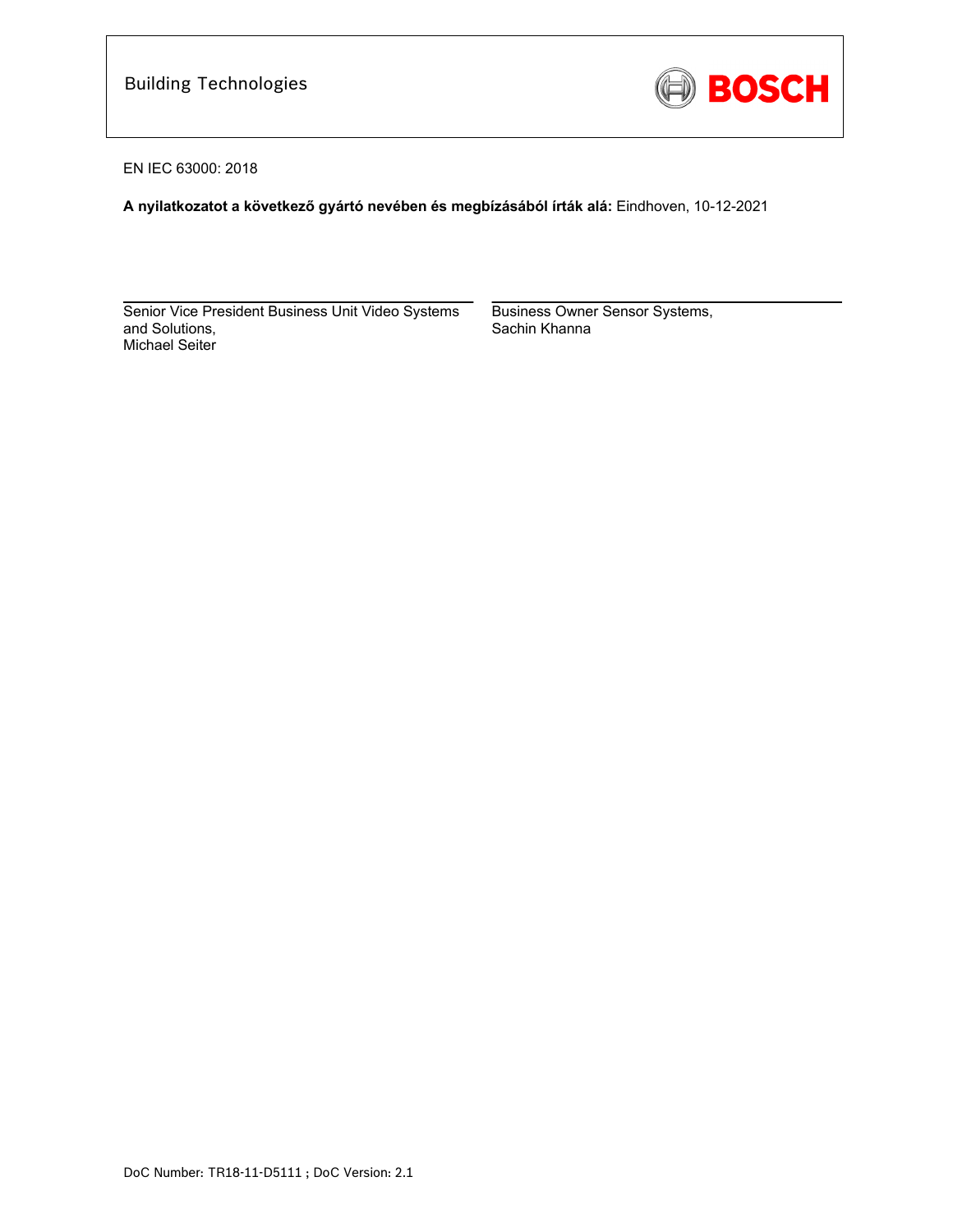

### **DIKJARAZZJONI TA' KONFORMITÀ TAL-UE (Nru: TR18-11-D5111)**

[MT]

#### **Il-prodott:**

| F.01U.316.645 NDI-4502-A Fixed dome 2MP 3-10mm auto           |
|---------------------------------------------------------------|
| F.01U.316.646 NDI-4502-AL Fixed dome 2 MP 3-10mm auto         |
| F.01U.316.655 NDI-5503-A Fixed dome 5MP HDR 3-10mm auto       |
| F.01U.316.656 NDI-5503-AL Fixed dome 5MP HDR 3-10mm auto      |
| F.01U.322.068 NDI-4502-AAR Fixed dome 2MP 3-10mm auto         |
| F.01U.347.551 NDI-5503-A-W Fixed dome 5MP HDR 3-10mm auto WM  |
| F.01U.347.552 NDI-4502-A-W Fixed dome 2MP 3-10mm auto WM      |
| F.01U.349.596 NDI-4502-A-A Fixed dome 2MP 3-10mm auto AMZ     |
| F.01U.349.597 NDI-5503-A-A Fixed dome 5MP HDR 3-10mm auto AMZ |
| F.01U.364.637 NDI-4502-A Fixed dome 2MP 3-10mm auto           |
| F.01U.364.638 NDI-4502-AL Fixed dome 2MP 3-10mm auto          |
| F.01U.364.641 NDI-5503-A Fixed dome 5MP HDR 3-10mm auto       |
| F.01U.364.642 NDI-5503-AL Fixed dome 5MP HDR 3-10mm auto      |
| F.01U.364.646 NDI-5503-A-W Fixed dome 5MP HDR 3-10mm auto WM  |
| F.01U.364.647 NDI-4502-A-W Fixed dome 2MP 3-10mm auto WM      |
| F.01U.364.648 NDI-4502-A-A Fixed dome 2MP 3-10mm auto AMZ     |
| F.01U.364.649 NDI-5503-A-A Fixed dome 5MP HDR 3-10mm auto AMZ |
| F.01U.379.276 NDI-4502-A Fixed dome 2MP 3-10mm auto           |
| F.01U.379.277 NDI-4502-AL Fixed dome 2MP 3-10mm auto          |
| F.01U.379.280 NDI-5503-A Fixed dome 5MP HDR 3-10mm auto       |
| F.01U.379.281 NDI-5503-AL Fixed dome 5MP HDR 3-10mm auto      |
| F.01U.381.570 NDI-4502-A-K Fixed dome 2MP 3-10mm auto Kinesis |
| F.01U.383.174 NDI-4502-A-A Fixed dome 2MP 3-10mm auto AMZ     |
| F.01U.384.631 NDI-5502-A Fixed dome 2MP 3-10mm auto           |
| F.01U.384.632 NDI-5502-AL Fixed dome 2MP 3-10mm auto          |
| F.01U.384.635 NDI-5502-A-W Fixed dome 2MP 3-10mm auto WM      |
| F.01U.384.636 NDI-5502-A-A Fixed dome 2MP 3-10mm auto AMZ     |
| F.01U.384.639 NDI-5502-A-K Fixed dome 2MP 3-10mm auto Kinesis |
| F.01U.383.175 NDI-4502-A-A Fixed dome 2MP 3-10mm AMZ          |
| F.01U.379.345 NDI-4502-A-A Fixed dome 2MP 3-10mm auto AMZ     |
| F.01U.379.284 NDI-4502-A Fixed dome 2MP 3-10mm auto           |
| F.01U.379.285 NDI-4502-AL Fixed dome 2MP 3-10mm auto          |

**L-isem u l-indirizz tal-manifattur jew tar-rappreżentant awtorizzat tiegħu:** 

Bosch Security Systems B.V. Torenallee 49 NL-5617 BA Eindhoven The Netherlands

**Din id-dikjarazzjoni ta' konformità tinħareg taħt ir-responsabbiltà unika tal-manifattur.** 

**L-għan tad-dikjarazzjoni deskritt hawn fuq huwa konformi mal-leġislazzjoni ta' armonizzazzjoni rilevanti tal-Unjoni:** 2014/30/EU (EMC) 2011/65/EU (RoHS)

**Ir-referenzi għall-istandards armonizzati rilevanti li ntużaw, inkluża d-data tal-istandard, jew irreferenzi għall-ispeċifikazzjonijiet tekniċi l-oħra, inkluża d-data tal-ispeċifikazzjoni, li b'relazzjoni għalihom tkun qed tiġi ddikjarata l-konformità:**  EN 55032: 2015+ AC: 2016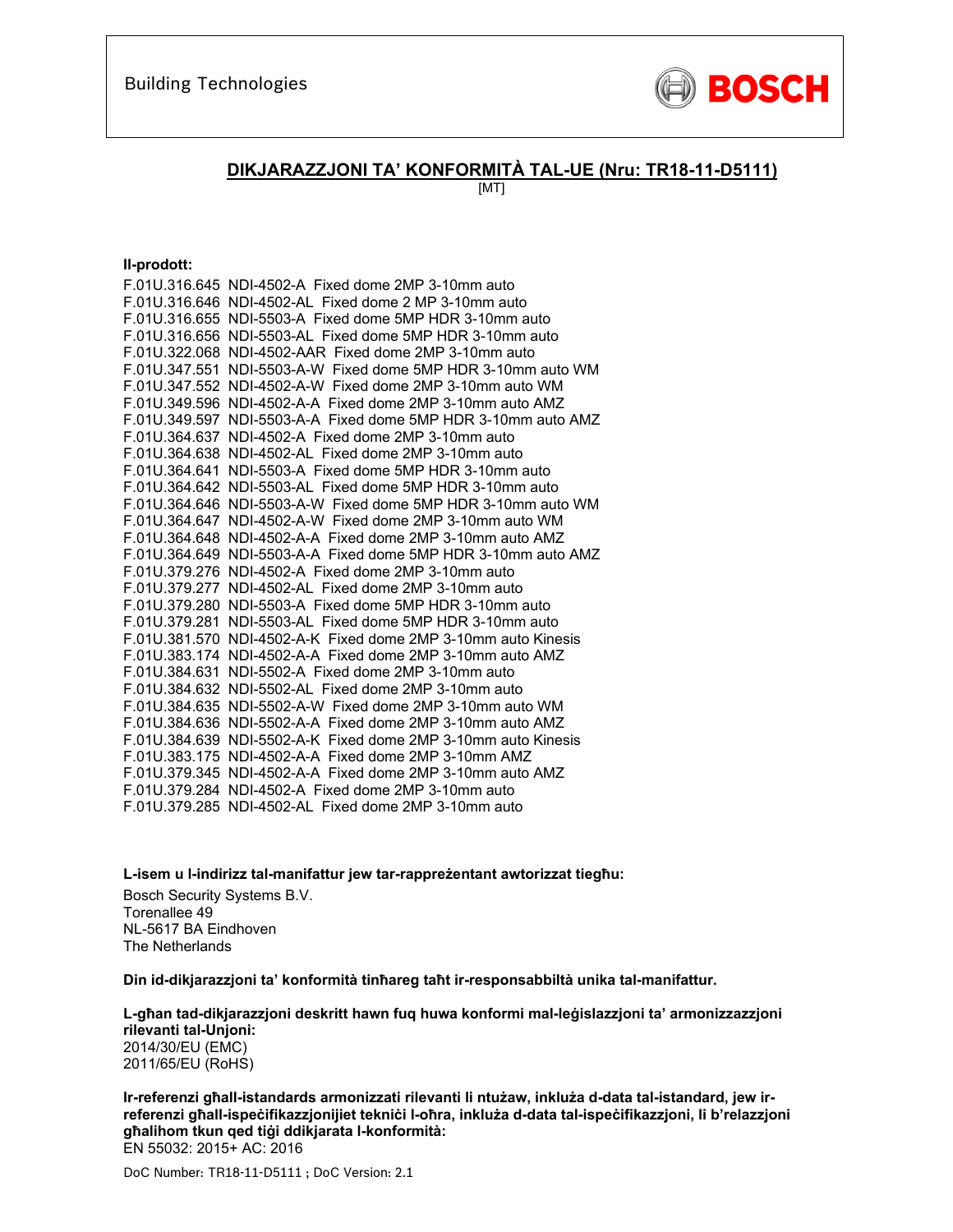

**Iffirmat għal u f'isem:** Eindhoven, 10-12-2021

\_\_\_\_\_\_\_\_\_\_\_\_\_\_\_\_\_\_\_\_\_\_\_\_\_\_\_\_\_\_\_\_\_\_\_\_\_\_\_\_\_\_\_ Senior Vice President Business Unit Video Systems and Solutions, Michael Seiter

Business Owner Sensor Systems, Sachin Khanna

\_\_\_\_\_\_\_\_\_\_\_\_\_\_\_\_\_\_\_\_\_\_\_\_\_\_\_\_\_\_\_\_\_\_\_\_\_\_\_\_\_\_\_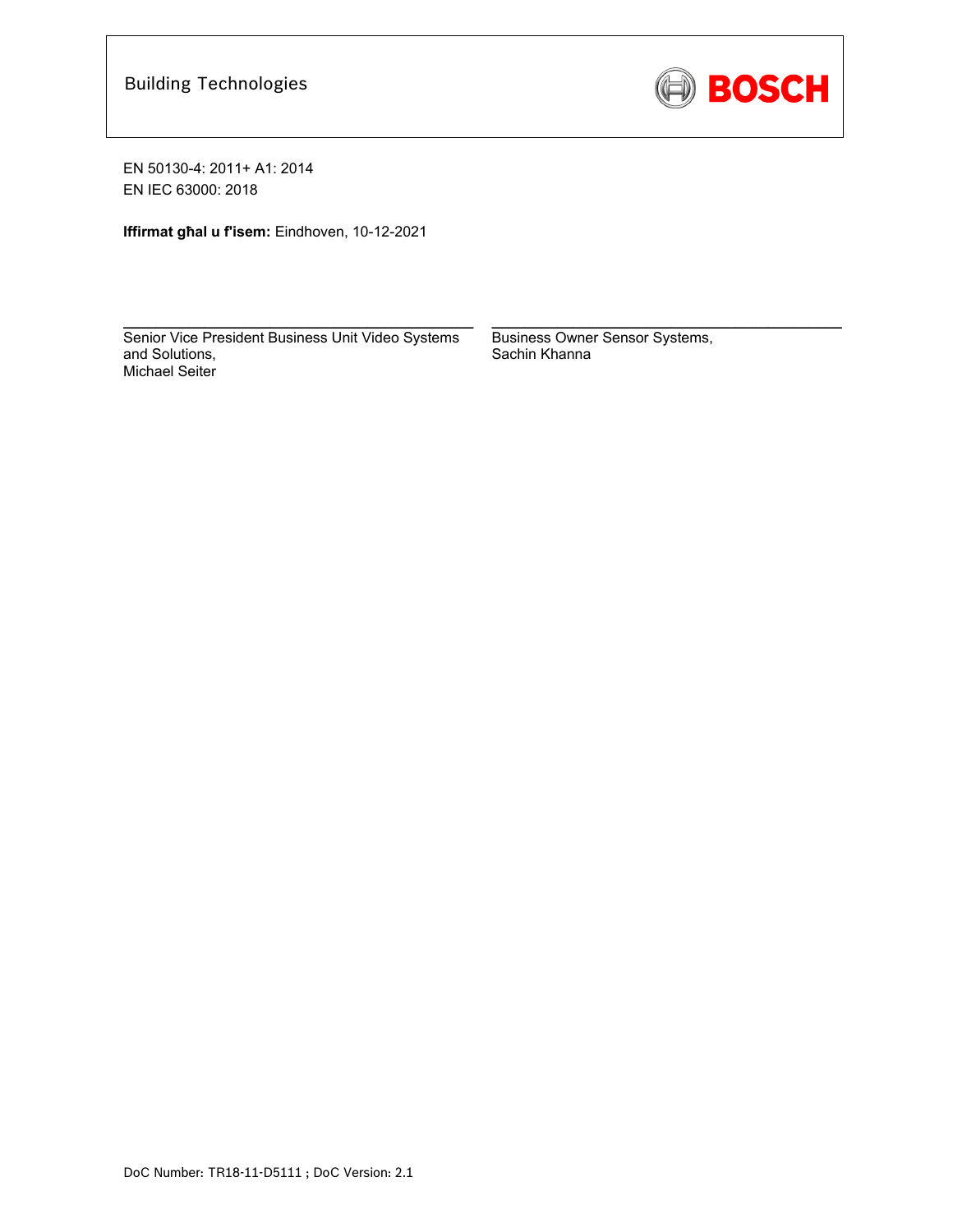

### **EU-CONFORMITEITSVERKLARING (Nr. TR18-11-D5111)**

[NL]

#### **Product:**

| F.01U.316.645 NDI-4502-A Fixed dome 2MP 3-10mm auto           |
|---------------------------------------------------------------|
| F.01U.316.646 NDI-4502-AL Fixed dome 2 MP 3-10mm auto         |
| F.01U.316.655 NDI-5503-A Fixed dome 5MP HDR 3-10mm auto       |
| F.01U.316.656 NDI-5503-AL Fixed dome 5MP HDR 3-10mm auto      |
| F.01U.322.068 NDI-4502-AAR Fixed dome 2MP 3-10mm auto         |
| F.01U.347.551 NDI-5503-A-W Fixed dome 5MP HDR 3-10mm auto WM  |
| F.01U.347.552 NDI-4502-A-W Fixed dome 2MP 3-10mm auto WM      |
| F.01U.349.596 NDI-4502-A-A Fixed dome 2MP 3-10mm auto AMZ     |
| F.01U.349.597 NDI-5503-A-A Fixed dome 5MP HDR 3-10mm auto AMZ |
| F.01U.364.637 NDI-4502-A Fixed dome 2MP 3-10mm auto           |
| F.01U.364.638 NDI-4502-AL Fixed dome 2MP 3-10mm auto          |
| F.01U.364.641 NDI-5503-A Fixed dome 5MP HDR 3-10mm auto       |
| F.01U.364.642 NDI-5503-AL Fixed dome 5MP HDR 3-10mm auto      |
| F.01U.364.646 NDI-5503-A-W Fixed dome 5MP HDR 3-10mm auto WM  |
| F.01U.364.647 NDI-4502-A-W Fixed dome 2MP 3-10mm auto WM      |
| F.01U.364.648 NDI-4502-A-A Fixed dome 2MP 3-10mm auto AMZ     |
| F.01U.364.649 NDI-5503-A-A Fixed dome 5MP HDR 3-10mm auto AMZ |
| F.01U.379.276 NDI-4502-A Fixed dome 2MP 3-10mm auto           |
| F.01U.379.277 NDI-4502-AL Fixed dome 2MP 3-10mm auto          |
| F.01U.379.280 NDI-5503-A Fixed dome 5MP HDR 3-10mm auto       |
| F.01U.379.281 NDI-5503-AL Fixed dome 5MP HDR 3-10mm auto      |
| F.01U.381.570 NDI-4502-A-K Fixed dome 2MP 3-10mm auto Kinesis |
| F.01U.383.174 NDI-4502-A-A Fixed dome 2MP 3-10mm auto AMZ     |
| F.01U.384.631 NDI-5502-A Fixed dome 2MP 3-10mm auto           |
| F.01U.384.632 NDI-5502-AL Fixed dome 2MP 3-10mm auto          |
| F.01U.384.635 NDI-5502-A-W Fixed dome 2MP 3-10mm auto WM      |
| F.01U.384.636 NDI-5502-A-A Fixed dome 2MP 3-10mm auto AMZ     |
| F.01U.384.639 NDI-5502-A-K Fixed dome 2MP 3-10mm auto Kinesis |
| F.01U.383.175 NDI-4502-A-A Fixed dome 2MP 3-10mm AMZ          |
| F.01U.379.345 NDI-4502-A-A Fixed dome 2MP 3-10mm auto AMZ     |
| F.01U.379.284 NDI-4502-A Fixed dome 2MP 3-10mm auto           |
| F.01U.379.285 NDI-4502-AL Fixed dome 2MP 3-10mm auto          |

#### **Naam en adres van de fabrikant of zijn gemachtigde:**

Bosch Security Systems B.V. Torenallee 49 NL-5617 BA Eindhoven The Netherlands

**Deze conformiteitsverklaring wordt verstrekt onder volledige verantwoordelijkheid van de fabrikant.** 

**Het hierboven beschreven voorwerp is in overeenstemming met de desbetreffende harmonisatiewetgeving van de Unie:** 2014/30/EU (EMC) 2011/65/EU (RoHS)

**Vermelding van de toegepaste relevante geharmoniseerde normen, met inbegrip van de datum van de norm, of van de andere technische specificaties, met inbegrip van de datum van de specificatie, waarop de conformiteitsverklaring betrekking heeft:**  EN 55032: 2015+ AC: 2016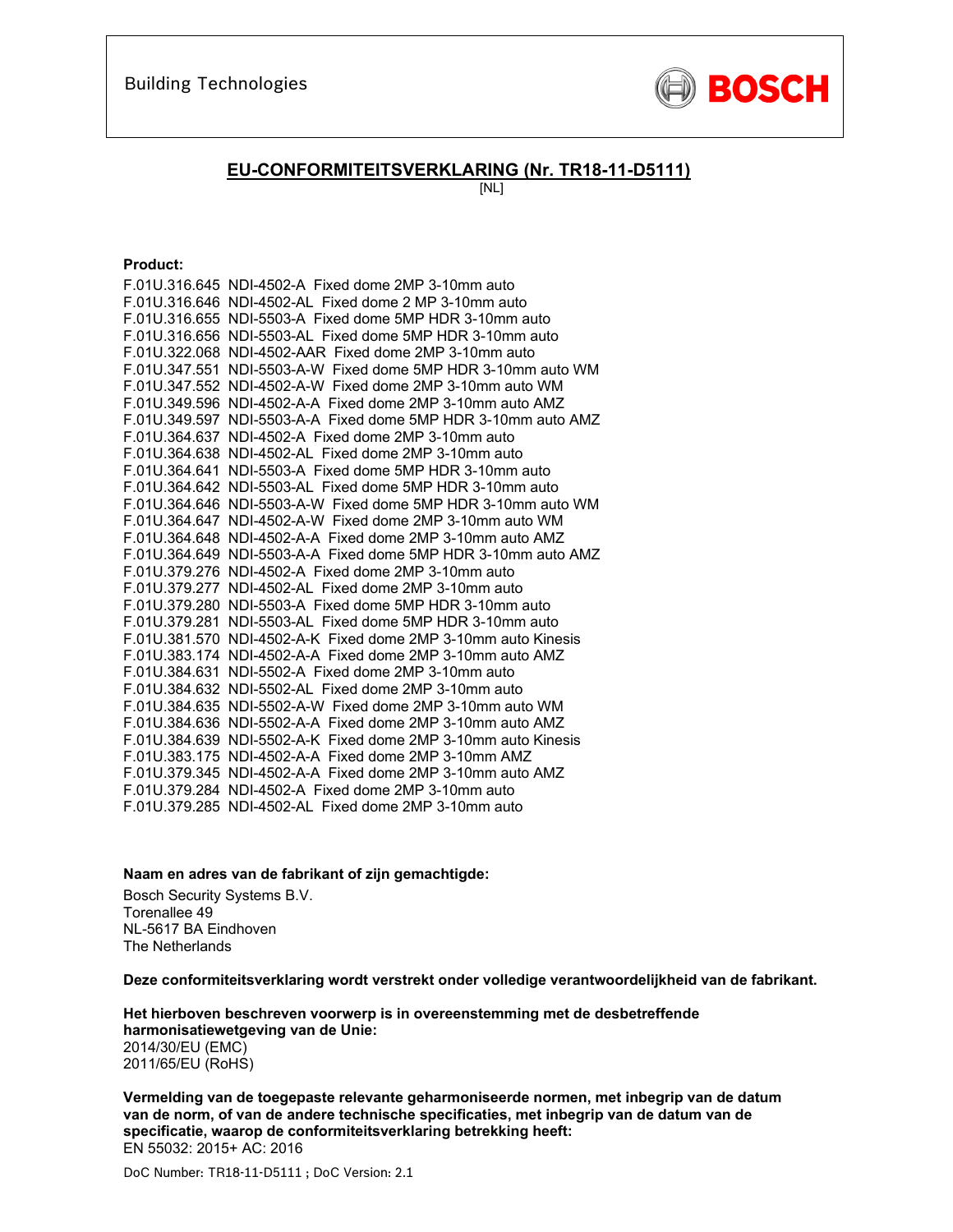

**Ondertekend voor en namens:** Eindhoven, 10-12-2021

Senior Vice President Business Unit Video Systems and Solutions, Michael Seiter

 $\mathcal{L}_\text{max} = \frac{1}{2} \sum_{i=1}^n \mathcal{L}_\text{max}(\mathbf{z}_i - \mathbf{z}_i)$ 

Business Owner Sensor Systems, Sachin Khanna

 $\mathcal{L}_\text{max} = \frac{1}{2} \sum_{i=1}^n \mathcal{L}_\text{max}(\mathbf{z}_i - \mathbf{z}_i)$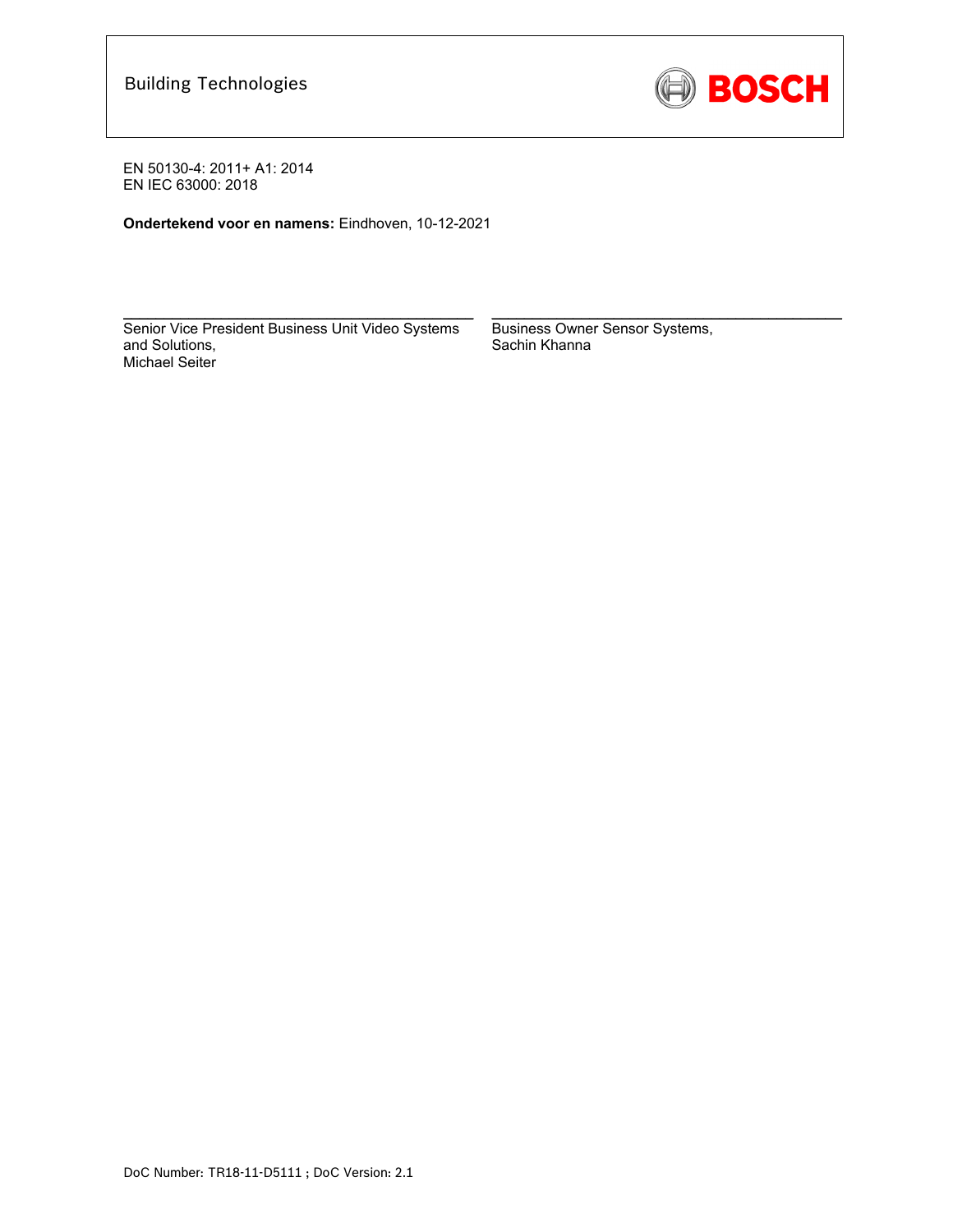

### **DEKLARACJA ZGODNOŚCI UE (nr: TR18-11-D5111)**

[PL]

#### **Model produktu/product:**

| F.01U.316.645 NDI-4502-A Fixed dome 2MP 3-10mm auto           |
|---------------------------------------------------------------|
| F.01U.316.646 NDI-4502-AL Fixed dome 2 MP 3-10mm auto         |
| F.01U.316.655 NDI-5503-A Fixed dome 5MP HDR 3-10mm auto       |
| F.01U.316.656 NDI-5503-AL Fixed dome 5MP HDR 3-10mm auto      |
| F.01U.322.068 NDI-4502-AAR Fixed dome 2MP 3-10mm auto         |
| F.01U.347.551 NDI-5503-A-W Fixed dome 5MP HDR 3-10mm auto WM  |
| F.01U.347.552 NDI-4502-A-W Fixed dome 2MP 3-10mm auto WM      |
| F.01U.349.596 NDI-4502-A-A Fixed dome 2MP 3-10mm auto AMZ     |
| F.01U.349.597 NDI-5503-A-A Fixed dome 5MP HDR 3-10mm auto AMZ |
| F.01U.364.637 NDI-4502-A Fixed dome 2MP 3-10mm auto           |
| F.01U.364.638 NDI-4502-AL Fixed dome 2MP 3-10mm auto          |
| F.01U.364.641 NDI-5503-A Fixed dome 5MP HDR 3-10mm auto       |
| F.01U.364.642 NDI-5503-AL Fixed dome 5MP HDR 3-10mm auto      |
| F.01U.364.646 NDI-5503-A-W Fixed dome 5MP HDR 3-10mm auto WM  |
| F.01U.364.647 NDI-4502-A-W Fixed dome 2MP 3-10mm auto WM      |
| F.01U.364.648 NDI-4502-A-A Fixed dome 2MP 3-10mm auto AMZ     |
| F.01U.364.649 NDI-5503-A-A Fixed dome 5MP HDR 3-10mm auto AMZ |
| F.01U.379.276 NDI-4502-A Fixed dome 2MP 3-10mm auto           |
| F.01U.379.277 NDI-4502-AL Fixed dome 2MP 3-10mm auto          |
| F.01U.379.280 NDI-5503-A Fixed dome 5MP HDR 3-10mm auto       |
| F.01U.379.281 NDI-5503-AL Fixed dome 5MP HDR 3-10mm auto      |
| F.01U.381.570 NDI-4502-A-K Fixed dome 2MP 3-10mm auto Kinesis |
| F.01U.383.174 NDI-4502-A-A Fixed dome 2MP 3-10mm auto AMZ     |
| F.01U.384.631 NDI-5502-A Fixed dome 2MP 3-10mm auto           |
| F.01U.384.632 NDI-5502-AL Fixed dome 2MP 3-10mm auto          |
| F.01U.384.635 NDI-5502-A-W Fixed dome 2MP 3-10mm auto WM      |
| F.01U.384.636 NDI-5502-A-A Fixed dome 2MP 3-10mm auto AMZ     |
| F.01U.384.639 NDI-5502-A-K Fixed dome 2MP 3-10mm auto Kinesis |
| F.01U.383.175 NDI-4502-A-A Fixed dome 2MP 3-10mm AMZ          |
| F.01U.379.345 NDI-4502-A-A Fixed dome 2MP 3-10mm auto AMZ     |
| F.01U.379.284 NDI-4502-A Fixed dome 2MP 3-10mm auto           |
| F.01U.379.285 NDI-4502-AL Fixed dome 2MP 3-10mm auto          |

**Nazwa i adres producenta lub jego upoważnionego przedstawiciela:** 

Bosch Security Systems B.V. Torenallee 49 NL-5617 BA Eindhoven The Netherlands

**Niniejsza deklaracja zgodności wydana zostaje na wyłączną odpowiedzialność producenta.** 

**Wymieniony powyżej przedmiot niniejszej deklaracji jest zgodny z odnośnymi wymaganiami unijnego prawodawstwa harmonizacyjnego:** 2014/30/EU (EMC) 2011/65/EU (RoHS)

**Odwołania do odnośnych norm zharmonizowanych, które zastosowano, wraz z datą normy, lub do innych specyfikacji technicznych, wraz z datą specyfikacji, w odniesieniu do których deklarowana jest zgodność:**  EN 55032: 2015+ AC: 2016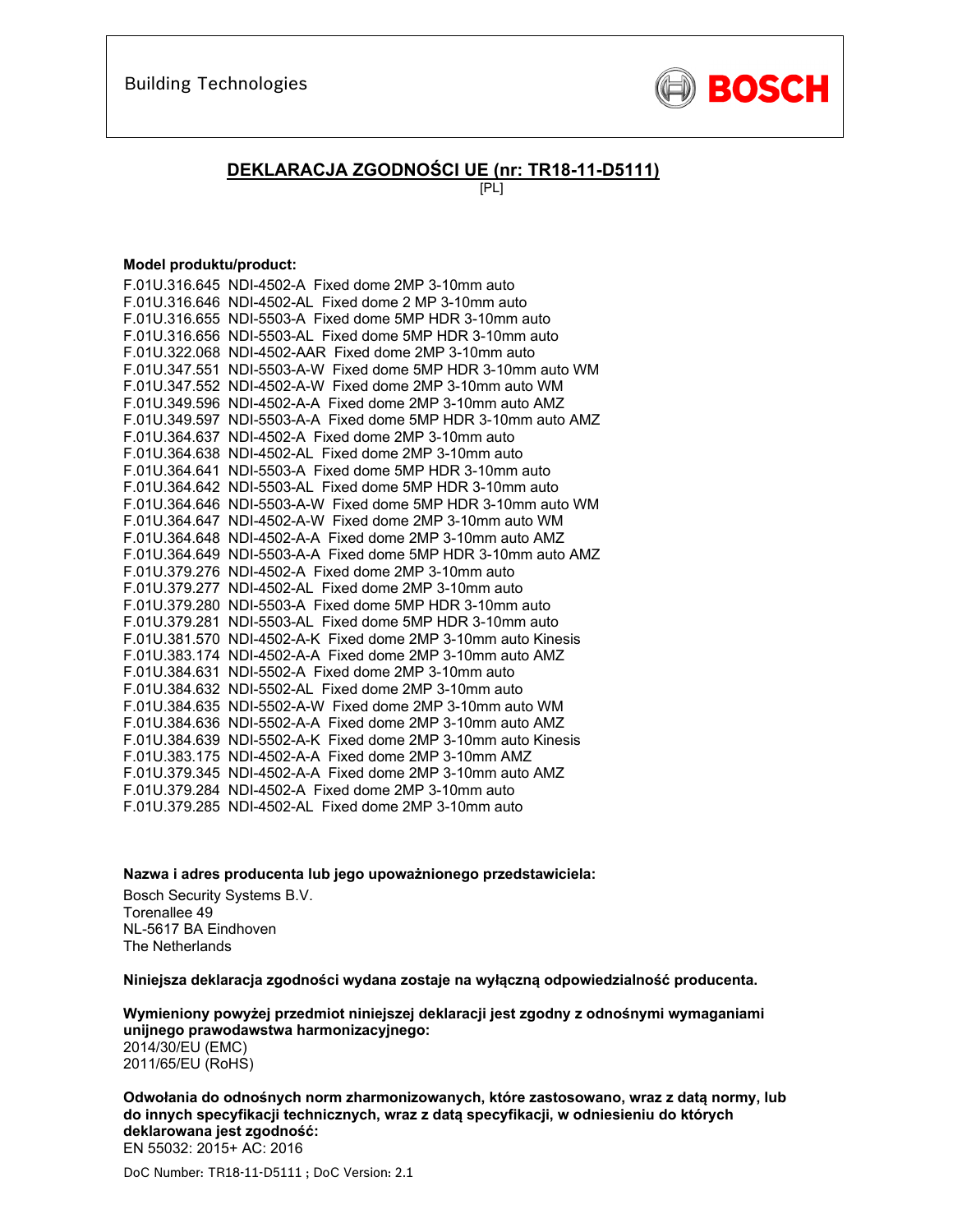

**Podpisano w imieniu:** Eindhoven, 10-12-2021

Senior Vice President Business Unit Video Systems and Solutions, Michael Seiter

 $\mathcal{L}_\text{max}$  and  $\mathcal{L}_\text{max}$  and  $\mathcal{L}_\text{max}$  and  $\mathcal{L}_\text{max}$ 

Business Owner Sensor Systems, Sachin Khanna

 $\mathcal{L}_\text{max}$  and  $\mathcal{L}_\text{max}$  and  $\mathcal{L}_\text{max}$  and  $\mathcal{L}_\text{max}$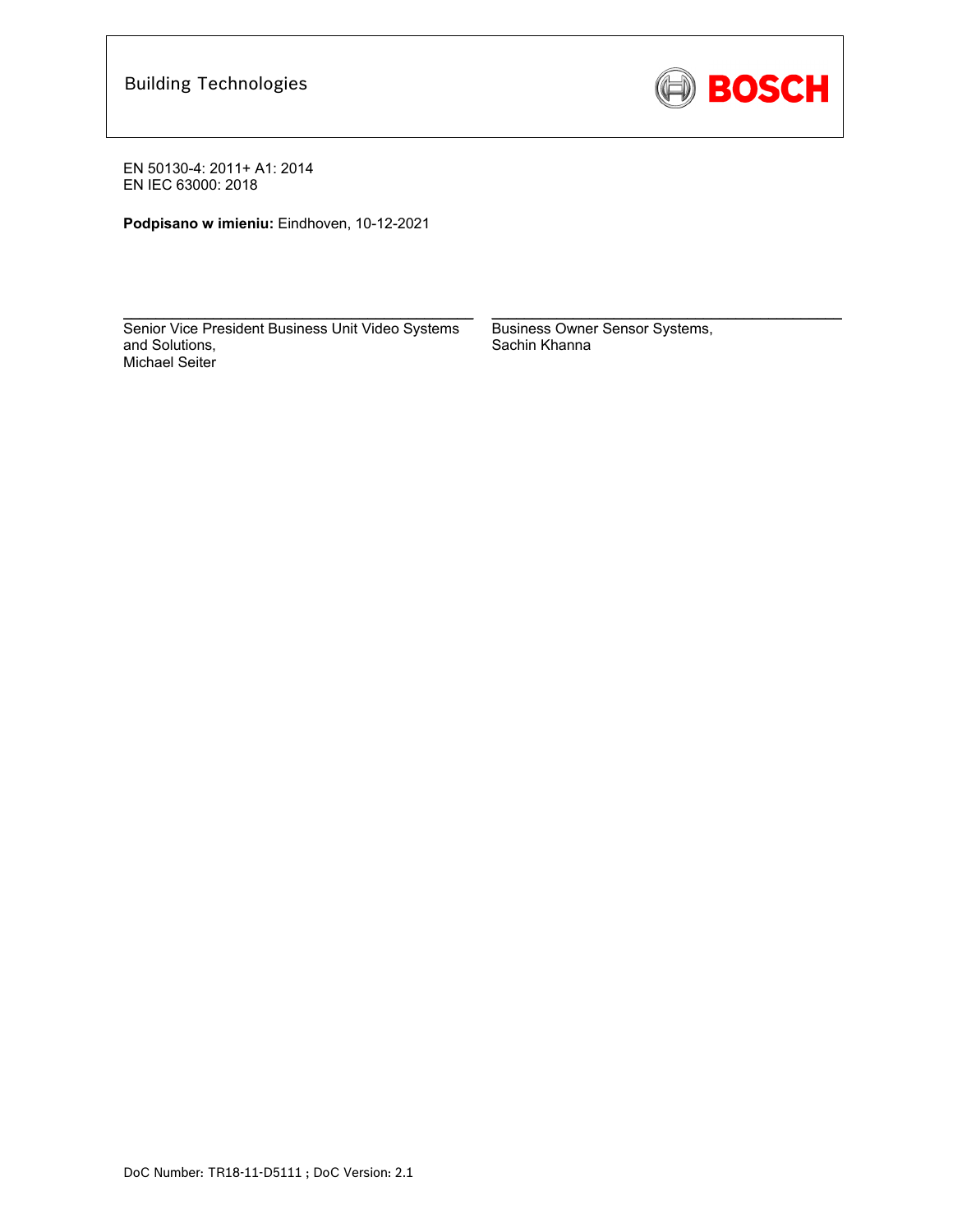

### **DECLARAÇÃO UE DE CONFORMIDADE (N.º: TR18-11-D5111)**

[PT]

#### **Modelo do produto/produto:**

| F.01U.316.645 NDI-4502-A Fixed dome 2MP 3-10mm auto           |
|---------------------------------------------------------------|
| F.01U.316.646 NDI-4502-AL Fixed dome 2 MP 3-10mm auto         |
| F.01U.316.655 NDI-5503-A Fixed dome 5MP HDR 3-10mm auto       |
| F.01U.316.656 NDI-5503-AL Fixed dome 5MP HDR 3-10mm auto      |
| F.01U.322.068 NDI-4502-AAR Fixed dome 2MP 3-10mm auto         |
| F.01U.347.551 NDI-5503-A-W Fixed dome 5MP HDR 3-10mm auto WM  |
| F.01U.347.552 NDI-4502-A-W Fixed dome 2MP 3-10mm auto WM      |
| F.01U.349.596 NDI-4502-A-A Fixed dome 2MP 3-10mm auto AMZ     |
| F.01U.349.597 NDI-5503-A-A Fixed dome 5MP HDR 3-10mm auto AMZ |
| F.01U.364.637 NDI-4502-A Fixed dome 2MP 3-10mm auto           |
| F.01U.364.638 NDI-4502-AL Fixed dome 2MP 3-10mm auto          |
| F.01U.364.641 NDI-5503-A Fixed dome 5MP HDR 3-10mm auto       |
| F.01U.364.642 NDI-5503-AL Fixed dome 5MP HDR 3-10mm auto      |
| F.01U.364.646 NDI-5503-A-W Fixed dome 5MP HDR 3-10mm auto WM  |
| F.01U.364.647 NDI-4502-A-W Fixed dome 2MP 3-10mm auto WM      |
| F.01U.364.648 NDI-4502-A-A Fixed dome 2MP 3-10mm auto AMZ     |
| F.01U.364.649 NDI-5503-A-A Fixed dome 5MP HDR 3-10mm auto AMZ |
| F.01U.379.276 NDI-4502-A Fixed dome 2MP 3-10mm auto           |
| F.01U.379.277 NDI-4502-AL Fixed dome 2MP 3-10mm auto          |
| F.01U.379.280 NDI-5503-A Fixed dome 5MP HDR 3-10mm auto       |
| F.01U.379.281 NDI-5503-AL Fixed dome 5MP HDR 3-10mm auto      |
| F.01U.381.570 NDI-4502-A-K Fixed dome 2MP 3-10mm auto Kinesis |
| F.01U.383.174 NDI-4502-A-A Fixed dome 2MP 3-10mm auto AMZ     |
| F.01U.384.631 NDI-5502-A Fixed dome 2MP 3-10mm auto           |
| F.01U.384.632 NDI-5502-AL Fixed dome 2MP 3-10mm auto          |
| F.01U.384.635 NDI-5502-A-W Fixed dome 2MP 3-10mm auto WM      |
| F.01U.384.636 NDI-5502-A-A Fixed dome 2MP 3-10mm auto AMZ     |
| F.01U.384.639 NDI-5502-A-K Fixed dome 2MP 3-10mm auto Kinesis |
| F.01U.383.175 NDI-4502-A-A Fixed dome 2MP 3-10mm AMZ          |
| F.01U.379.345 NDI-4502-A-A Fixed dome 2MP 3-10mm auto AMZ     |
| F.01U.379.284 NDI-4502-A Fixed dome 2MP 3-10mm auto           |
| F.01U.379.285 NDI-4502-AL Fixed dome 2MP 3-10mm auto          |

**Nome e endereço do fabricante ou do respetivo mandatário:** 

Bosch Security Systems B.V. Torenallee 49 NL-5617 BA Eindhoven The Netherlands

**A presente declaração de conformidade é emitida sob a exclusiva responsabilidade do fabricante.** 

**O objeto da declaração acima descrito está em conformidade com a legislação de harmonização da União aplicável:** 2014/30/EU (EMC)

2011/65/EU (RoHS)

**Referências às normas harmonizadas aplicáveis utilizadas, incluindo a data da norma, ou às outras especificações técnicas, incluindo a data da especificação, em relação às quais é declarada a conformidade:**  EN 55032: 2015+ AC: 2016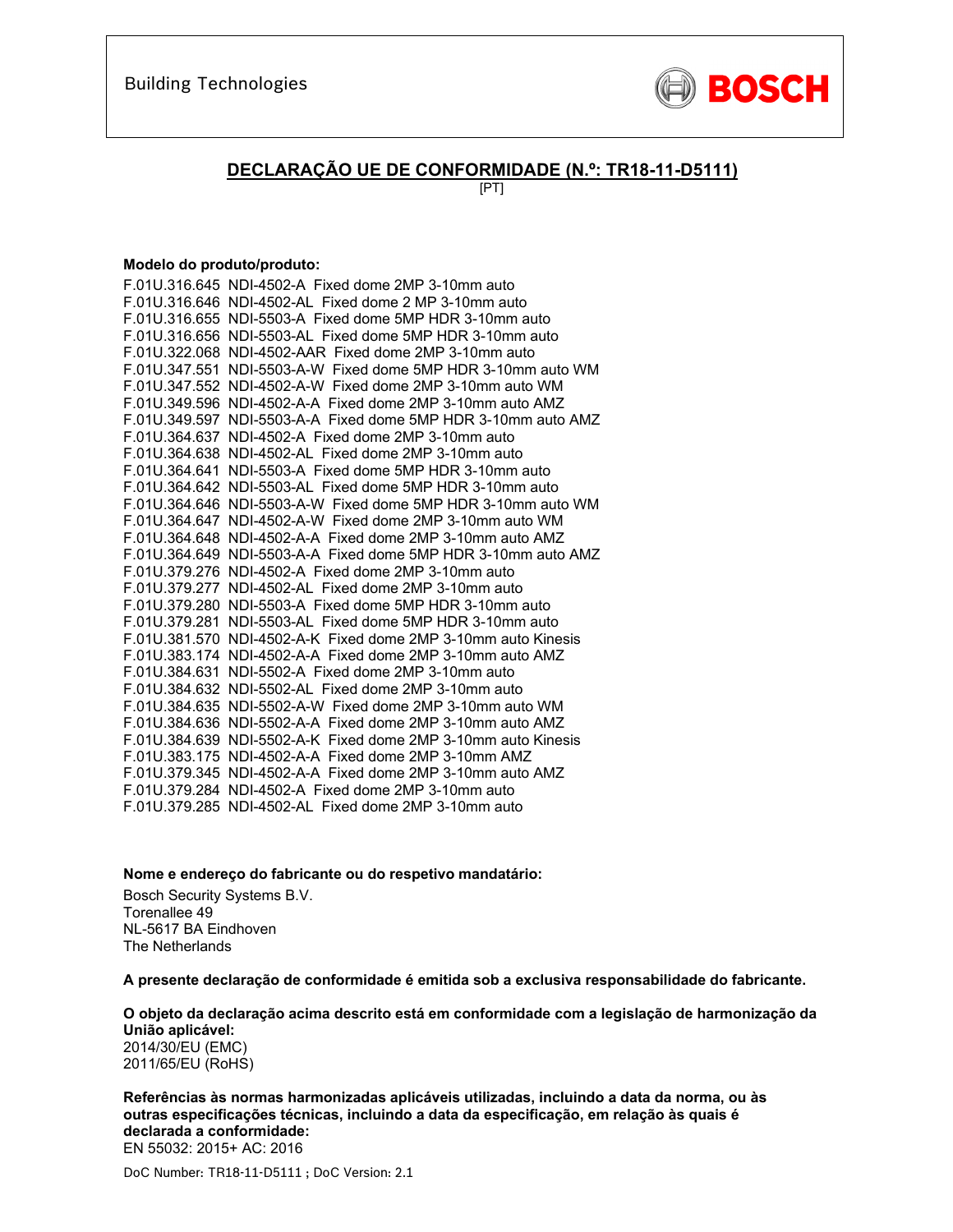

**Assinado por e em nome de:** Eindhoven, 10-12-2021

Senior Vice President Business Unit Video Systems and Solutions, Michael Seiter

 $\mathcal{L}_\text{max}$  and  $\mathcal{L}_\text{max}$  and  $\mathcal{L}_\text{max}$  and  $\mathcal{L}_\text{max}$ 

Business Owner Sensor Systems, Sachin Khanna

 $\mathcal{L}_\text{max}$  and  $\mathcal{L}_\text{max}$  and  $\mathcal{L}_\text{max}$  and  $\mathcal{L}_\text{max}$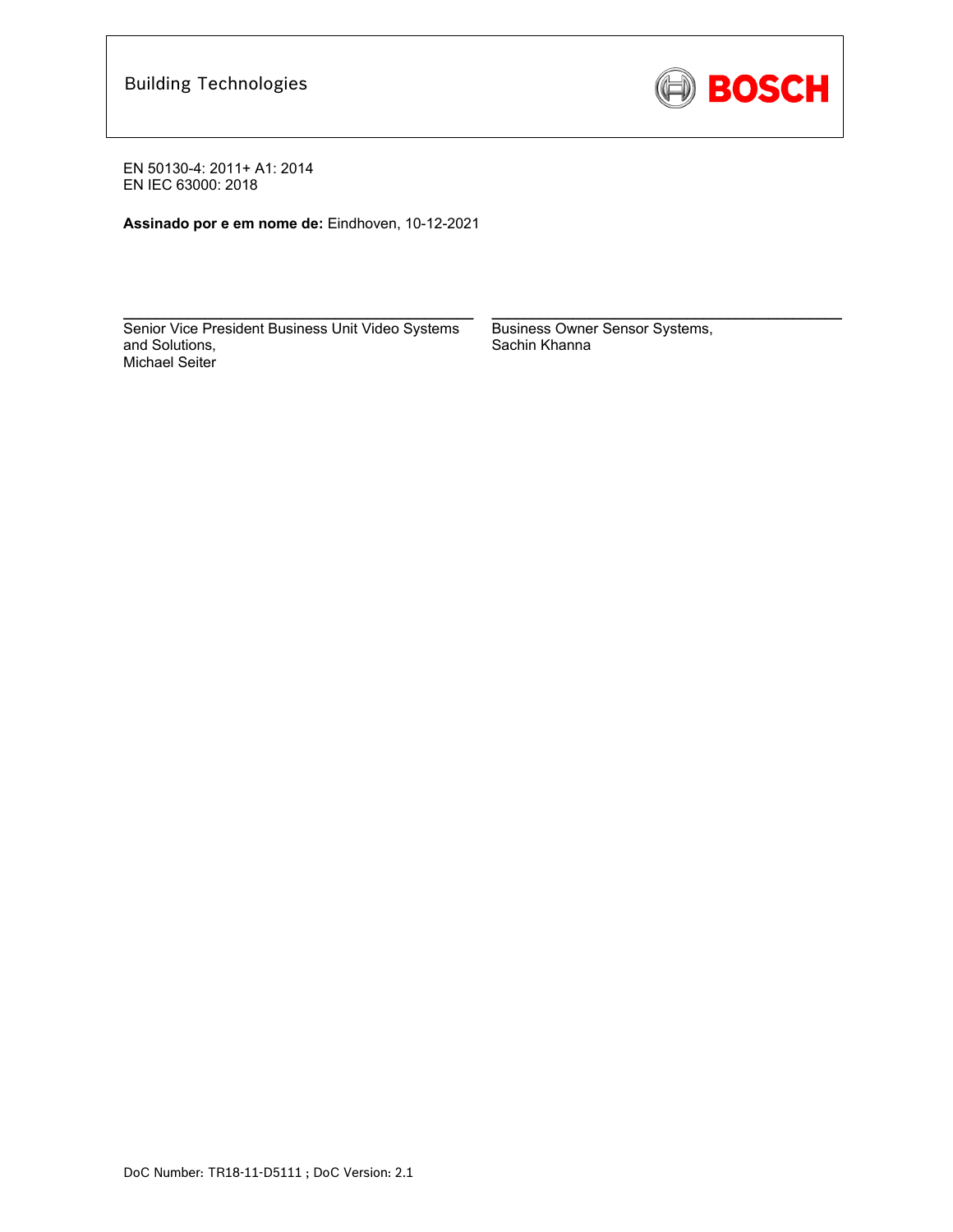

### **DECLARAȚIA UE DE CONFORMITATE (NR. TR18-11-D5111)**

[RO]

#### **Modelul de produs/produsul:**

| F.01U.316.645 NDI-4502-A Fixed dome 2MP 3-10mm auto           |
|---------------------------------------------------------------|
| F.01U.316.646 NDI-4502-AL Fixed dome 2 MP 3-10mm auto         |
| F.01U.316.655 NDI-5503-A Fixed dome 5MP HDR 3-10mm auto       |
| F.01U.316.656 NDI-5503-AL Fixed dome 5MP HDR 3-10mm auto      |
| F.01U.322.068 NDI-4502-AAR Fixed dome 2MP 3-10mm auto         |
| F.01U.347.551 NDI-5503-A-W Fixed dome 5MP HDR 3-10mm auto WM  |
| F.01U.347.552 NDI-4502-A-W Fixed dome 2MP 3-10mm auto WM      |
| F.01U.349.596 NDI-4502-A-A Fixed dome 2MP 3-10mm auto AMZ     |
| F.01U.349.597 NDI-5503-A-A Fixed dome 5MP HDR 3-10mm auto AMZ |
| F.01U.364.637 NDI-4502-A Fixed dome 2MP 3-10mm auto           |
| F.01U.364.638 NDI-4502-AL Fixed dome 2MP 3-10mm auto          |
| F.01U.364.641 NDI-5503-A Fixed dome 5MP HDR 3-10mm auto       |
| F.01U.364.642 NDI-5503-AL Fixed dome 5MP HDR 3-10mm auto      |
| F.01U.364.646 NDI-5503-A-W Fixed dome 5MP HDR 3-10mm auto WM  |
| F.01U.364.647 NDI-4502-A-W Fixed dome 2MP 3-10mm auto WM      |
| F.01U.364.648 NDI-4502-A-A Fixed dome 2MP 3-10mm auto AMZ     |
| F.01U.364.649 NDI-5503-A-A Fixed dome 5MP HDR 3-10mm auto AMZ |
| F.01U.379.276 NDI-4502-A Fixed dome 2MP 3-10mm auto           |
| F.01U.379.277 NDI-4502-AL Fixed dome 2MP 3-10mm auto          |
| F.01U.379.280 NDI-5503-A Fixed dome 5MP HDR 3-10mm auto       |
| F.01U.379.281 NDI-5503-AL Fixed dome 5MP HDR 3-10mm auto      |
| F.01U.381.570 NDI-4502-A-K Fixed dome 2MP 3-10mm auto Kinesis |
| F.01U.383.174 NDI-4502-A-A Fixed dome 2MP 3-10mm auto AMZ     |
| F.01U.384.631 NDI-5502-A Fixed dome 2MP 3-10mm auto           |
| F.01U.384.632 NDI-5502-AL Fixed dome 2MP 3-10mm auto          |
| F.01U.384.635 NDI-5502-A-W Fixed dome 2MP 3-10mm auto WM      |
| F.01U.384.636 NDI-5502-A-A Fixed dome 2MP 3-10mm auto AMZ     |
| F.01U.384.639 NDI-5502-A-K Fixed dome 2MP 3-10mm auto Kinesis |
| F.01U.383.175 NDI-4502-A-A Fixed dome 2MP 3-10mm AMZ          |
| F.01U.379.345 NDI-4502-A-A Fixed dome 2MP 3-10mm auto AMZ     |
| F.01U.379.284 NDI-4502-A Fixed dome 2MP 3-10mm auto           |
| F.01U.379.285 NDI-4502-AL Fixed dome 2MP 3-10mm auto          |

**Denumirea și adresa producătorului sau a reprezentantului său autorizat:** 

Bosch Security Systems B.V. Torenallee 49 NL-5617 BA Eindhoven The Netherlands

**Prezenta declarație de conformitate este emisă pe răspunderea exclusivă a producătorului.** 

**Obiectul declarației descris mai sus este în conformitate cu legislația relevantă de armonizare a Uniunii:** 2014/30/EU (EMC) 2011/65/EU (RoHS)

**Trimiteri la standardele armonizate relevante folosite, inclusiv data standardului, sau trimiteri la celelalte specificații tehnice, inclusiv data specificațiilor, în legătură cu care se declară conformitatea:**  EN 55032: 2015+ AC: 2016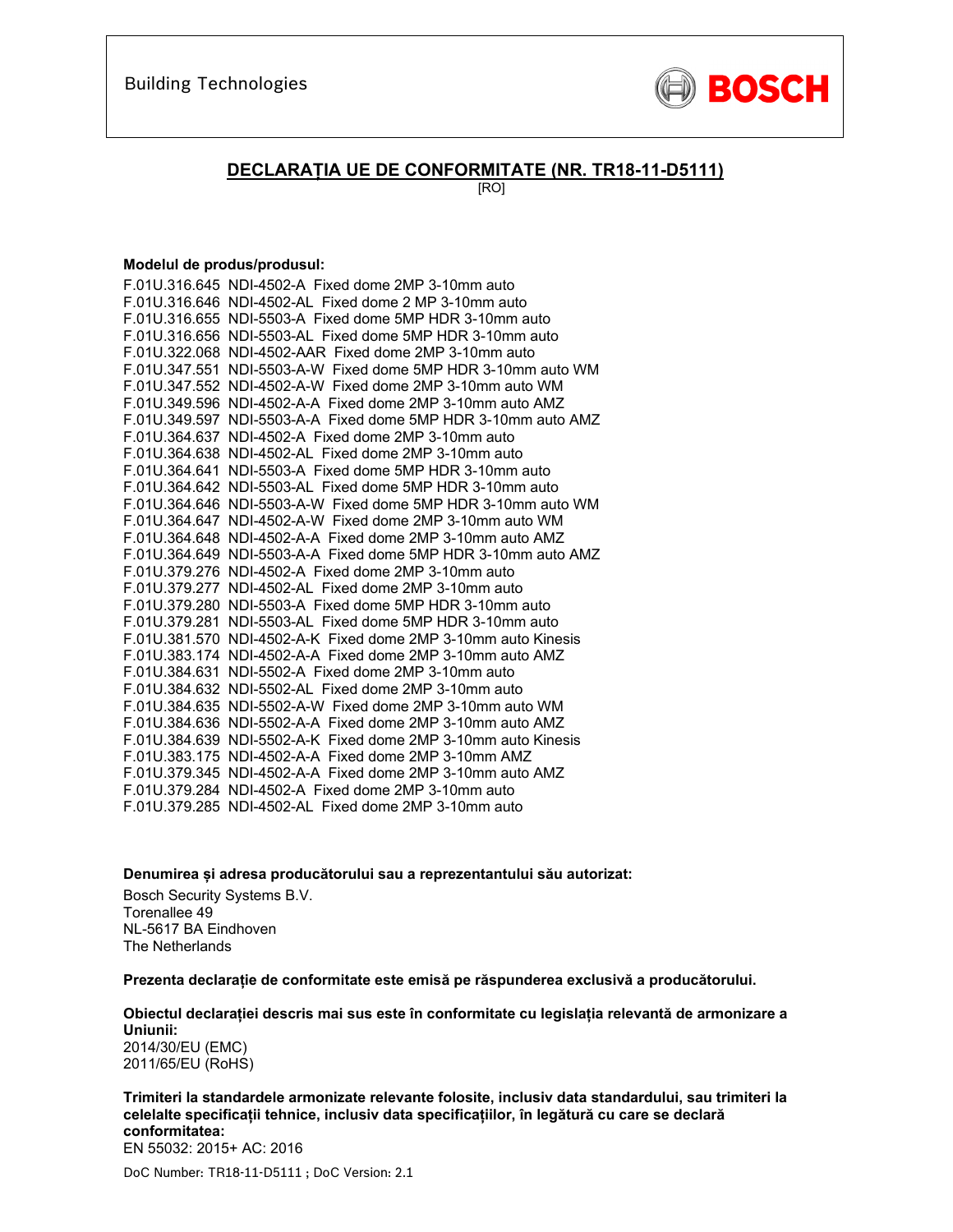

**Semnat pentru și în numele:** Eindhoven, 10-12-2021

Senior Vice President Business Unit Video Systems and Solutions, Michael Seiter

 $\mathcal{L}_\text{max} = \frac{1}{2} \sum_{i=1}^n \mathcal{L}_\text{max}(\mathbf{z}_i - \mathbf{z}_i)$ 

Business Owner Sensor Systems, Sachin Khanna

 $\mathcal{L}_\text{max} = \frac{1}{2} \sum_{i=1}^n \mathcal{L}_\text{max}(\mathbf{z}_i - \mathbf{z}_i)$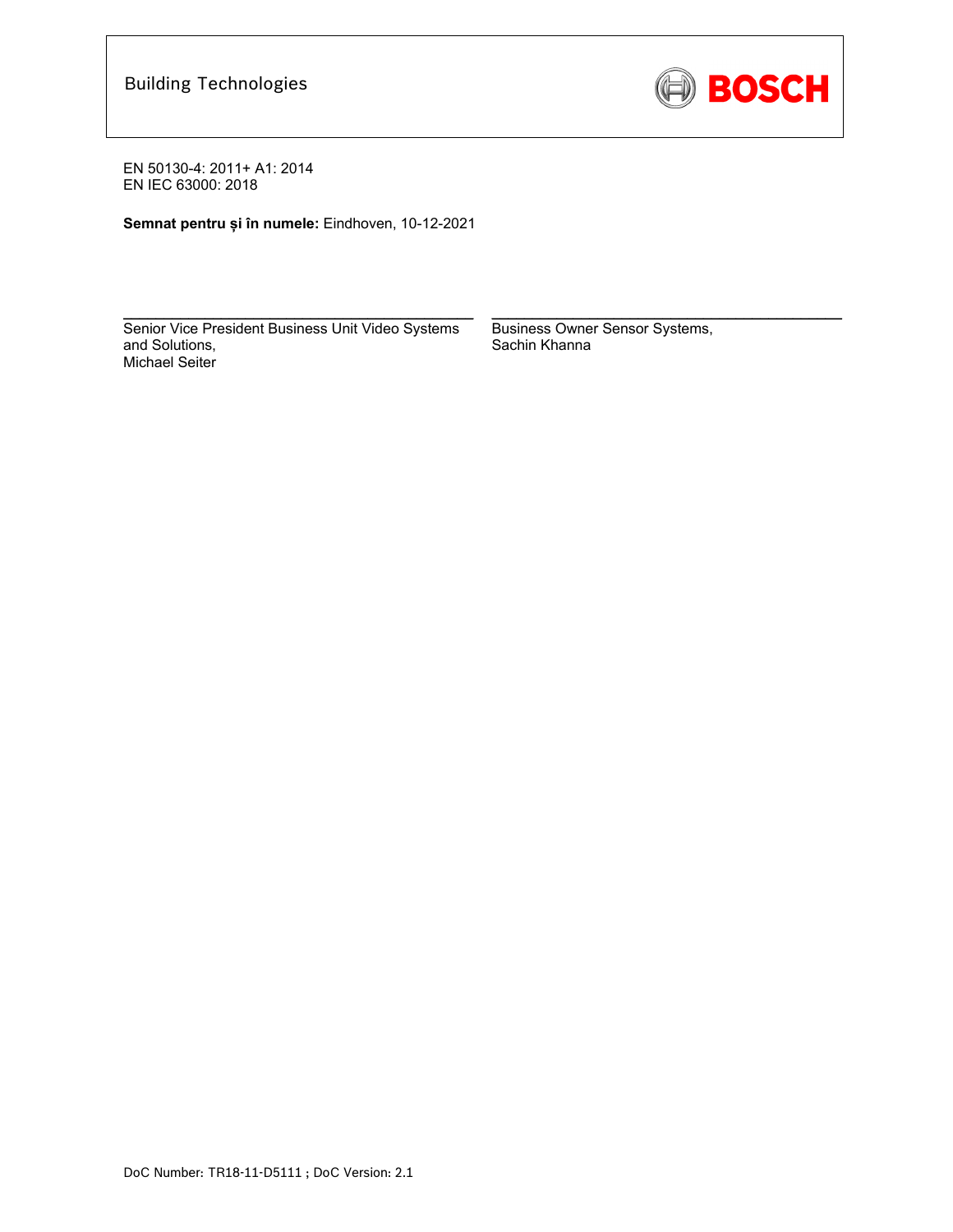

## **EÚ VYHLÁSENIE O ZHODE (č. TR18-11-D5111)**

[SK]

### **Typ výrobku/výrobok:**

| F.01U.316.645 NDI-4502-A Fixed dome 2MP 3-10mm auto           |
|---------------------------------------------------------------|
| F.01U.316.646 NDI-4502-AL Fixed dome 2 MP 3-10mm auto         |
| F.01U.316.655 NDI-5503-A Fixed dome 5MP HDR 3-10mm auto       |
| F.01U.316.656 NDI-5503-AL Fixed dome 5MP HDR 3-10mm auto      |
| F.01U.322.068 NDI-4502-AAR Fixed dome 2MP 3-10mm auto         |
| F.01U.347.551 NDI-5503-A-W Fixed dome 5MP HDR 3-10mm auto WM  |
| F.01U.347.552 NDI-4502-A-W Fixed dome 2MP 3-10mm auto WM      |
| F.01U.349.596 NDI-4502-A-A Fixed dome 2MP 3-10mm auto AMZ     |
| F.01U.349.597 NDI-5503-A-A Fixed dome 5MP HDR 3-10mm auto AMZ |
| F.01U.364.637 NDI-4502-A Fixed dome 2MP 3-10mm auto           |
| F.01U.364.638 NDI-4502-AL Fixed dome 2MP 3-10mm auto          |
| F.01U.364.641 NDI-5503-A Fixed dome 5MP HDR 3-10mm auto       |
| F.01U.364.642 NDI-5503-AL Fixed dome 5MP HDR 3-10mm auto      |
| F.01U.364.646 NDI-5503-A-W Fixed dome 5MP HDR 3-10mm auto WM  |
| F.01U.364.647 NDI-4502-A-W Fixed dome 2MP 3-10mm auto WM      |
| F.01U.364.648 NDI-4502-A-A Fixed dome 2MP 3-10mm auto AMZ     |
| F.01U.364.649 NDI-5503-A-A Fixed dome 5MP HDR 3-10mm auto AMZ |
| F.01U.379.276 NDI-4502-A Fixed dome 2MP 3-10mm auto           |
| F.01U.379.277 NDI-4502-AL Fixed dome 2MP 3-10mm auto          |
| F.01U.379.280 NDI-5503-A Fixed dome 5MP HDR 3-10mm auto       |
| F.01U.379.281 NDI-5503-AL Fixed dome 5MP HDR 3-10mm auto      |
| F.01U.381.570 NDI-4502-A-K Fixed dome 2MP 3-10mm auto Kinesis |
| F.01U.383.174 NDI-4502-A-A Fixed dome 2MP 3-10mm auto AMZ     |
| F.01U.384.631 NDI-5502-A Fixed dome 2MP 3-10mm auto           |
| F.01U.384.632 NDI-5502-AL Fixed dome 2MP 3-10mm auto          |
| F.01U.384.635 NDI-5502-A-W Fixed dome 2MP 3-10mm auto WM      |
| F.01U.384.636 NDI-5502-A-A Fixed dome 2MP 3-10mm auto AMZ     |
| F.01U.384.639 NDI-5502-A-K Fixed dome 2MP 3-10mm auto Kinesis |
| F.01U.383.175 NDI-4502-A-A Fixed dome 2MP 3-10mm AMZ          |
| F.01U.379.345 NDI-4502-A-A Fixed dome 2MP 3-10mm auto AMZ     |
| F.01U.379.284 NDI-4502-A Fixed dome 2MP 3-10mm auto           |
| F.01U.379.285 NDI-4502-AL Fixed dome 2MP 3-10mm auto          |

**Meno a adresa výrobcu alebo jeho splnomocneného zástupcu:** 

Bosch Security Systems B.V. Torenallee 49 NL-5617 BA Eindhoven The Netherlands

**Toto vyhlásenie o zhode sa vydáva na výhradnú zodpovednosť výrobcu.** 

**Uvedený predmet vyhlásenia je v zhode s príslušnými harmonizačnými právnymi predpismi Únie:** 2014/30/EU (EMC) 2011/65/EU (RoHS)

**Odkazy na príslušné použité harmonizované normy vrátane dátumu normy alebo odkazy na iné technické špecifikácie vrátane dátumu špecifikácie, v súvislosti s ktorými sa zhoda vyhlasuje:**  EN 55032: 2015+ AC: 2016 EN 50130-4: 2011+ A1: 2014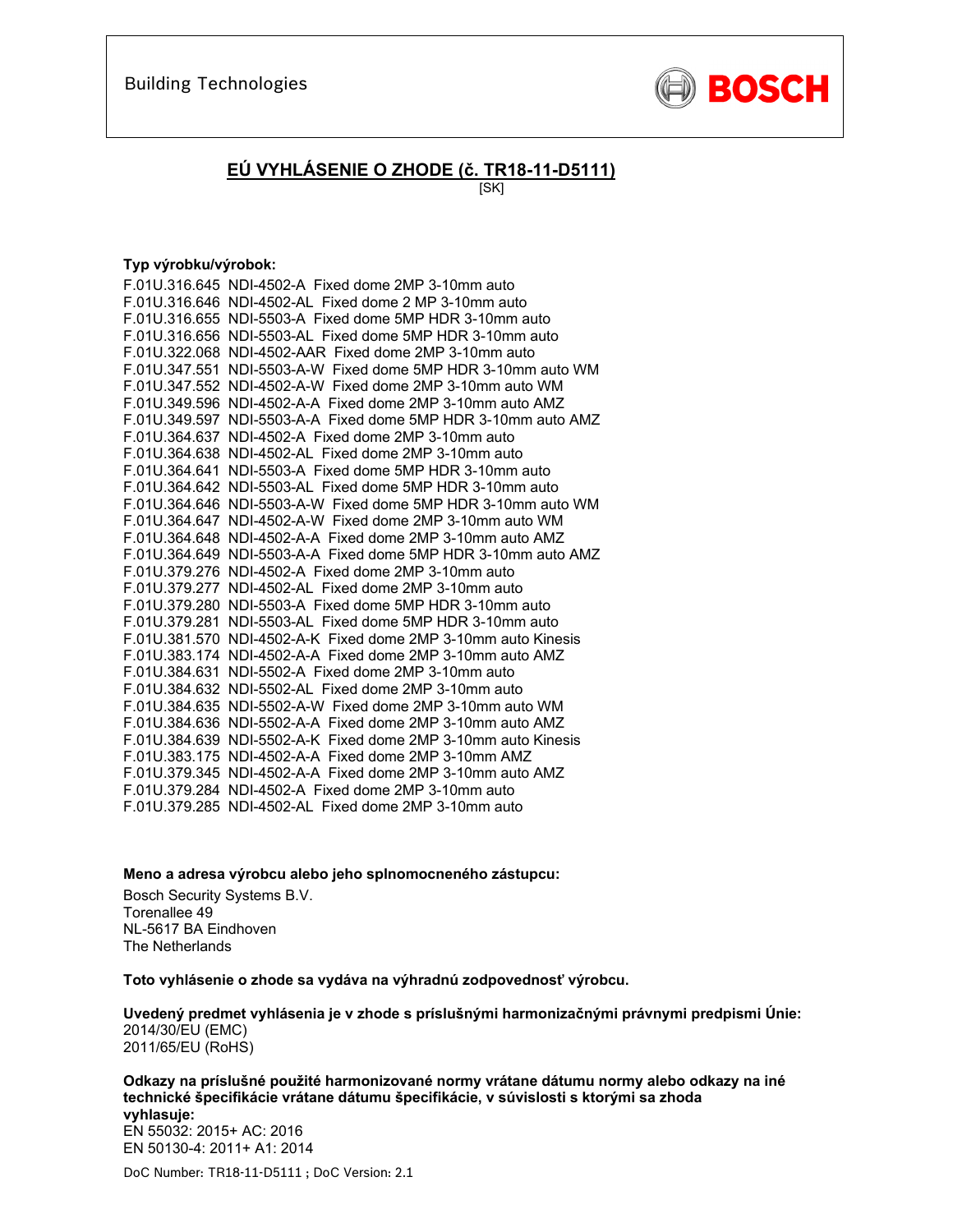

EN IEC 63000: 2018

**Podpísané za a v mene:** Eindhoven, 10-12-2021

Senior Vice President Business Unit Video Systems and Solutions, Michael Seiter

 $\mathcal{L}=\{1,2,3,4,5\}$  , we can assume that  $\mathcal{L}=\{1,2,3,4,5\}$ 

Business Owner Sensor Systems, Sachin Khanna

 $\mathcal{L}=\{1,2,3,4,5\}$  , we can assume that  $\mathcal{L}=\{1,2,3,4,5\}$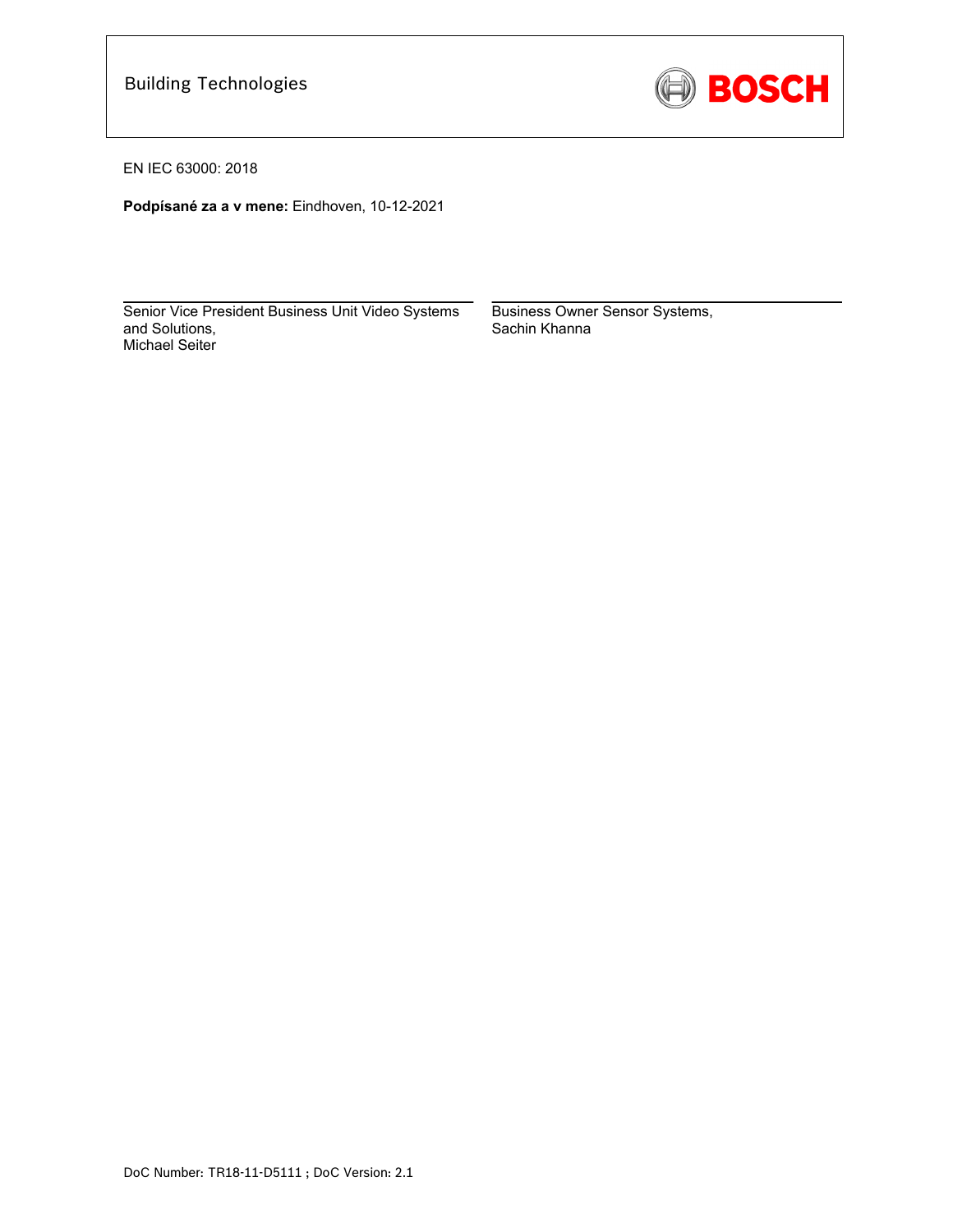

### **IZJAVA EU O SKLADNOSTI (št. TR18-11-D5111)**

[SL]

#### **Model proizvoda/proizvod:**

| F.01U.316.645 NDI-4502-A Fixed dome 2MP 3-10mm auto           |
|---------------------------------------------------------------|
| F.01U.316.646 NDI-4502-AL Fixed dome 2 MP 3-10mm auto         |
| F.01U.316.655 NDI-5503-A Fixed dome 5MP HDR 3-10mm auto       |
| F.01U.316.656 NDI-5503-AL Fixed dome 5MP HDR 3-10mm auto      |
| F.01U.322.068 NDI-4502-AAR Fixed dome 2MP 3-10mm auto         |
| F.01U.347.551 NDI-5503-A-W Fixed dome 5MP HDR 3-10mm auto WM  |
| F.01U.347.552 NDI-4502-A-W Fixed dome 2MP 3-10mm auto WM      |
| F.01U.349.596 NDI-4502-A-A Fixed dome 2MP 3-10mm auto AMZ     |
| F.01U.349.597 NDI-5503-A-A Fixed dome 5MP HDR 3-10mm auto AMZ |
| F.01U.364.637 NDI-4502-A Fixed dome 2MP 3-10mm auto           |
| F.01U.364.638 NDI-4502-AL Fixed dome 2MP 3-10mm auto          |
| F.01U.364.641 NDI-5503-A Fixed dome 5MP HDR 3-10mm auto       |
| F.01U.364.642 NDI-5503-AL Fixed dome 5MP HDR 3-10mm auto      |
| F.01U.364.646 NDI-5503-A-W Fixed dome 5MP HDR 3-10mm auto WM  |
| F.01U.364.647 NDI-4502-A-W Fixed dome 2MP 3-10mm auto WM      |
| F.01U.364.648 NDI-4502-A-A Fixed dome 2MP 3-10mm auto AMZ     |
| F.01U.364.649 NDI-5503-A-A Fixed dome 5MP HDR 3-10mm auto AMZ |
| F.01U.379.276 NDI-4502-A Fixed dome 2MP 3-10mm auto           |
| F.01U.379.277 NDI-4502-AL Fixed dome 2MP 3-10mm auto          |
| F.01U.379.280 NDI-5503-A Fixed dome 5MP HDR 3-10mm auto       |
| F.01U.379.281 NDI-5503-AL Fixed dome 5MP HDR 3-10mm auto      |
| F.01U.381.570 NDI-4502-A-K Fixed dome 2MP 3-10mm auto Kinesis |
| F.01U.383.174 NDI-4502-A-A Fixed dome 2MP 3-10mm auto AMZ     |
| F.01U.384.631 NDI-5502-A Fixed dome 2MP 3-10mm auto           |
| F.01U.384.632 NDI-5502-AL Fixed dome 2MP 3-10mm auto          |
| F.01U.384.635 NDI-5502-A-W Fixed dome 2MP 3-10mm auto WM      |
| F.01U.384.636 NDI-5502-A-A Fixed dome 2MP 3-10mm auto AMZ     |
| F.01U.384.639 NDI-5502-A-K Fixed dome 2MP 3-10mm auto Kinesis |
| F.01U.383.175 NDI-4502-A-A Fixed dome 2MP 3-10mm AMZ          |
| F.01U.379.345 NDI-4502-A-A Fixed dome 2MP 3-10mm auto AMZ     |
| F.01U.379.284 NDI-4502-A Fixed dome 2MP 3-10mm auto           |
| F.01U.379.285 NDI-4502-AL Fixed dome 2MP 3-10mm auto          |

**Ime in naslov proizvajalca ali njegovega pooblaščenega zastopnika:** 

Bosch Security Systems B.V. Torenallee 49 NL-5617 BA Eindhoven The Netherlands

**Ta izjava o skladnosti je izdana na lastno odgovornost proizvajalca.** 

**Predmet navedene izjave je v skladu z ustrezno zakonodajo Unije o harmonizaciji:** 2014/30/EU (EMC) 2011/65/EU (RoHS)

**Sklicevanja na uporabljene harmonizirane standarde, vključno z datumom standarda, ali sklicevanja na druge tehnične specifikacije, vključno z datumom specifikacije, v zvezi s katerimi je skladnost deklarirana:**  EN 55032: 2015+ AC: 2016

EN 50130-4: 2011+ A1: 2014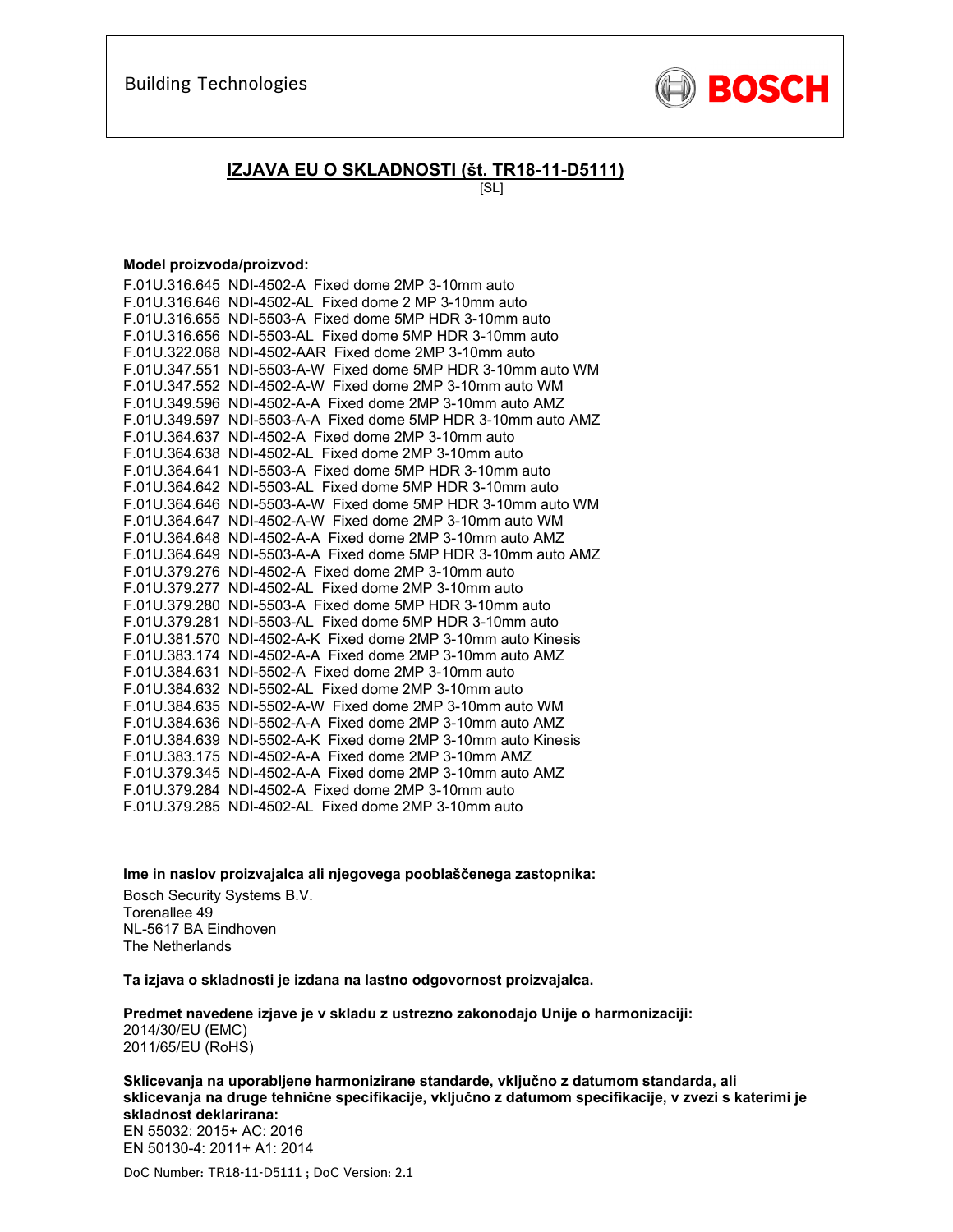

EN IEC 63000: 2018

**Podpisano za in v imenu:** Eindhoven, 10-12-2021

 $\mathcal{L}_\text{max}$  and  $\mathcal{L}_\text{max}$  and  $\mathcal{L}_\text{max}$  and  $\mathcal{L}_\text{max}$  and  $\mathcal{L}_\text{max}$ Senior Vice President Business Unit Video Systems and Solutions, Michael Seiter

Business Owner Sensor Systems, Sachin Khanna

 $\mathcal{L}=\{1,2,3,4,5\}$  , we can assume that  $\mathcal{L}=\{1,2,3,4,5\}$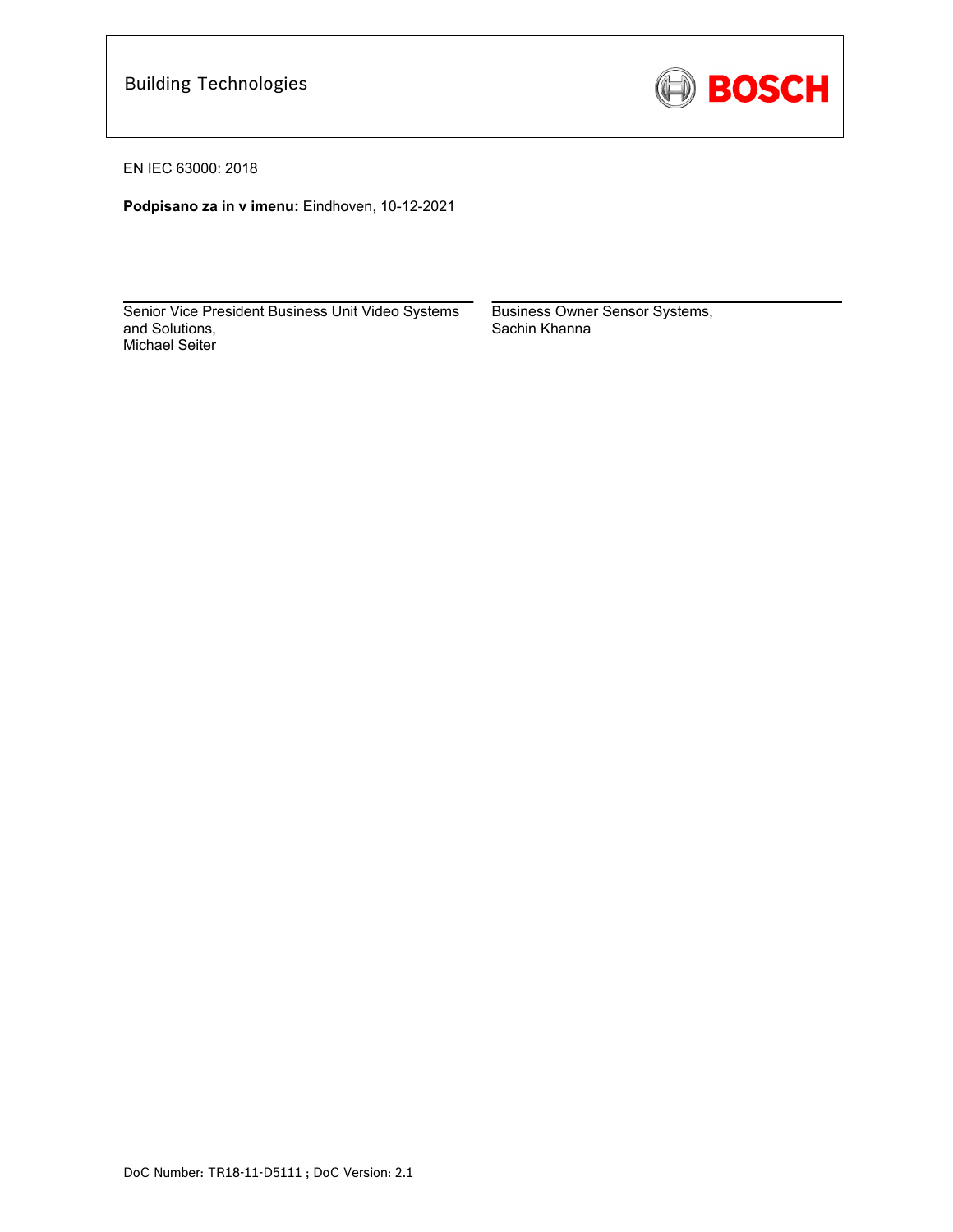

### **EU-VAATIMUSTENMUKAISUUSVAKUUTUS (N:o TR18-11-D5111)**

[FI]

#### **Tuotemalli/tuote:**

| F.01U.316.645 NDI-4502-A Fixed dome 2MP 3-10mm auto           |
|---------------------------------------------------------------|
| F.01U.316.646 NDI-4502-AL Fixed dome 2 MP 3-10mm auto         |
| F.01U.316.655 NDI-5503-A Fixed dome 5MP HDR 3-10mm auto       |
| F.01U.316.656 NDI-5503-AL Fixed dome 5MP HDR 3-10mm auto      |
| F.01U.322.068 NDI-4502-AAR Fixed dome 2MP 3-10mm auto         |
| F.01U.347.551 NDI-5503-A-W Fixed dome 5MP HDR 3-10mm auto WM  |
| F.01U.347.552 NDI-4502-A-W Fixed dome 2MP 3-10mm auto WM      |
| F.01U.349.596 NDI-4502-A-A Fixed dome 2MP 3-10mm auto AMZ     |
| F.01U.349.597 NDI-5503-A-A Fixed dome 5MP HDR 3-10mm auto AMZ |
| F.01U.364.637 NDI-4502-A Fixed dome 2MP 3-10mm auto           |
| F.01U.364.638 NDI-4502-AL Fixed dome 2MP 3-10mm auto          |
| F.01U.364.641 NDI-5503-A Fixed dome 5MP HDR 3-10mm auto       |
| F.01U.364.642 NDI-5503-AL Fixed dome 5MP HDR 3-10mm auto      |
| F.01U.364.646 NDI-5503-A-W Fixed dome 5MP HDR 3-10mm auto WM  |
| F.01U.364.647 NDI-4502-A-W Fixed dome 2MP 3-10mm auto WM      |
| F.01U.364.648 NDI-4502-A-A Fixed dome 2MP 3-10mm auto AMZ     |
| F.01U.364.649 NDI-5503-A-A Fixed dome 5MP HDR 3-10mm auto AMZ |
| F.01U.379.276 NDI-4502-A Fixed dome 2MP 3-10mm auto           |
| F.01U.379.277 NDI-4502-AL Fixed dome 2MP 3-10mm auto          |
| F.01U.379.280 NDI-5503-A Fixed dome 5MP HDR 3-10mm auto       |
| F.01U.379.281 NDI-5503-AL Fixed dome 5MP HDR 3-10mm auto      |
| F.01U.381.570 NDI-4502-A-K Fixed dome 2MP 3-10mm auto Kinesis |
| F.01U.383.174 NDI-4502-A-A Fixed dome 2MP 3-10mm auto AMZ     |
| F.01U.384.631 NDI-5502-A Fixed dome 2MP 3-10mm auto           |
| F.01U.384.632 NDI-5502-AL Fixed dome 2MP 3-10mm auto          |
| F.01U.384.635 NDI-5502-A-W Fixed dome 2MP 3-10mm auto WM      |
| F.01U.384.636 NDI-5502-A-A Fixed dome 2MP 3-10mm auto AMZ     |
| F.01U.384.639 NDI-5502-A-K Fixed dome 2MP 3-10mm auto Kinesis |
| F.01U.383.175 NDI-4502-A-A Fixed dome 2MP 3-10mm AMZ          |
| F.01U.379.345 NDI-4502-A-A Fixed dome 2MP 3-10mm auto AMZ     |
| F.01U.379.284 NDI-4502-A Fixed dome 2MP 3-10mm auto           |
| F.01U.379.285 NDI-4502-AL Fixed dome 2MP 3-10mm auto          |

**Valmistajan tai sen valtuutetun edustajan nimi ja osoite:** 

Bosch Security Systems B.V. Torenallee 49 NL-5617 BA Eindhoven The Netherlands

**Tämä vaatimustenmukaisuusvakuutus on annettu valmistajan yksinomaisella vastuulla.** 

**Edellä kuvattu vakuutuksen kohde on asiaa koskevan unionin yhdenmukaistamislainsäädännön vaatimusten mukainen:**

2014/30/EU (EMC) 2011/65/EU (RoHS)

**Viittaus niihin asiaankuuluviin yhdenmukaistettuihin standardeihin, joita on käytetty, sekä kyseisten standardien hyväksymispäivä tai viittaus muihin teknisiin eritelmiin, joiden perusteella vaatimustenmukaisuusvakuutus on annettu, sekä kyseisten eritelmien hyväksymispäivä:**  EN 55032: 2015+ AC: 2016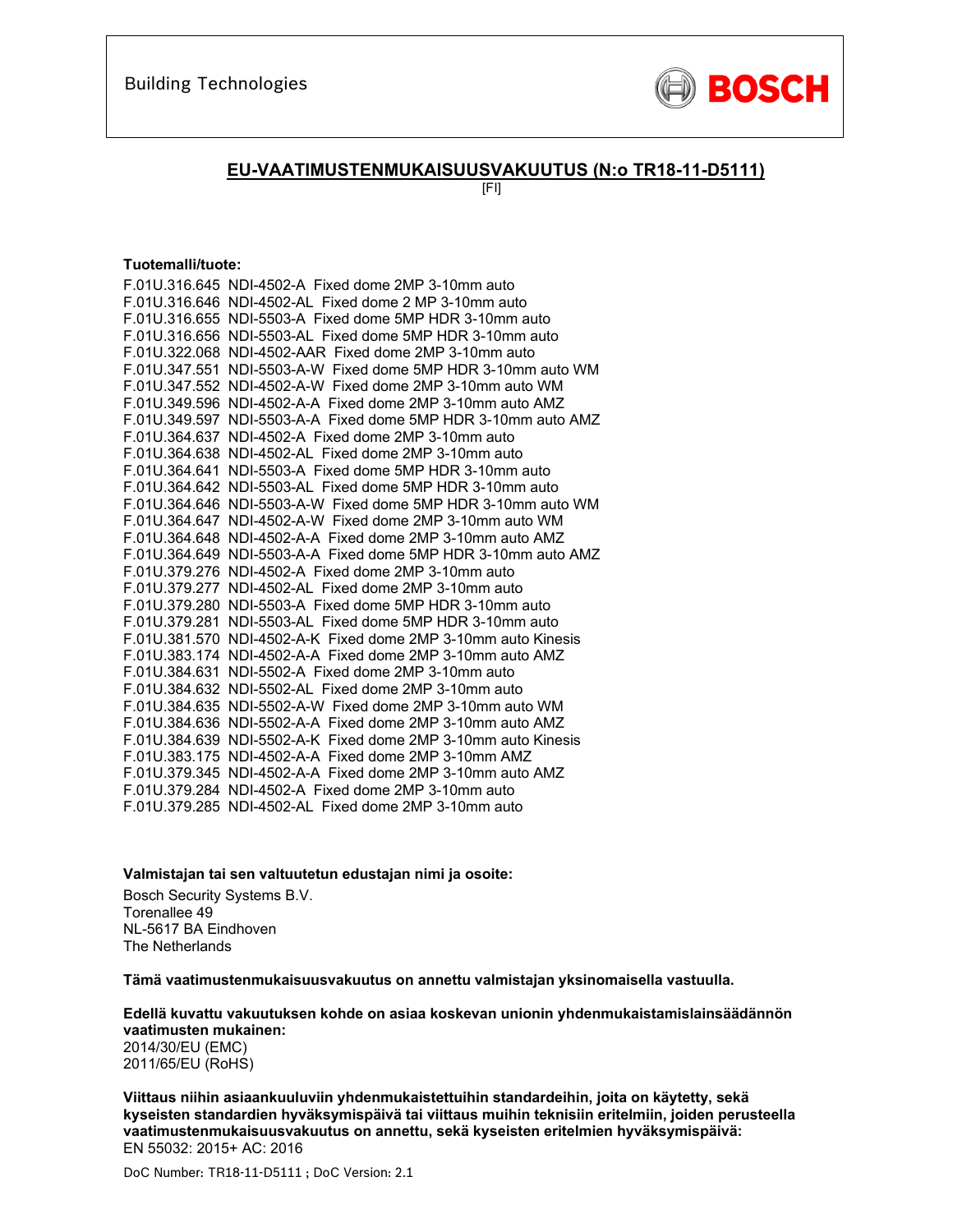

**Seuraavan puolesta allekirjoittanut:** Eindhoven, 10-12-2021

Senior Vice President Business Unit Video Systems and Solutions, Michael Seiter

 $\mathcal{L}_\text{max} = \frac{1}{2} \sum_{i=1}^n \mathcal{L}_\text{max}(\mathbf{z}_i - \mathbf{z}_i)$ 

Business Owner Sensor Systems, Sachin Khanna

 $\mathcal{L}_\text{max} = \frac{1}{2} \sum_{i=1}^n \mathcal{L}_\text{max}(\mathbf{z}_i - \mathbf{z}_i)$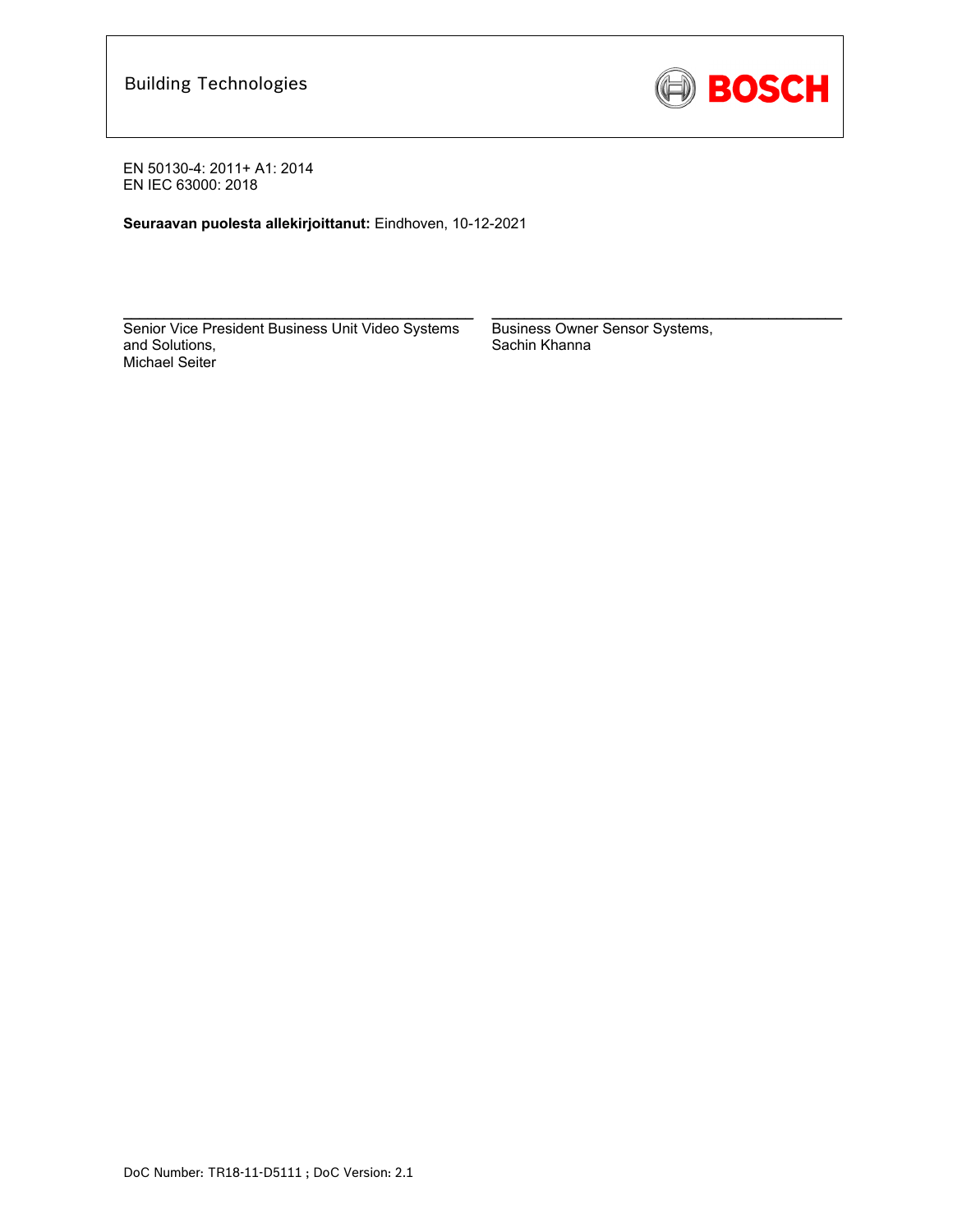

### **EU-FÖRSÄKRAN OM ÖVERENSSTÄMMELSE (nr: TR18-11-D5111)**

[SV]

#### **Produktmodell/produkt:**

| F.01U.316.645 NDI-4502-A Fixed dome 2MP 3-10mm auto           |
|---------------------------------------------------------------|
| F.01U.316.646 NDI-4502-AL Fixed dome 2 MP 3-10mm auto         |
| F.01U.316.655 NDI-5503-A Fixed dome 5MP HDR 3-10mm auto       |
| F.01U.316.656 NDI-5503-AL Fixed dome 5MP HDR 3-10mm auto      |
| F.01U.322.068 NDI-4502-AAR Fixed dome 2MP 3-10mm auto         |
| F.01U.347.551 NDI-5503-A-W Fixed dome 5MP HDR 3-10mm auto WM  |
| F.01U.347.552 NDI-4502-A-W Fixed dome 2MP 3-10mm auto WM      |
| F.01U.349.596 NDI-4502-A-A Fixed dome 2MP 3-10mm auto AMZ     |
| F.01U.349.597 NDI-5503-A-A Fixed dome 5MP HDR 3-10mm auto AMZ |
| F.01U.364.637 NDI-4502-A Fixed dome 2MP 3-10mm auto           |
| F.01U.364.638 NDI-4502-AL Fixed dome 2MP 3-10mm auto          |
| F.01U.364.641 NDI-5503-A Fixed dome 5MP HDR 3-10mm auto       |
| F.01U.364.642 NDI-5503-AL Fixed dome 5MP HDR 3-10mm auto      |
| F.01U.364.646 NDI-5503-A-W Fixed dome 5MP HDR 3-10mm auto WM  |
| F.01U.364.647 NDI-4502-A-W Fixed dome 2MP 3-10mm auto WM      |
| F.01U.364.648 NDI-4502-A-A Fixed dome 2MP 3-10mm auto AMZ     |
| F.01U.364.649 NDI-5503-A-A Fixed dome 5MP HDR 3-10mm auto AMZ |
| F.01U.379.276 NDI-4502-A Fixed dome 2MP 3-10mm auto           |
| F.01U.379.277 NDI-4502-AL Fixed dome 2MP 3-10mm auto          |
| F.01U.379.280 NDI-5503-A Fixed dome 5MP HDR 3-10mm auto       |
| F.01U.379.281 NDI-5503-AL Fixed dome 5MP HDR 3-10mm auto      |
| F.01U.381.570 NDI-4502-A-K Fixed dome 2MP 3-10mm auto Kinesis |
| F.01U.383.174 NDI-4502-A-A Fixed dome 2MP 3-10mm auto AMZ     |
| F.01U.384.631 NDI-5502-A Fixed dome 2MP 3-10mm auto           |
| F.01U.384.632 NDI-5502-AL Fixed dome 2MP 3-10mm auto          |
| F.01U.384.635 NDI-5502-A-W Fixed dome 2MP 3-10mm auto WM      |
| F.01U.384.636 NDI-5502-A-A Fixed dome 2MP 3-10mm auto AMZ     |
| F.01U.384.639 NDI-5502-A-K Fixed dome 2MP 3-10mm auto Kinesis |
| F.01U.383.175 NDI-4502-A-A Fixed dome 2MP 3-10mm AMZ          |
| F.01U.379.345 NDI-4502-A-A Fixed dome 2MP 3-10mm auto AMZ     |
| F.01U.379.284 NDI-4502-A Fixed dome 2MP 3-10mm auto           |
| F.01U.379.285 NDI-4502-AL Fixed dome 2MP 3-10mm auto          |

**Namn på och adress till tillverkaren eller dennes representant:** 

Bosch Security Systems B.V. Torenallee 49 NL-5617 BA Eindhoven The Netherlands

**Denna försäkran om överensstämmelse utfärdas på tillverkarens eget ansvar.** 

**Föremålet för försäkran ovan överensstämmer med den relevanta harmoniserade unionslagstiftningen:** 2014/30/EU (EMC) 2011/65/EU (RoHS)

**Hänvisningar till de relevanta harmoniserade standarder, inklusive datum för standarden, som använts eller hänvisningar till de andra tekniska specifikationer, inklusive datum för specifikationen, enligt vilka överensstämmelsen försäkras:**  EN 55032: 2015+ AC: 2016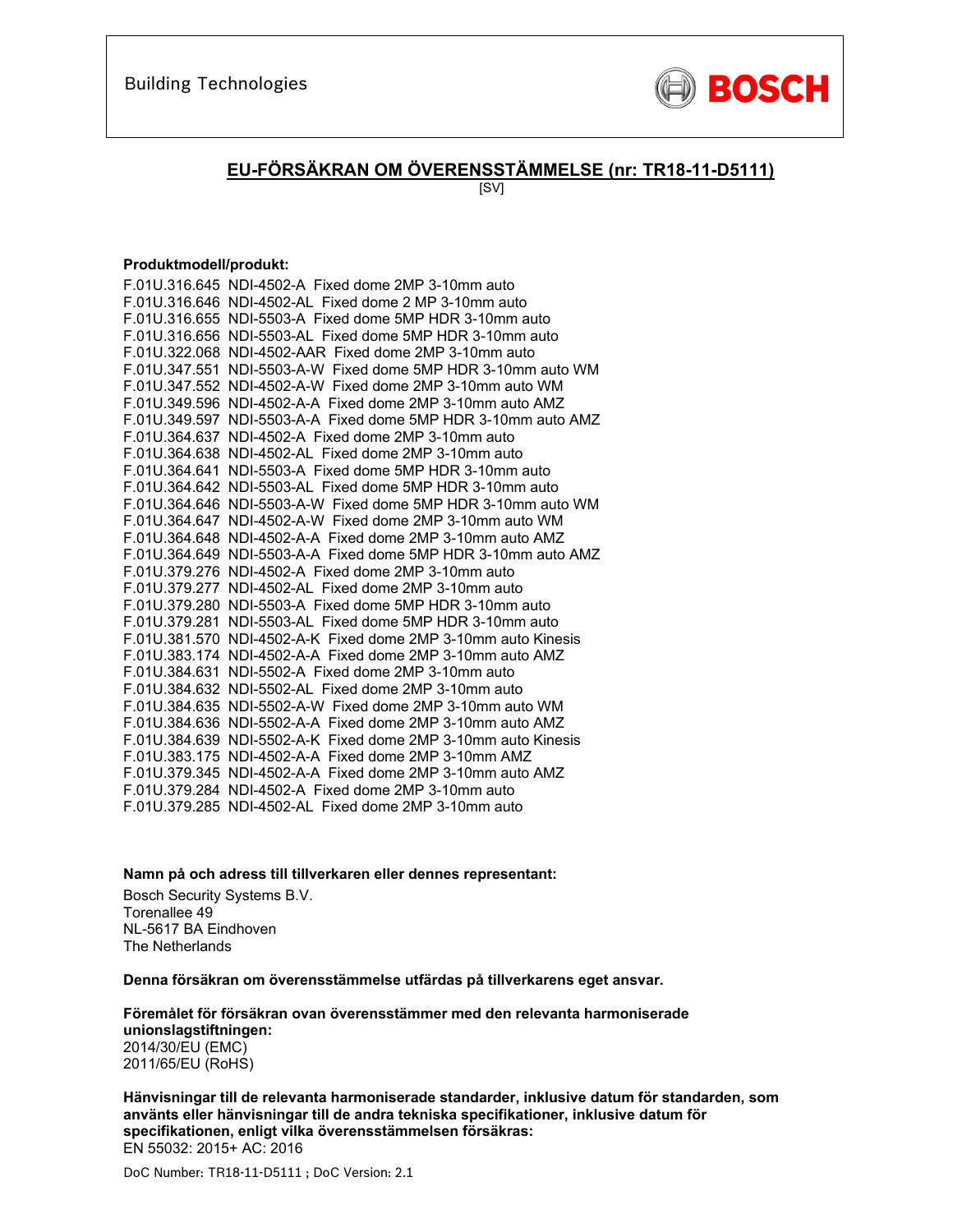

**Undertecknat för:** Eindhoven, 10-12-2021

Senior Vice President Business Unit Video Systems and Solutions, Michael Seiter

 $\mathcal{L}_\text{max}$  and  $\mathcal{L}_\text{max}$  and  $\mathcal{L}_\text{max}$  and  $\mathcal{L}_\text{max}$ 

Business Owner Sensor Systems, Sachin Khanna

 $\mathcal{L}_\text{max}$  and  $\mathcal{L}_\text{max}$  and  $\mathcal{L}_\text{max}$  and  $\mathcal{L}_\text{max}$